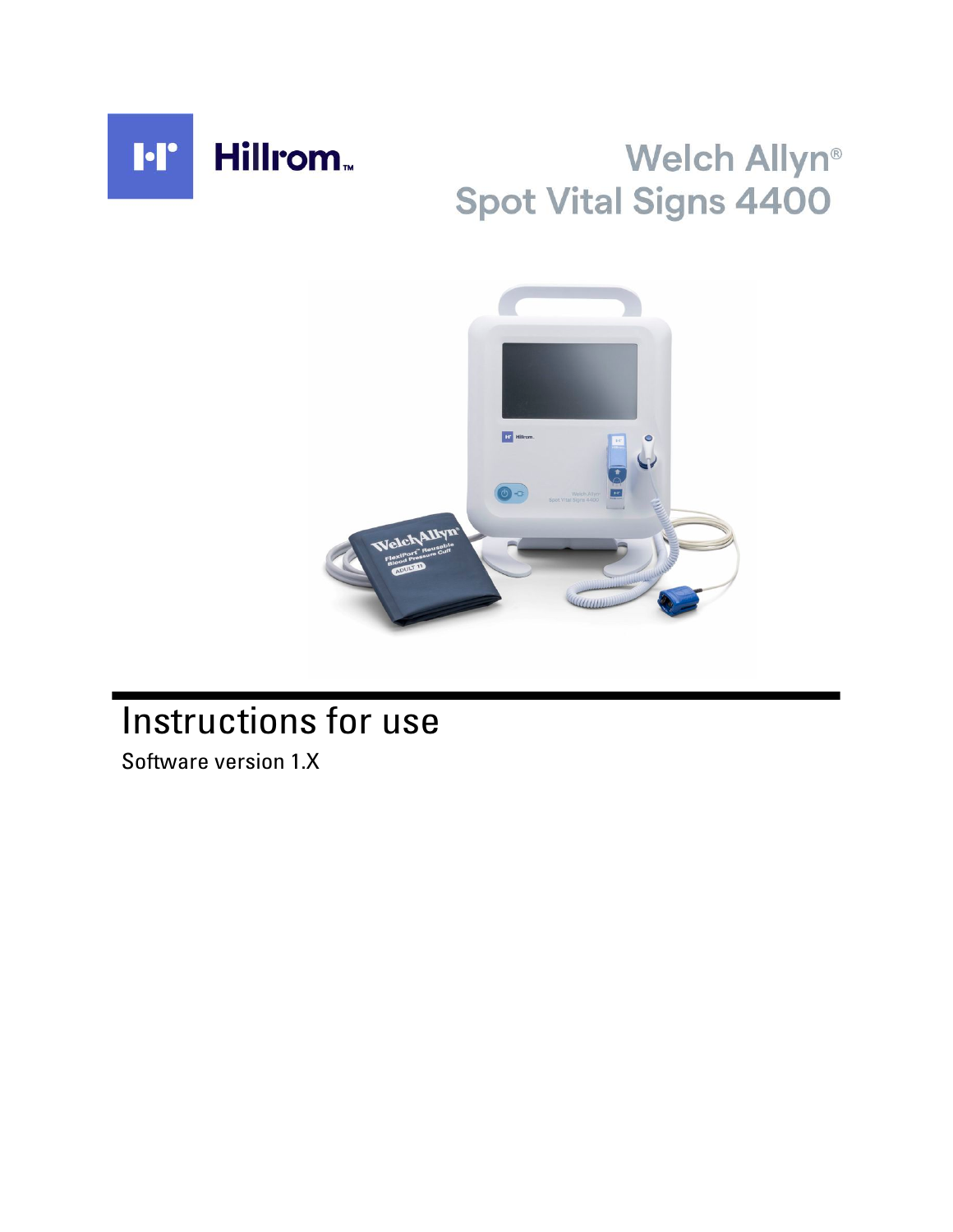© 2019 Welch Allyn. All rights are reserved. To support the intended use of the product described in this publication, the purchaser of the product is permitted to copy this publication, for internal distribution only, from the media provided by Welch Allyn. No other use, reproduction, or distribution of this publication, or any part of it, is permitted without written permission from Welch Allyn.

#### **Legal Statement**

Welch Allyn, Inc. ("Welch Allyn") assumes no responsibility for any injury to anyone that may result from (i) failure to properly use the product in accordance with the instructions, cautions, warnings, or statement of intended use published in this manual, or (ii) any illegal or improper use of the product.

Welch Allyn, SureTemp, FlexiPort, and SureBP are registered trademarks of Welch Allyn.

EcoCuff is a trademark of Welch Allyn.

Nonin is a registered trademark of Nonin Medical, Inc.

Software in this product is Copyright 2019 Welch Allyn or its vendors. All rights are reserved. The software is protected by United States of America copyright laws and international treaty provisions applicable worldwide. Under such laws, the licensee is entitled to use the copy of the software incorporated with this instrument as intended in the operation of the product in which it is embedded. The software may not be copied, decompiled, reverseengineered, disassembled, or otherwise reduced to human-perceivable form. This is not a sale of the software or any copy of the software; all right, title, and ownership of the software remain with Welch Allyn or its vendors.

This product may contain software known as "free" or "open source" software (FOSS). Hill-Rom uses and supports the use of FOSS. We believe that FOSS makes our products more robust and secure, and gives us and our customers greater flexibility. To learn more about FOSS that may be used in this product, please visit our FOSS website at [hillrom.com/opensource](http://hillrom.com/opensource). Where required, a copy of FOSS source code is available on our FOSS website.

#### PATENTS / PATENT [hillrom.com/patents](http://hillrom.com/patents).

May be covered by one or more patents. See above Internet address. The Hill-Rom companies are the proprietors of European, US, and other patents and pending patent applications.

For information about any product, contact Hillrom Technical Support: [hillrom.com/en-us/about-us/locations/](https://hillrom.com/en-us/about-us/locations/).

DIR 80024362 Ver. C Revision date: 2019-11

This manual applies to  $\text{REF}$  901057 Vital Signs Device.



Welch Allyn, Inc. 4341 State Street Road Skaneateles Falls, NY 13153 USA

[hillrom.com](http://hillrom.com) Welch Allyn, Inc. is a subsidiary of Hill-Rom Holdings, Inc.

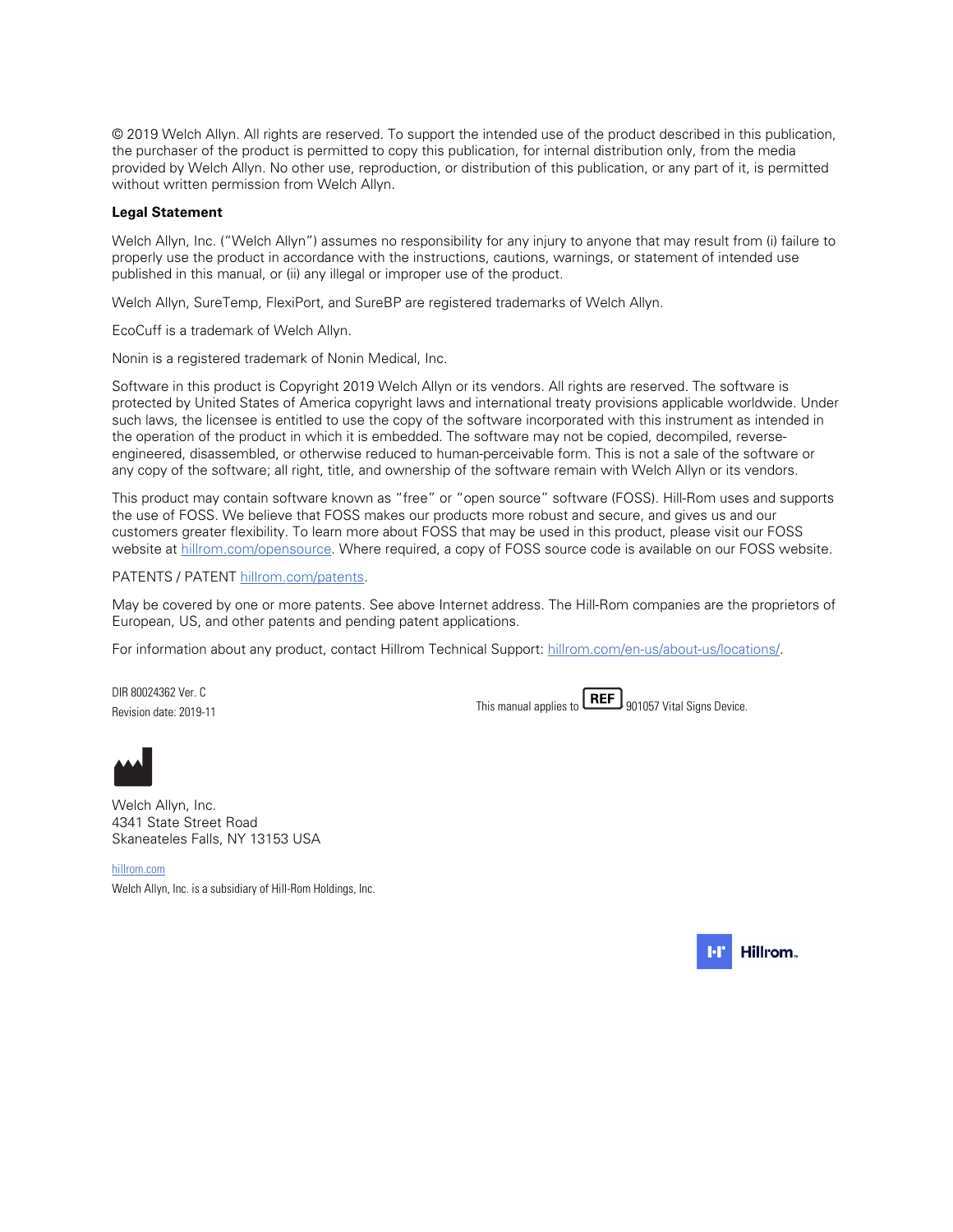# Contents

| 43 |
|----|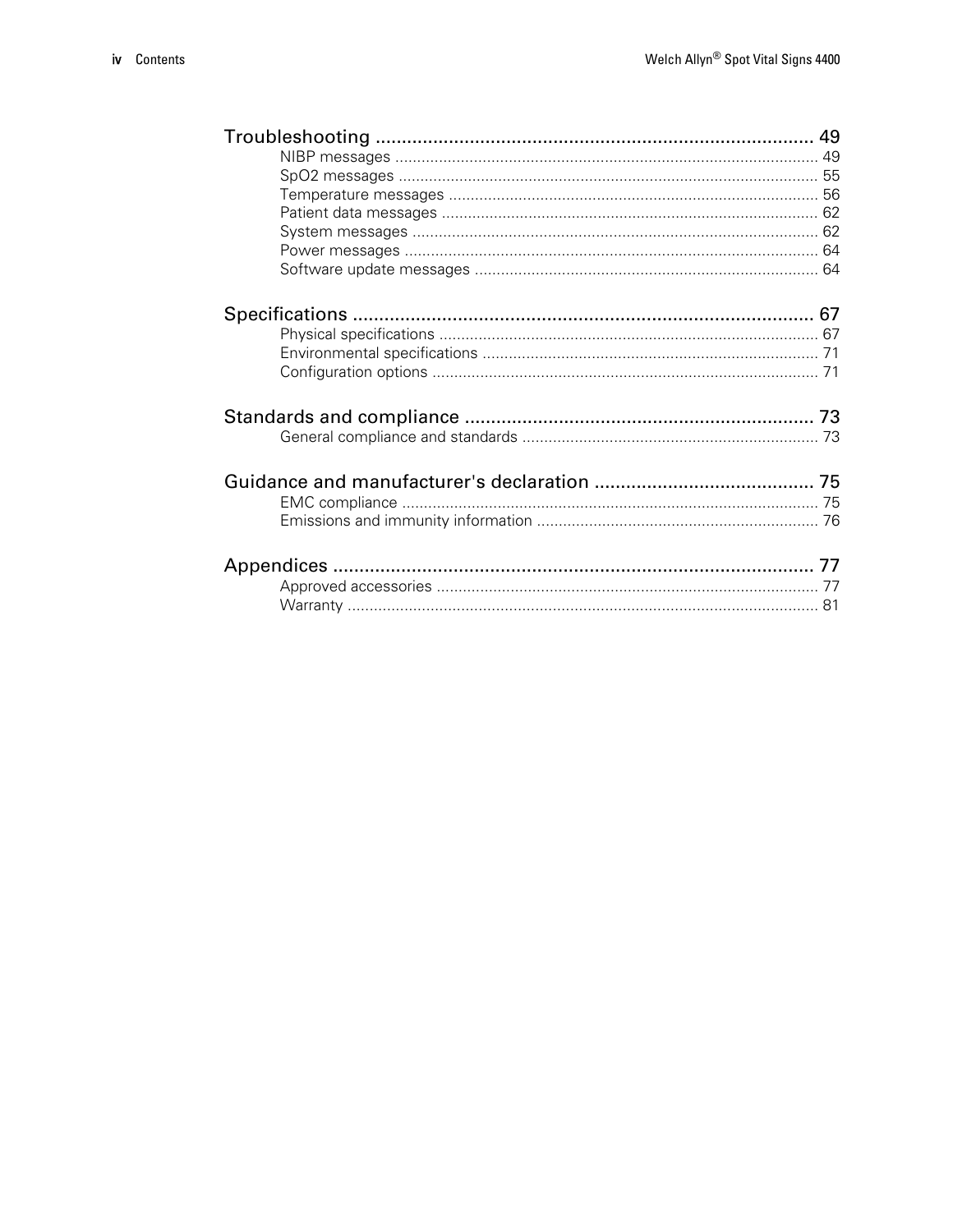# <span id="page-4-0"></span>Introduction

This manual describes the capabilities and operation of the Welch Allyn<sup>®</sup> Spot Vital Signs 4400 (device). The information, including the illustrations, pertains to a device configured with noninvasive blood pressure (NIBP), body temperature, pulse oximetry (SpO2), and pulse rate. If your device configuration lacks any of these options, some information in this manual might not apply.

Before using the device, read the sections of the manual that pertain to your use of the device.

### Intended use

The Welch Allyn® Spot Vital Signs 4400 (device) is intended to be used by clinicians and medically qualified personnel for operator initiated spot-check/single measurement of noninvasive blood pressure, pulse rate, noninvasive functional oxygen saturation of arteriolar hemoglobin (SpO2), and body temperature in oral, rectal and axillary modes of adult and pediatric patients down to 29 days of age.

The intended use locations for patients to be measured are physician's offices, general hospital and alternate care environments.

### **Contraindications**

This device is not intended to be used:

- for use on neonates.
- for unattended monitoring.
- for patient transport.
- for use in the home healthcare environment.

For contraindications of SpO2 sensors, consult the sensor manufacturer's directions for use.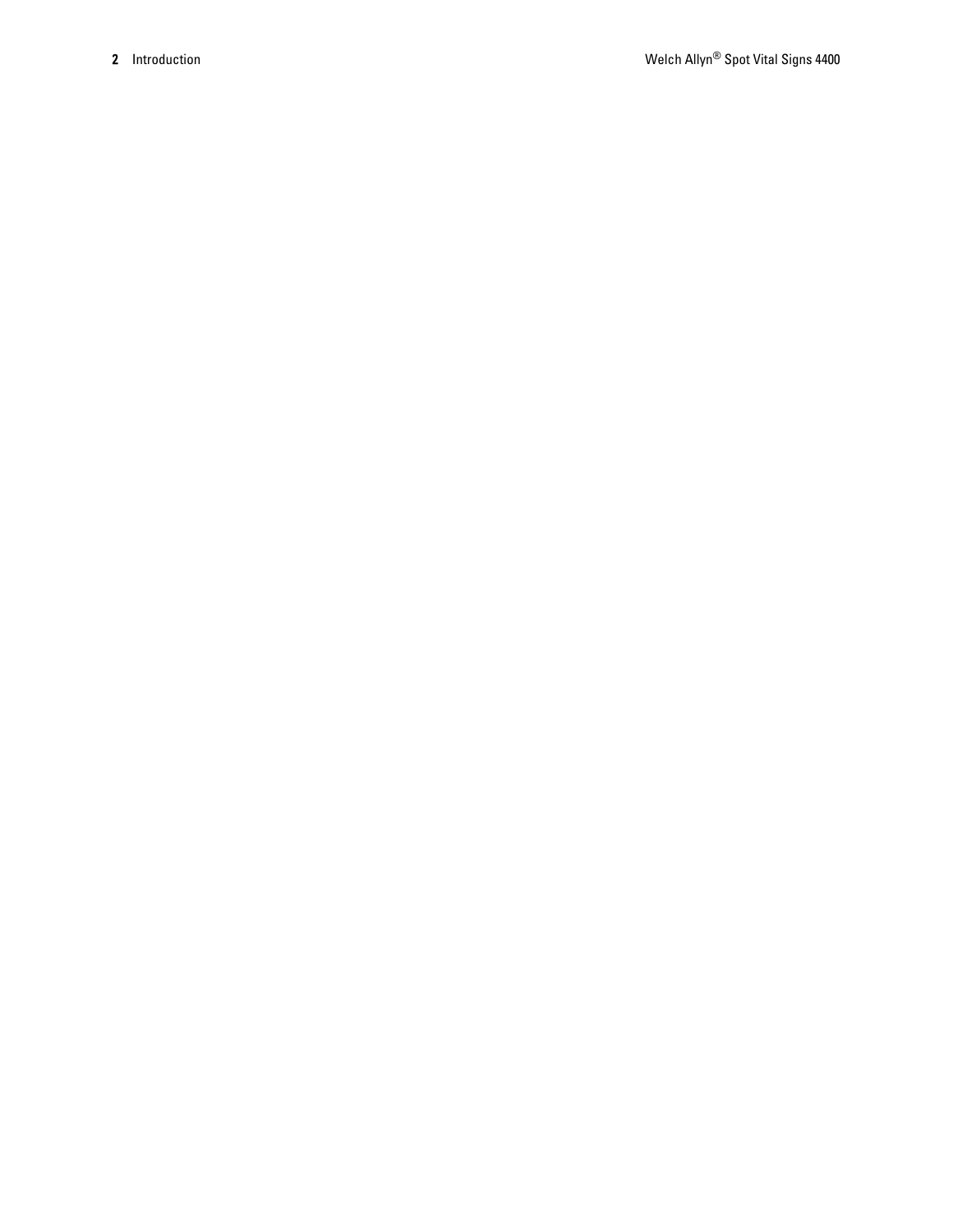# <span id="page-6-0"></span>Symbols and definitions

# Documentation symbols

For information on the origin of these symbols, see the Welch Allyn symbols glossary: <http://www.welchallyn.com/symbolsglossary>.

| $\sqrt{1}$  | <b>WARNING</b> The warning statements in this manual identify conditions or practices that<br>could lead to illness, injury, or death. Warning statements appear with a grey background in<br>a black and white document.                        |
|-------------|--------------------------------------------------------------------------------------------------------------------------------------------------------------------------------------------------------------------------------------------------|
| $\sqrt{N}$  | <b>CAUTION</b> The caution statements in this manual identify conditions or practices that could<br>result in damage to the equipment or other property, or loss of data. This definition applies<br>to both yellow and black and white symbols. |
|             | Follow instructions/directions for use (IFU) -- mandatory action.<br>A copy of the IFU is available on this website.                                                                                                                             |
| hillrom.com | A printed copy of the IFU can be ordered from Welch Allyn for delivery within 7 calendar<br>days.                                                                                                                                                |

# Power symbols

| Stand-By                                                    | Direct current (DC)      |
|-------------------------------------------------------------|--------------------------|
| Power plug                                                  | Battery absent or faulty |
| Alternating Current power<br>present, battery fully charged | Battery charge level     |
| Alternating Current power<br>present, battery is charging   | Battery                  |
| Alternating current (AC)                                    | Rechargeable battery     |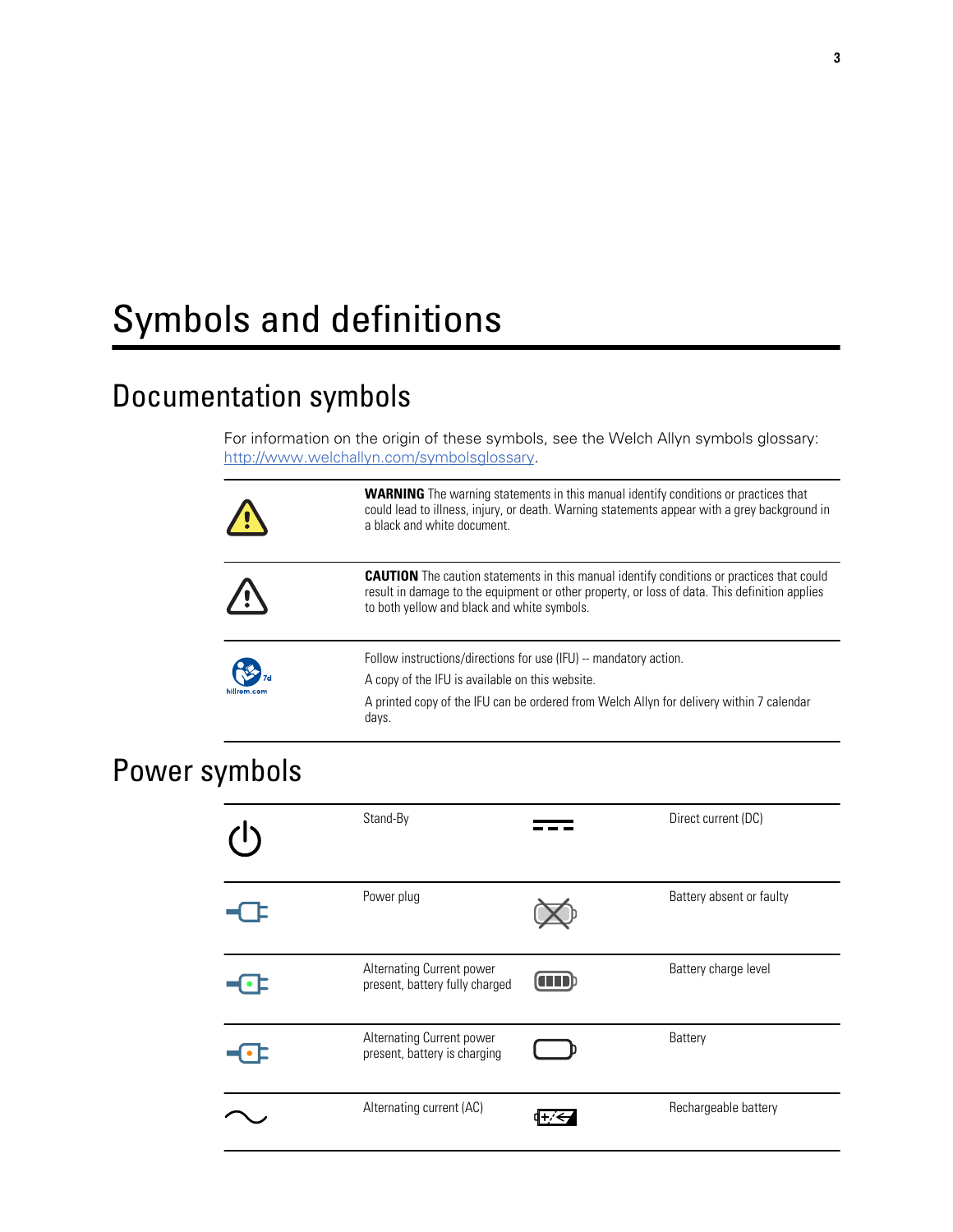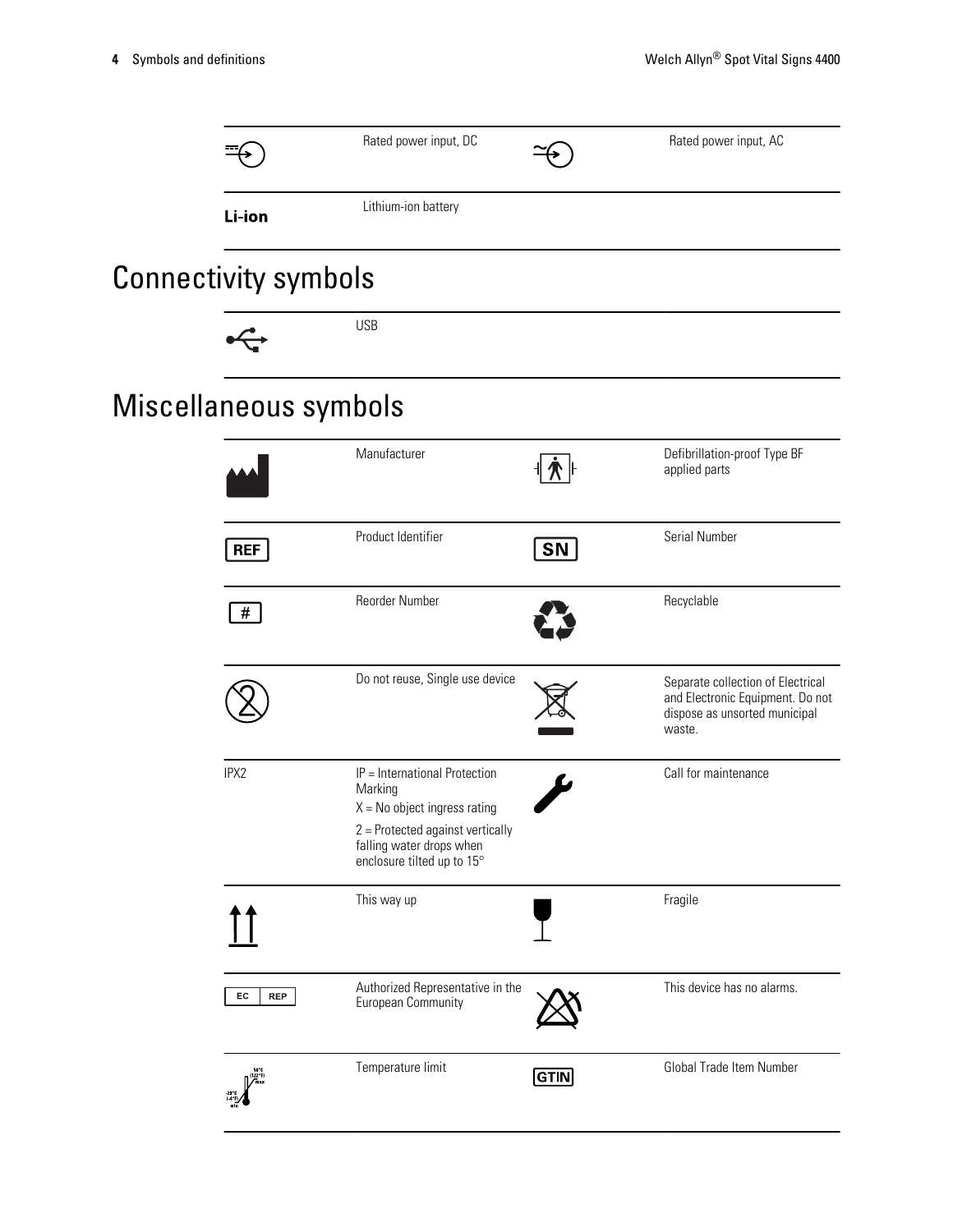| 5             | Stacking limit by number            | المنطقة                                  | Keep dry                                  |
|---------------|-------------------------------------|------------------------------------------|-------------------------------------------|
| $\mathscr{E}$ | Humidity limitation                 |                                          | Mass in kilograms (kg)                    |
|               | Maximum safe working load<br>limits | $\left(\left(\binom{n}{k}\right)\right)$ | Non-ionizing electromagnetic<br>radiation |

# Screen symbol



Process indicator for activities like acquiring measurements and connecting to a laptop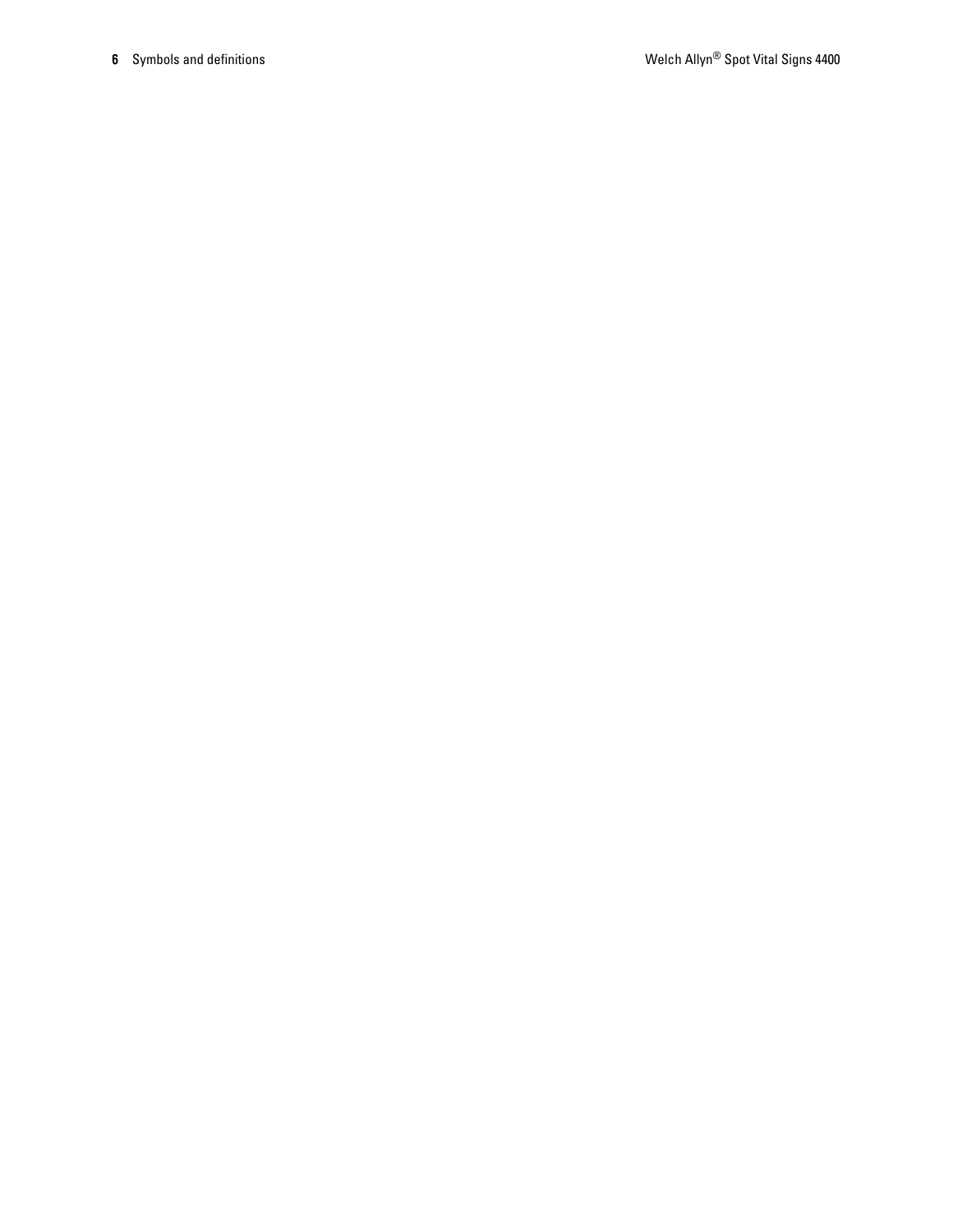# <span id="page-10-0"></span>About warnings and cautions

Warning and caution statements can appear on the device, on the packaging, on the shipping container, or in this document.

The device is safe for patients and clinicians when used in accordance with the instructions and the warning and caution statements presented in this manual.

Before using the device, familiarize yourself with the sections of this instructions for use that pertain to your use of the device.



**WARNING** The warning statements in this manual identify conditions or practices that could lead to illness, injury, or death.



**CAUTION** The caution statements in this manual identify conditions or practices that could result in damage to the equipment or other property, or loss of patient data.

# General warnings and cautions



**WARNING** Patient injury risk. Many environmental variables, including patient physiology and clinical application, can affect the accuracy and performance of the device. Therefore, you must verify all vital signs information, especially NIBP and SpO2, before treating the patient. If there is any question about the accuracy of a measurement, verify the measurement using another clinically accepted method.



**WARNING** Personal injury risk. The power cord plug is the disconnect device used to isolate this equipment from supply mains. Position the equipment so that it is not difficult to reach or disconnect the plug.



**WARNING** Patient injury risk. Damaged cords, cables, and accessories can affect patient and operator safety. Never lift the device by the power supply cord or patient connections. Routinely inspect the AC power cord, blood pressure cuff, SpO2 cable, and other accessories for strain relief wear, fraying, or other damage. Replace as necessary.



**WARNING** Patient injury risk. During defibrillation, keep discharge paddles away from device sensors and other conductive parts in contact with the patient.



**WARNING** Patient injury risk. Any external compression of the blood pressure hose or cuff or kinked tubing may cause patient injury, system errors, or inaccurate measurements.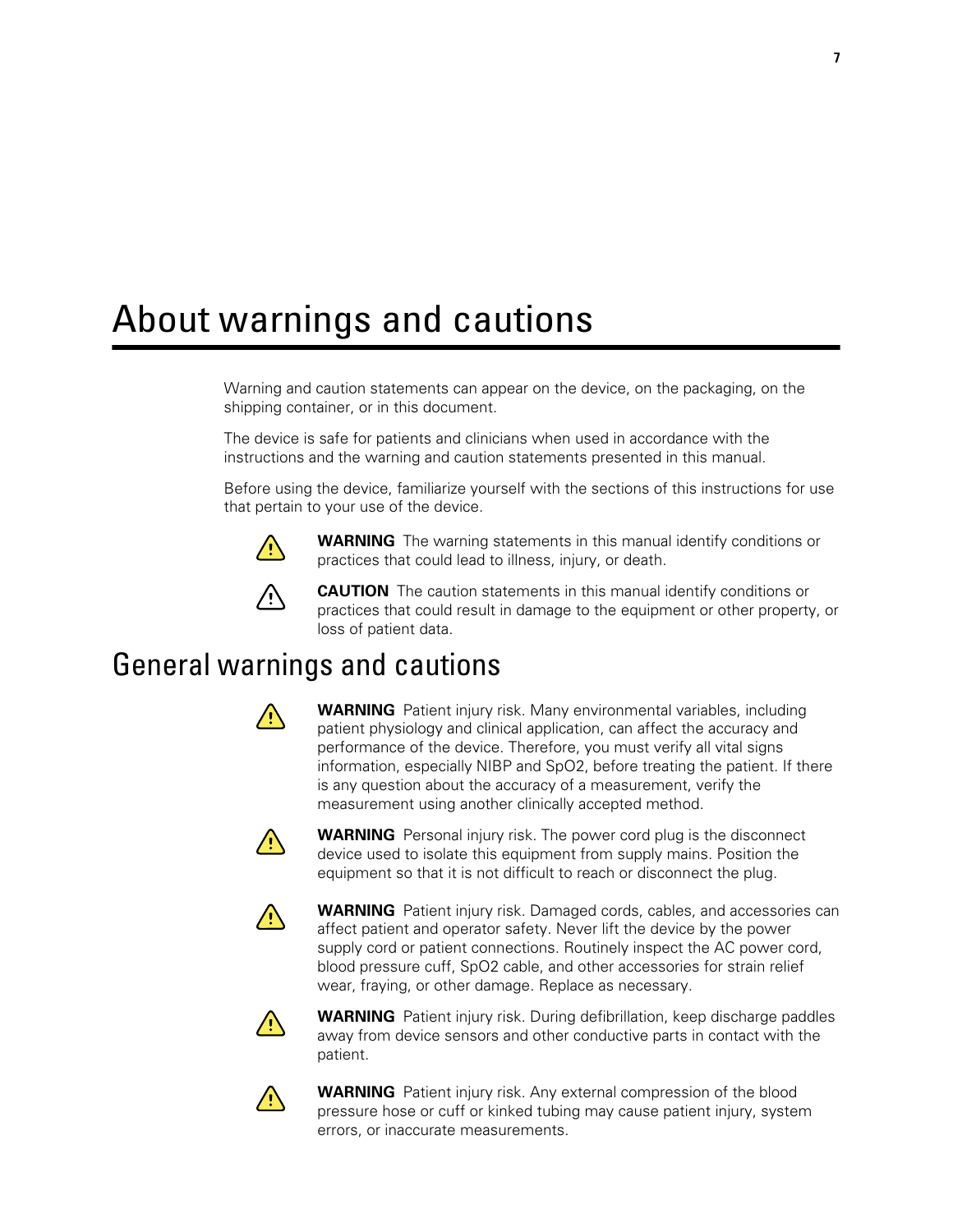

**WARNING** Patient injury risk. Wash hands to reduce the risk of crosscontamination and nosocomial infection.

**WARNING** Patient injury risk. Do not place the device in any position that might cause it to fall on the patient.



**WARNING** Patient injury risk. Do not place the cuff on the arm on the same side of a mastectomy or lymph node clearance. If necessary, use the femoral artery in the thigh to take a measurement.



**WARNING** Patient injury risk. Inaccurate measurement risk. Do not place the cuff where it can disturb proper circulation. Do not place the cuff on any area where circulation is compromised or on any extremity used for intravenous infusions. Do not place the cuff on any limb where intravascular access or therapy, or an arterio-vascular (A-V) shunt is present. Observe the limb concerned to ensure that operation of the device does not result in prolonged impairment of circulation.



**WARNING** Patient injury risk. Inaccurate measurement risk. Do not use an SpO2 finger clip sensor and a blood pressure cuff simultaneously on the same limb. Doing so may cause a temporary loss of pulsatile flow, resulting in either no reading or an inaccurate SpO2 or pulse rate until the flow returns.



**WARNING** Do not apply cuff to areas on patient where skin is delicate or damaged, as this can cause further injury. Check cuff site frequently for irritation.



**WARNING** Equipment failure and patient injury risk. Do not cover the air intake or exhaust vents on the rear and base of the device. Covering these vents could cause overheating of the device.



**WARNING** This equipment is not suitable for use in the presence of electro-surgery.



**WARNING** For operator and patient safety, peripheral equipment and accessories that can come in direct patient contact must comply with all applicable safety, EMC, and regulatory requirements.



**WARNING** Equipment damage and personal injury risk. When transporting the device on a mobile stand, properly secure all patient cables and cords to keep them clear of the wheels and to minimize trip hazards.



**WARNING** Equipment damage and personal injury risk. No modifications to the device are allowed by anyone other than a qualified Welch Allyn service representative. Modification of the device could be hazardous to patients and personnel.



**WARNING** Fire and explosion hazard. Do not operate the device in the presence of a flammable anesthetic mixture with air, oxygen, or nitrous oxide; in oxygen-enriched environments; or in any other potentially explosive environment.



**WARNING** Electric shock hazard. This equipment must only be connected to a supply mains with protective earth.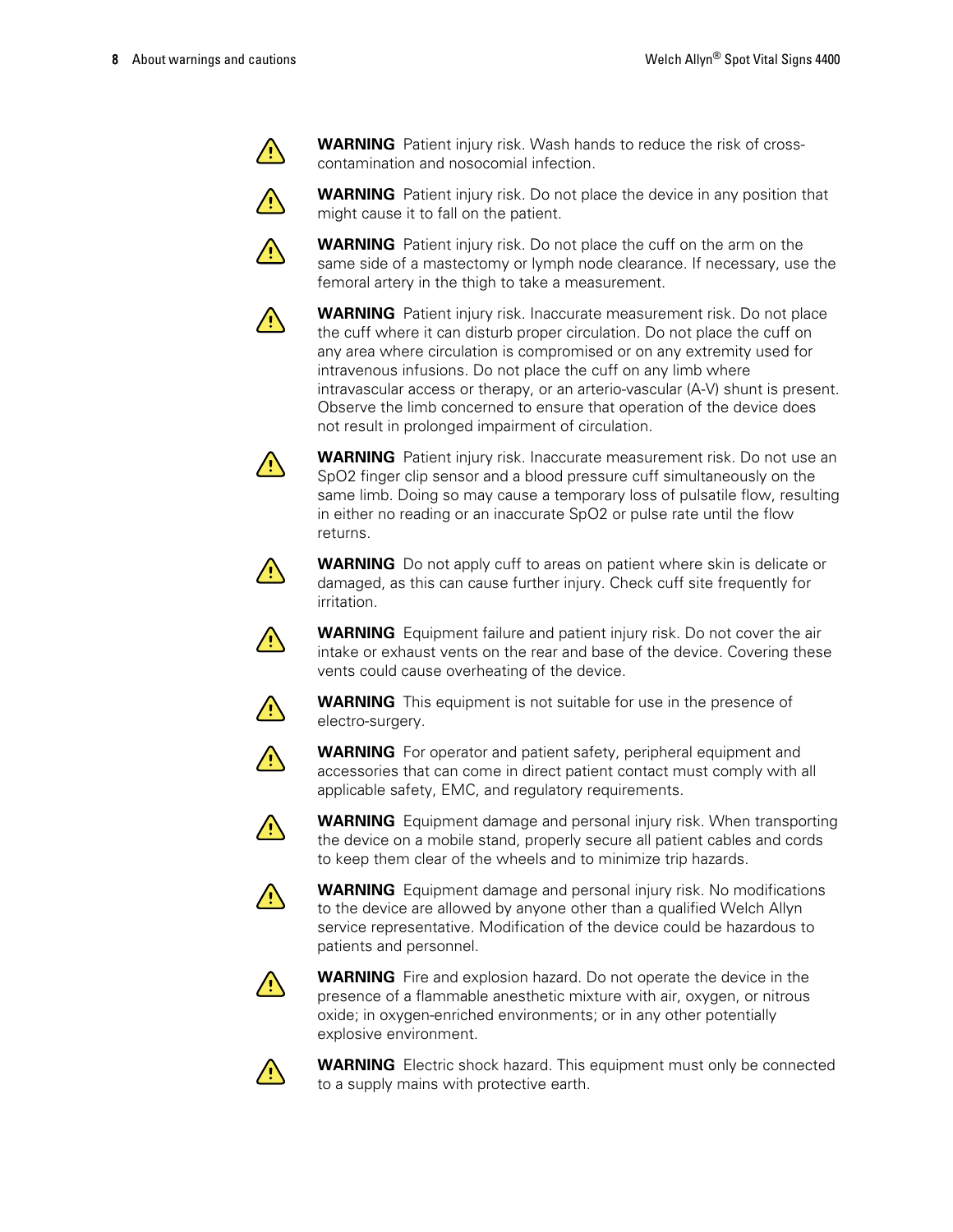

**WARNING** Electric shock hazard. Do not open the device or attempt repairs. The device has no user-serviceable internal parts. Only perform routine cleaning and maintenance procedures specifically described in this manual while the device is not in use on a patient. Inspection and servicing of internal parts shall only be performed by qualified service personnel.



**WARNING** Electric shock hazard. All signal input and output (I/O) connectors are intended for connection of only devices complying with IEC 60601-1, or other IEC standards (for example, IEC 60950), as applicable to the device. Connecting additional devices to the device may increase chassis or patient leakage currents. Measure the leakage currents to confirm that no electric shock hazard exists.



**WARNING** Explosion or contamination hazard. Improper disposal of batteries may create an explosion or contamination hazard. Never dispose of batteries in refuse containers. Always recycle batteries according to local regulations.



**WARNING** Use the device only as described in this instructions for use. Do not use the device on patients as described in the Contraindications.



**WARNING** Inaccurate measurement risk. The device is not intended for use during patient transport outside of the medical facility. Do not use the device to take measurements on any patient in transit.



**WARNING** Inaccurate measurement risk. Do not connect more than one patient to a device.



**WARNING** Inaccurate measurement risk. Dust and particle ingress can affect the accuracy of blood pressure measurements. Use the device in clean environments to ensure measurement accuracy. If you notice dust or lint build-up on the device's vent openings, have the device inspected and cleaned by a qualified service technician.



**WARNING** Inaccurate measurement risk. Do not expose to temperatures higher than  $122^{\circ}$  F (50 $^{\circ}$  C).



**WARNING** Inaccurate measurement risk. Do not use the device on patients who are on heart-lung machines.



**WARNING** Inaccurate measurement risk. Do not use the device on patients who are experiencing convulsions or tremors.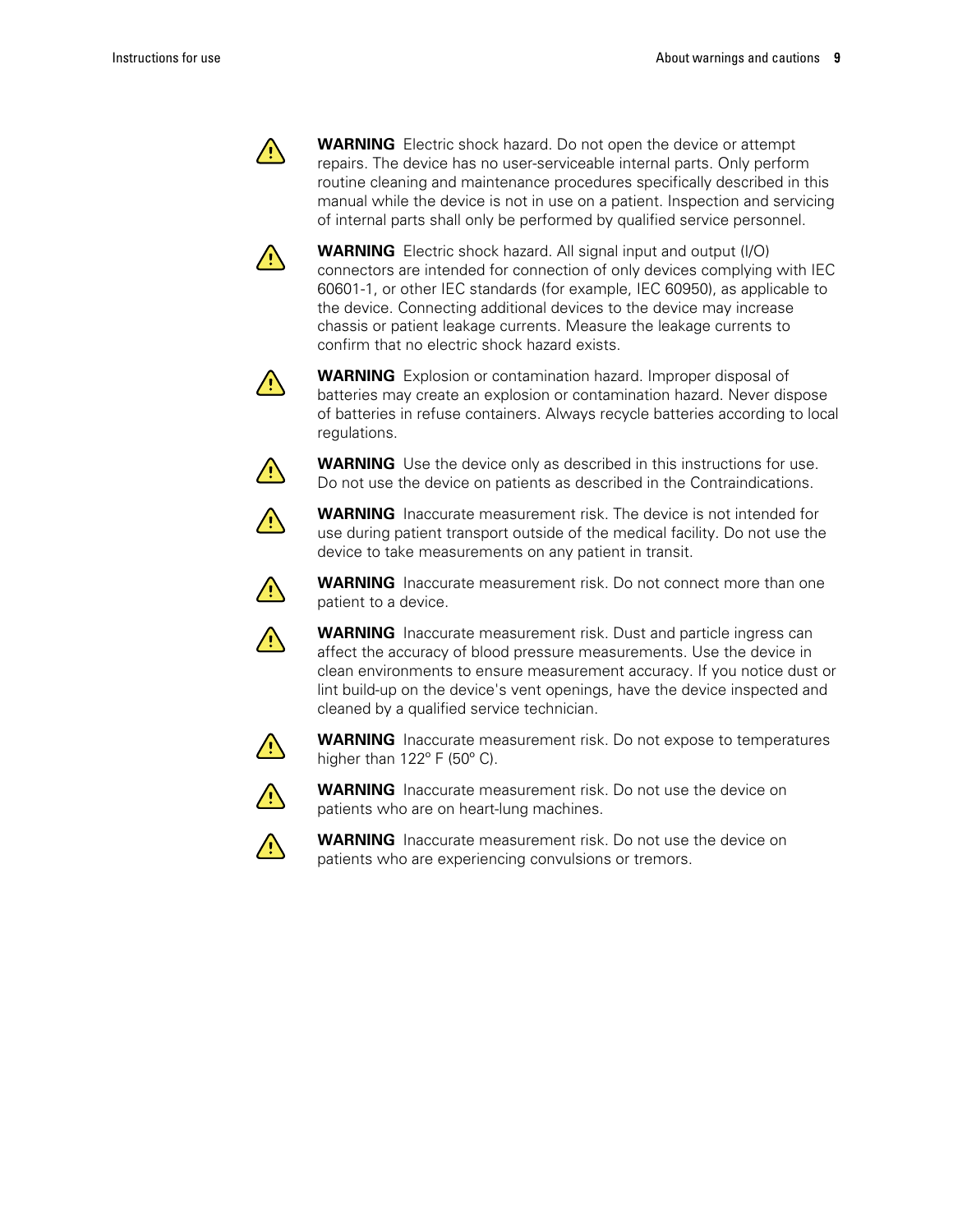

**WARNING** Liquids can damage electronics inside the device. Prevent liquids from spilling on the device.

If liquids are spilled on the device:

- 1. Power down the device.
- 2. Disconnect the power plug.
- 3. Remove battery pack from the device.
- 4. Dry off excess liquid from the device.
	- **Note** If liquids possibly entered the device, remove the device from use until it has been properly dried, inspected, and tested by qualified service personnel.
- 5. Reinstall battery pack.
- 6. Reconnect the power plug.
- 7. Power on the device and verify that the device functions normally before using it.



**WARNING** The device may not function properly if dropped or damaged. Protect it from severe impact and shock. Do not use the device if you notice any signs of damage. Qualified service personnel must check any device that is dropped or damaged for proper operation before putting the device back into use.



**WARNING** Defective batteries can damage the device. If the battery shows any signs of damage or cracking, it must be replaced immediately and only with a battery approved by Welch Allyn.



**WARNING** Personal injury risk. Improper handling of the battery can lead to heat generation, smoke, explosion or fire. Do not short-circuit, crush, incinerate, or disassemble the battery. Never dispose of batteries in refuse containers. Always recycle batteries according to national or local regulations.



**WARNING** Use only Welch Allyn approved accessories, and use them according to the manufacturer's directions for use. Using unapproved accessories with the device can affect patient and operator safety and can compromise product performance and accuracy, and void the product warranty.



**WARNING** Welch Allyn is not responsible for the integrity of a facility's power. If the integrity of a facility's power or protective earth conductor is in doubt, always operate the device on battery power alone when it is attached to a patient.



**WARNING** Safety risk. Make frequent electrical and visual checks on cables, sensors, and electrode wires. All cables, sensors, and electrode wires must be inspected and properly maintained and in proper working order to allow the equipment to function properly and to protect patients.



**WARNING** The use of the Spot Vital Signs 4400 device adjacent to or stacked with other equipment or medical electrical systems should be avoided because it could result in improper operation. If such use is necessary, the Spot Vital Signs 4400 and other equipment should be observed to verify that they are operating normally.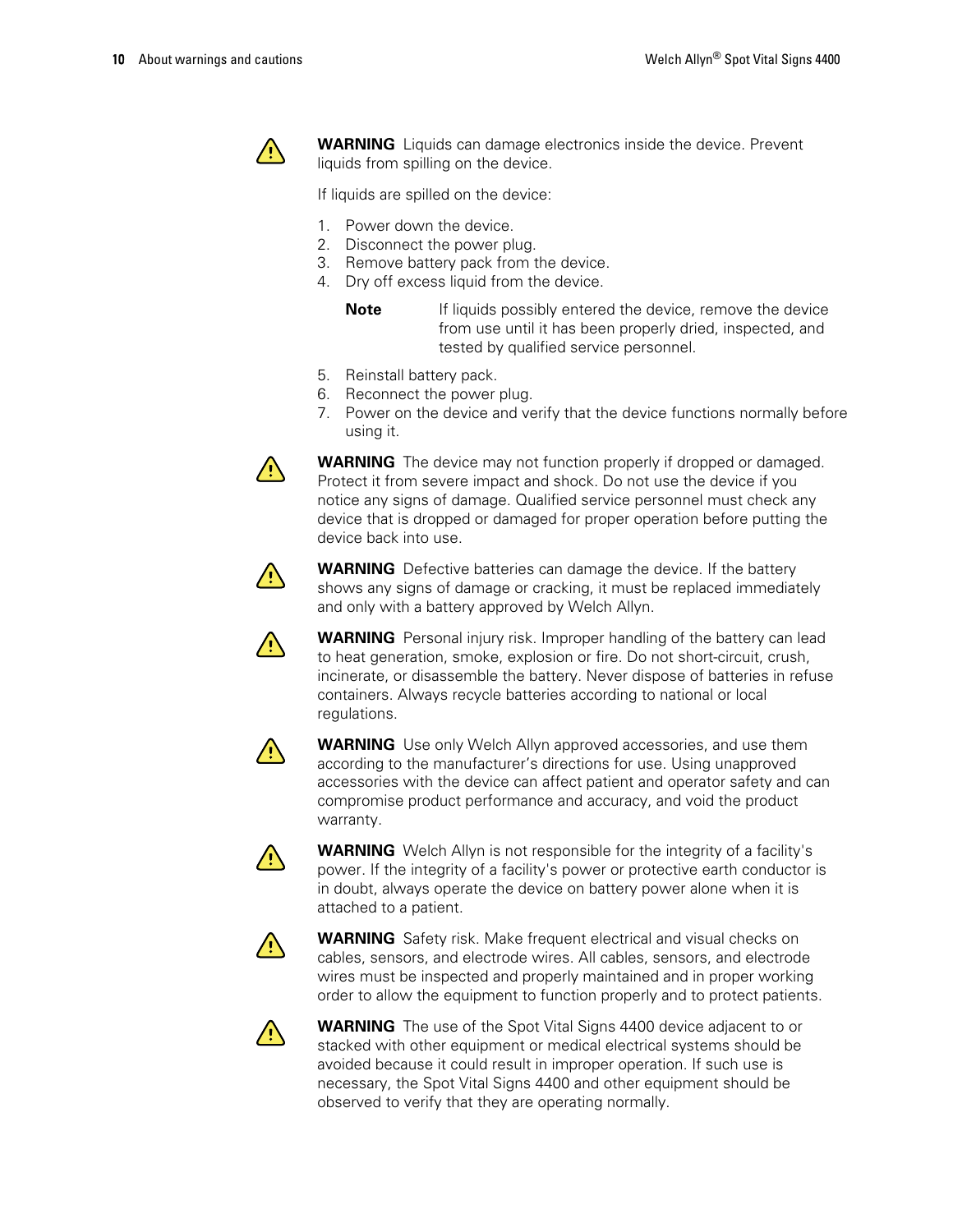

**WARNING** Use only accessories and cables Welch Allyn recommends for use with the Spot Vital Signs 4400 device. Accessories and cables not recommended by Welch Allyn may affect the EMC emissions or immunity.

**WARNING** Maintain minimum separation distance of 12 inches (30 cm) between any part of the Spot Vital Signs 4400 device and portable RF communication equipment (including peripherals such as antenna cables and external antennas). Performance of the Spot Vital Signs 4400 device might degrade if proper distance is not maintained.



**WARNING** Use of accessories, transducers, and cables other than those specified may result in degraded electromagnetic compatibility performance of this device.



**WARNING** Use of accessories, transducers, and cables other than those specified may result in increased emissions or decreased immunity of the device.



/!\

**CAUTION** This device is not intended for use in the home healthcare environment.

**CAUTION** Before disassembling the device or installing options, disconnect the patient from the device, power down the device, and disconnect the AC power cord and any attached accessories (for example, SpO2 sensors, blood pressure hoses and cuffs, and temperature probes) from the device.

**CAUTION** To ensure that the device meets its performance specifications, store and use the device in an environment that maintains the specified temperature and humidity ranges.



 $\angle$ 

**CAUTION** Do not operate the device in the presence of magnetic resonance imaging (MRI) or hyperbaric chambers.



**CAUTION** Electric shock hazard. Do not sterilize the device. Sterilizing the device could damage the device.



**CAUTION** United States Federal law restricts this device to sale, distribution, or use by or on the order of a physician or licensed healthcare professional.



**CAUTION** Electromagnetic interference risk. The device complies with applicable domestic and international standards for electromagnetic interference. These standards are intended to minimize medical equipment electromagnetic interference. Although this device is not expected to present problems to other compliant equipment or be affected by other compliant devices, interference issues still may occur. As a precaution, avoid using the device in close proximity to other equipment. In the event that equipment interference is observed, relocate the equipment as necessary or consult manufacturer's directions for use.



**CAUTION** Do not move the stand while the power source is plugged into the mains outlet.



**CAUTION** Do not sterilize the device. Sterilizing the device could harm the device.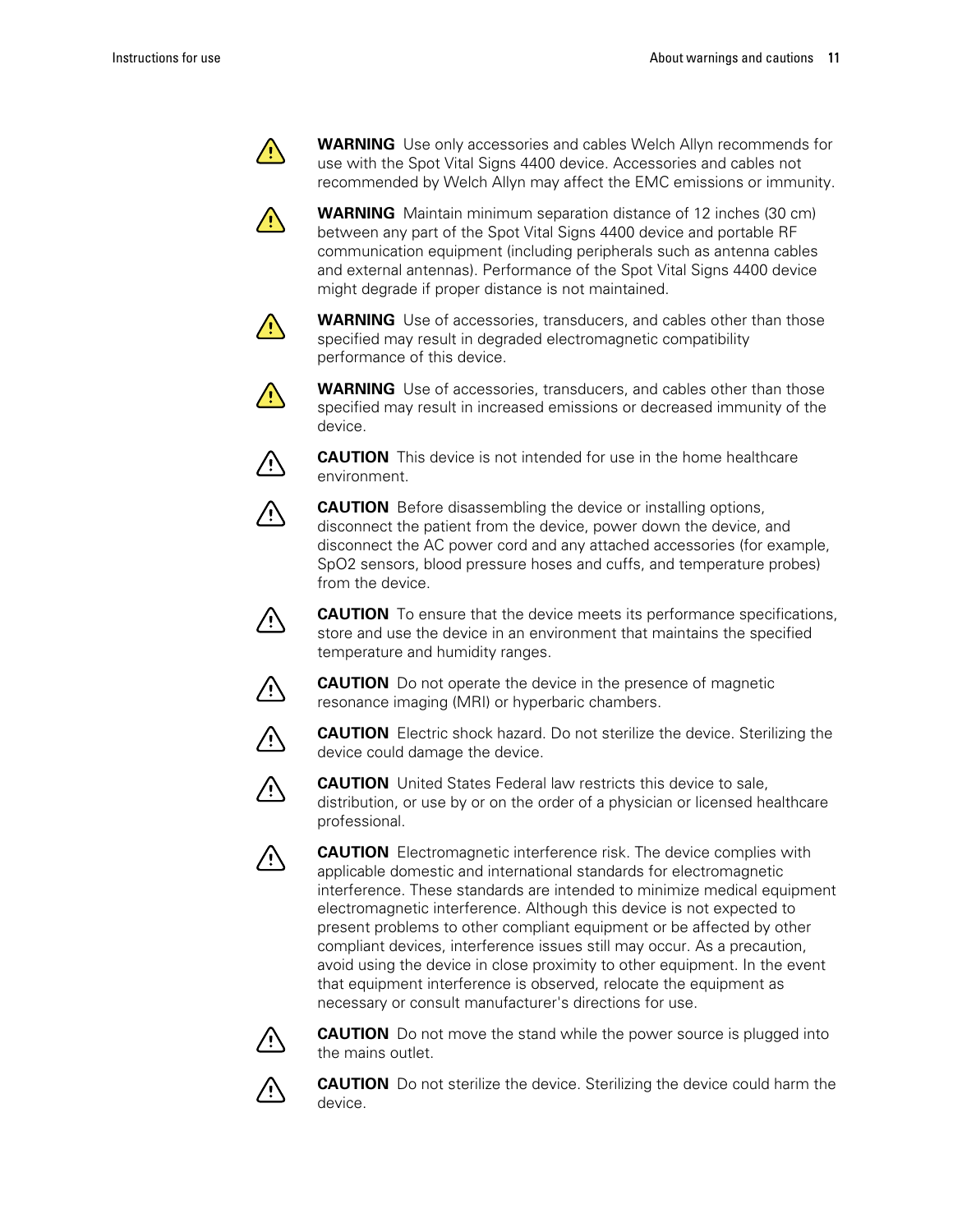

⁄!\

**CAUTION** Use only a Class I (grounded) AC power cord to charge the power source for the device.

**CAUTION** Never move the device or mobile stand by pulling on any of the cords. This may cause the device to tip over or damage the cord. Never pull on the power cord when disconnecting the cord from the mains outlet. When disconnecting the power cord, always grasp the attachment plug. Keep the cord away from liquids, heat, and sharp edges. Replace the power cord if the strain relief, cord insulation, or metal prongs are damaged or begin to separate from the attachment plug.



**CAUTION** Use only the Welch Allyn USB client cable to connect a laptop computer to the USB client port. Any laptop connected to the device must be running on a battery, a 60601-1 compliant power supply, or a 60601-1 compliant isolation transformer.



**CAUTION** If the touchscreen is not responding properly, refer to the troubleshooting section. If the problem cannot be resolved, discontinue use of the device and contact an authorized Welch Allyn service center or qualified service personnel.



**CAUTION** If the device stops operating within its design specifications, remove it from service and have it inspected by a qualified service person.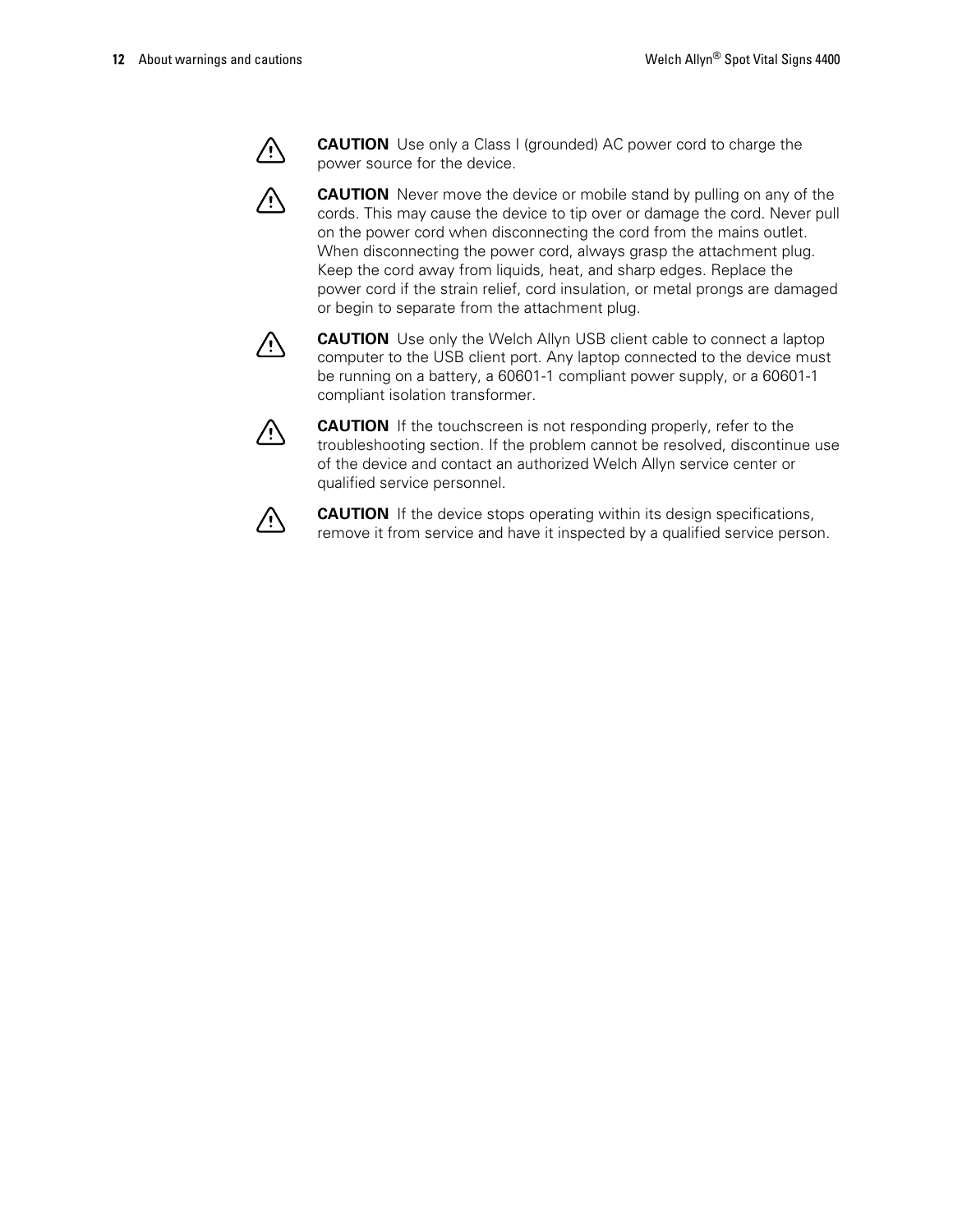# <span id="page-16-0"></span>Controls, indicators, and connectors



| No. | <b>Feature</b>                               | <b>Description</b>                                                                                                                                                                             |
|-----|----------------------------------------------|------------------------------------------------------------------------------------------------------------------------------------------------------------------------------------------------|
|     | LCD screen                                   | 7" color touchscreen provides a graphical user interface.                                                                                                                                      |
|     | Thermometry probe well                       | Houses the SureTemp probe on the device                                                                                                                                                        |
| 3   | Battery charge and power-up status indicator | The LED indicates the charging and power-up status when<br>connected to AC power:<br>Green: The battery is charged.<br>Amber: The battery is charging.<br>Flashing: the device is powering up. |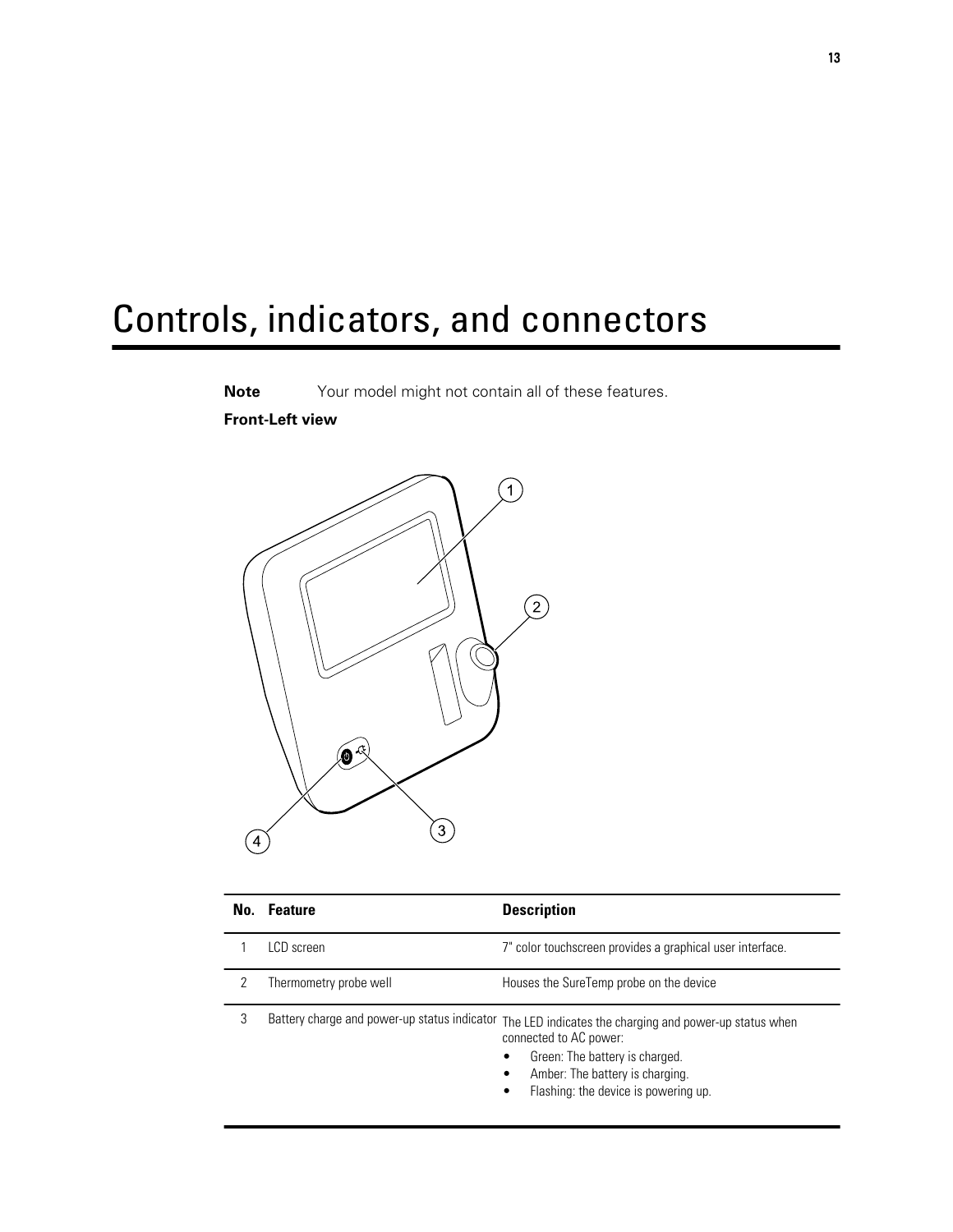| No. | <b>Feature</b> | <b>Description</b>                                                                                                                                                                             |
|-----|----------------|------------------------------------------------------------------------------------------------------------------------------------------------------------------------------------------------|
|     | Power button   | Blue button on lower-left corner of the device.<br>Powers on the device<br>$\bullet$<br>Provides power options for the device<br>$\bullet$<br>Wakes up the device from Sleep mode<br>$\bullet$ |

#### **Back-Bottom-Left view**



|   | No. Feature                        | <b>Description</b>                                                                                |
|---|------------------------------------|---------------------------------------------------------------------------------------------------|
|   | Battery compartment (behind cover) | Houses the battery (captive screw secures cover to device)                                        |
|   | <b>NIBP</b>                        | Connects the NIBP hose to the device                                                              |
| 3 | USB client port                    | Provides a connection to an external computer for testing.<br>software upgrades, and connectivity |
| 4 | Power connection                   | Connects the power adapter to the device                                                          |
| 5 | USB port                           | Connects a USB drive to the device for saving log files                                           |
| 6 | Thermometry                        | Connects the SureTemp probe to the device                                                         |
|   | SpO2                               | Connects the SpO2 sensor to the device                                                            |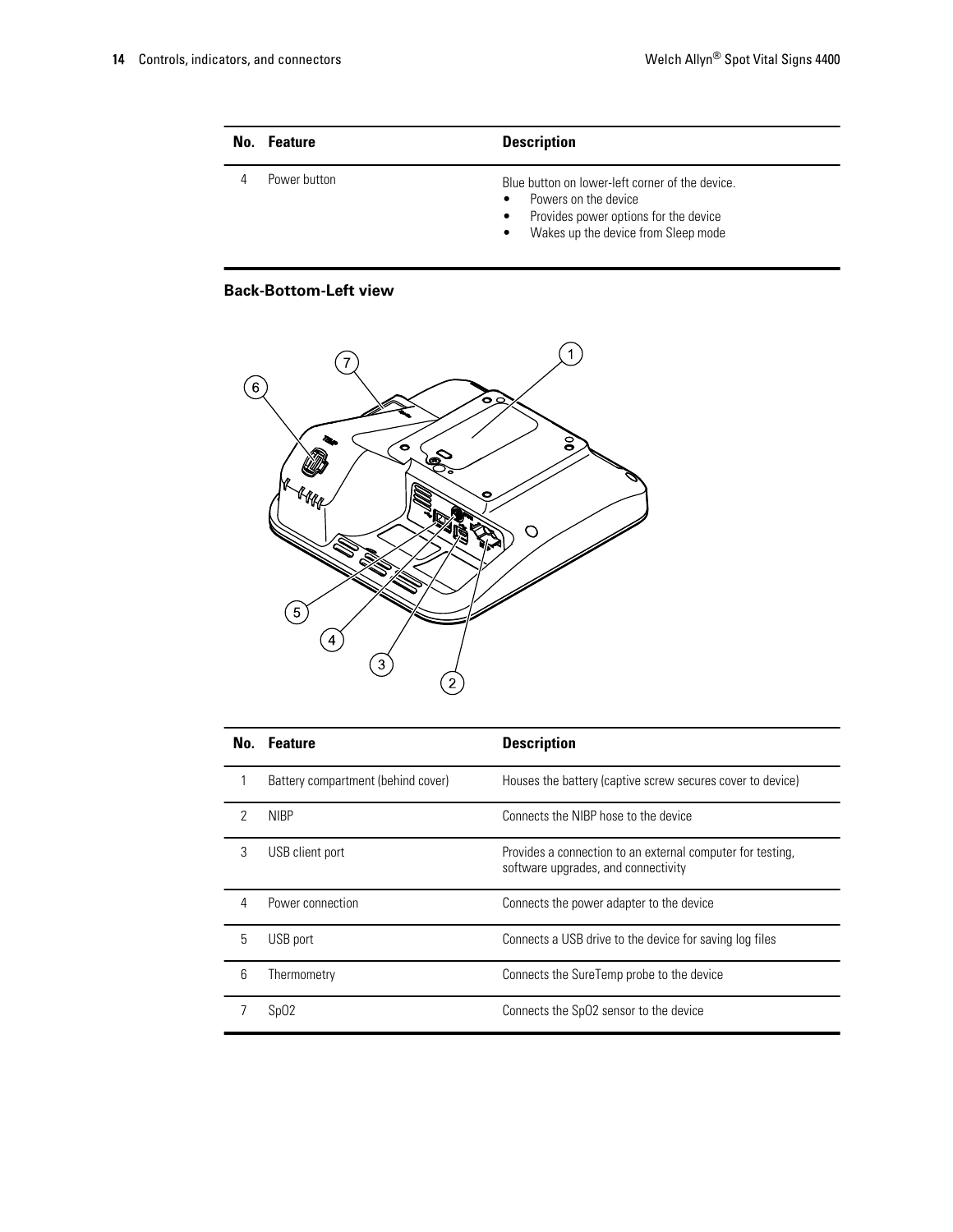# <span id="page-18-0"></span>Setup

### Supplies and accessories

For a list of all approved supplies and accessories, see *Approved Accessories* in the Appendices.



**WARNING** Patient injury risk. Clean all accessories, including cables and tubes, before storing the accessories on the device or cart. This helps reduce the risk of cross contamination and nosocomial infection. Refer to 'Clean the equipment' in "Maintenance and service" for directions.

### Connect the battery

This procedure applies to first-time setup of the device. The battery is inserted in the battery compartment when you receive a new device. However, it is not connected.



**WARNING** Personal injury risk. Improper handling of the battery can lead to heat generation, smoke, explosion, or fire. Do not short-circuit, crush, incinerate, or disassemble the battery. Never dispose of batteries in refuse containers. Always recycle batteries according to national or local regulations.



**WARNING** Use only Welch Allyn approved accessories, and use them according to the manufacturer's directions for use. Using unapproved accessories with the device can affect patient and operator safety and can compromise product performance and accuracy, and void the product warranty.

1. Set the device on a flat surface with the screen facing downward to access the battery cover.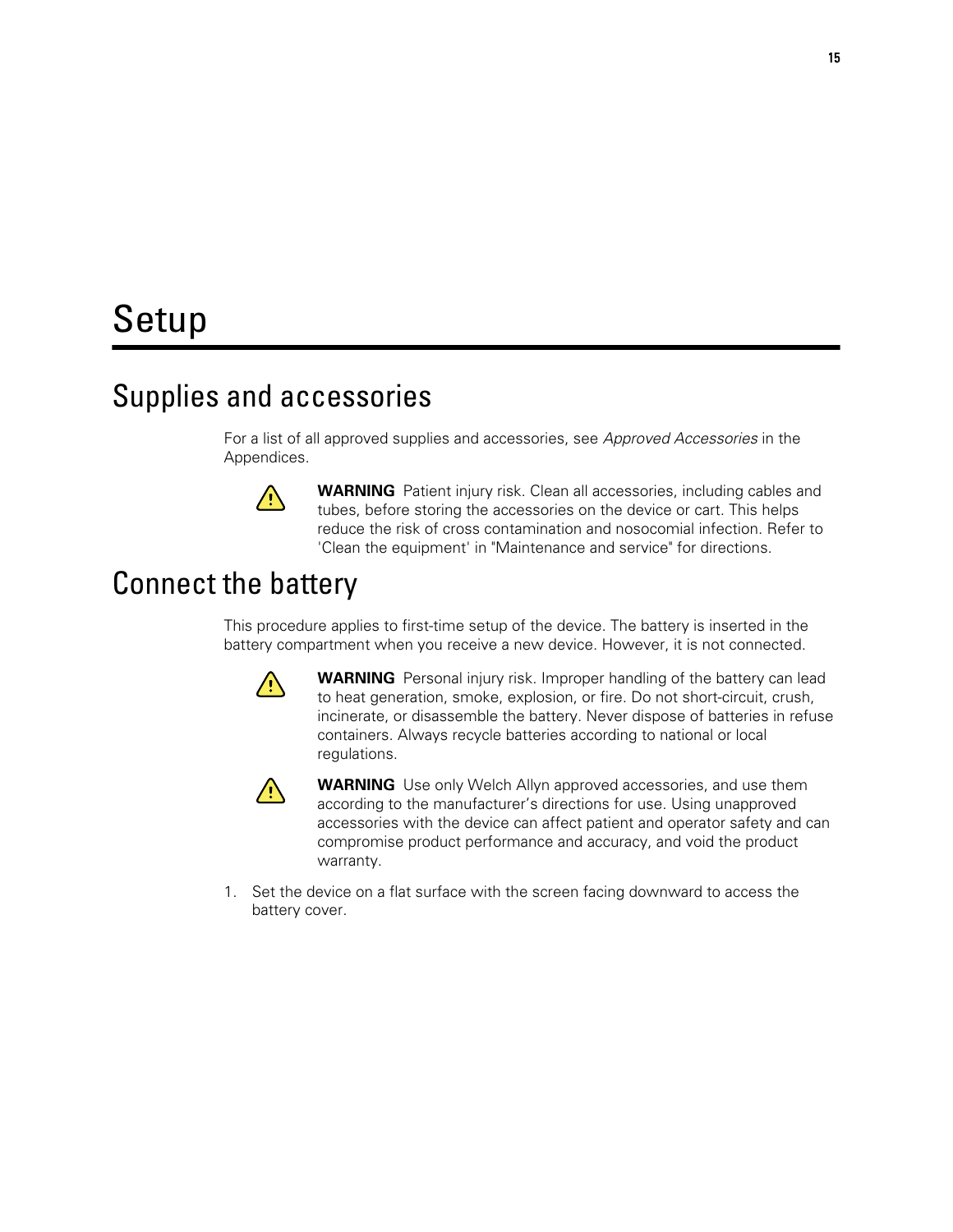<span id="page-19-0"></span>

- 2. Locate the battery cover, indicated by  $\Box$  on the back of the device.
- 3. Using a double-slotted screwdriver, loosen the captive screw at the base of the battery cover, and then remove the cover.
- 4. Remove the battery to access the battery connection port on the device.
- 5. Insert the battery connector into the battery connection port on the device.
- 6. Insert the battery into the battery compartment.
- 7. Replace the battery cover, and then tighten the captive screw at the bottom of the battery cover.

**Note** Do not over-tighten the screw.

# Mount the device

The Spot Vital Signs 4400 device can be mounted on either the mobile stand, desk stand, or wall mount. Follow the assembly instructions or instructions for use included with your device.

#### Connect AC power to a power source

You can use the device with power from the mains outlet. Battery power can be used after charging the battery.

**Note** The Spot 4400 device includes a separate power supply unit as part of the Medical Electrical (ME) Equipment.

### Attach the temperature probe

- 1. Insert the probe well into the front of the device.
- 2. Insert the SureTemp probe into the probe well.
- 3. Attach the SureTemp probe connector to the bottom of the device.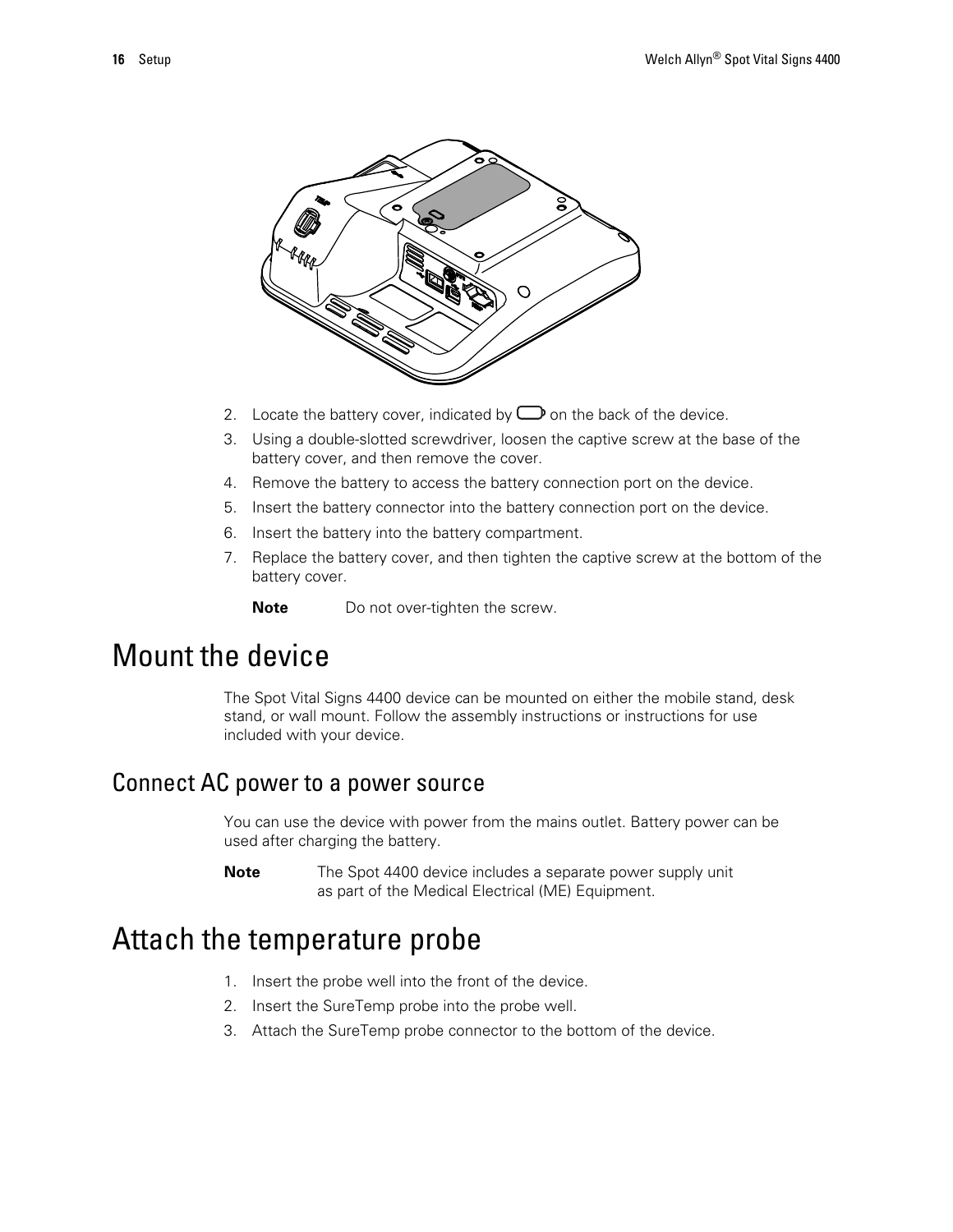<span id="page-20-0"></span>

4. In the compartment to the left of the probe well, insert a Welch Allyn probe cover carton.

### Connect the NIBP hose

- 1. Place your thumb and forefinger on the hose connector spring tabs and squeeze firmly.
- 2. Align the hose connector with the hose connector port on the bottom of the device.
- 3. Insert the hose connector, pressing firmly until both of the spring tabs click into place.

# Disconnect the NIBP hose

1. Place your thumb and forefinger on the hose connector spring tabs.

**Note** Always grasp the hose by the connector spring tabs. Do not pull on the hose itself.

2. Squeeze the spring tabs firmly and pull until the connector releases.

# Connect the SpO2 cable



**WARNING** Patient injury risk. Do not use a damaged sensor or pulse oximetry cable or a sensor with exposed electrical or optical components.

- 1. On the rear of the device, align the SpO2 cable connector with the cable connector port.
- 2. Insert the cable connector, pressing firmly until the connector is seated.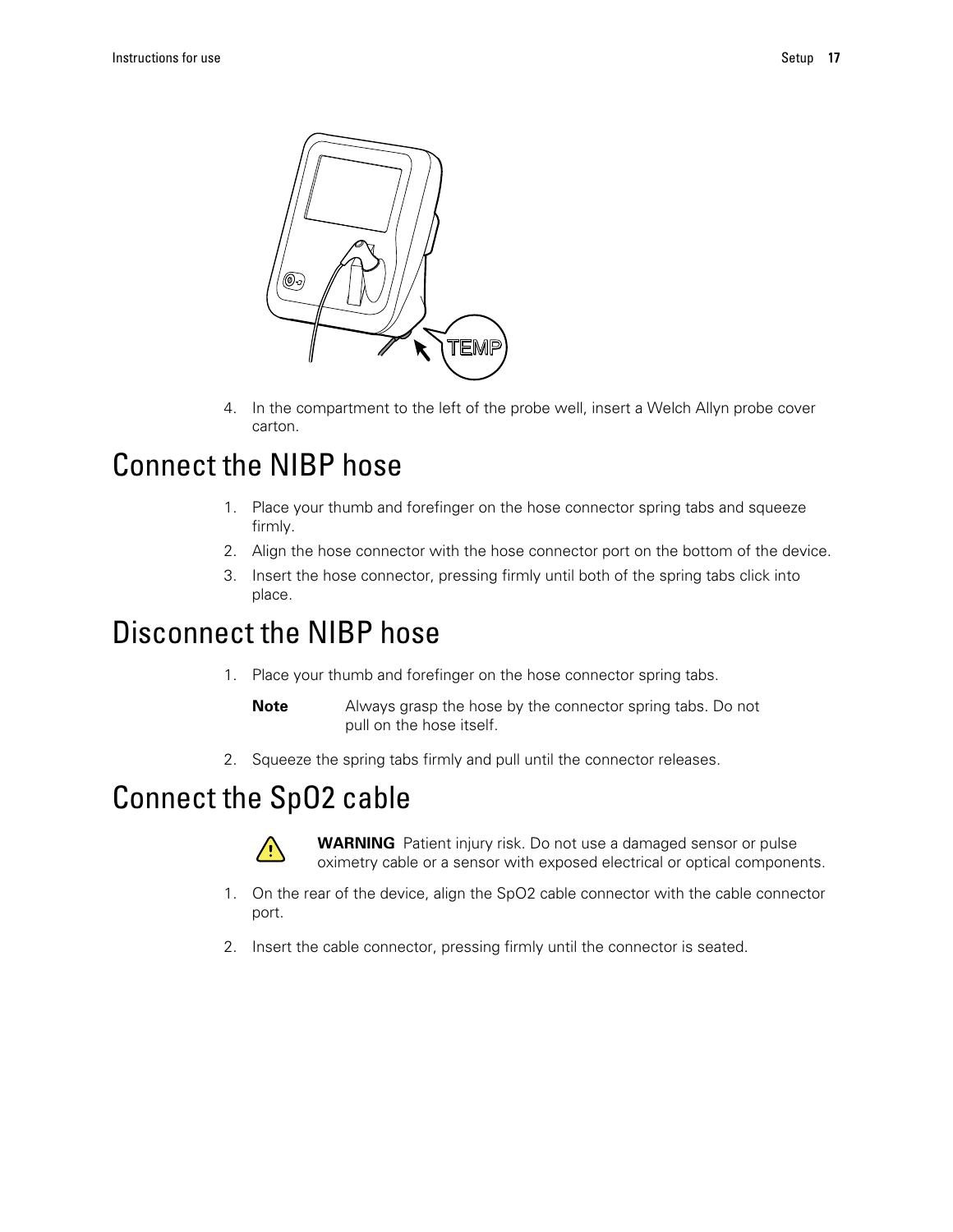# <span id="page-21-0"></span>Disconnect AC power



**CAUTION** Never move the device or mobile stand by pulling on any of the cords. This may cause the device to tip over or damage the cord. Never pull on the power cord when disconnecting the cord from the mains outlet. When disconnecting the power cord, always grasp the attachment plug. Keep the cord away from liquids, heat, and sharp edges. Replace the power cord if the strain relief, cord insulation, or metal prongs are damaged or begin to separate from the attachment plug.

Grasp the power line plug and pull the plug from the mains outlet.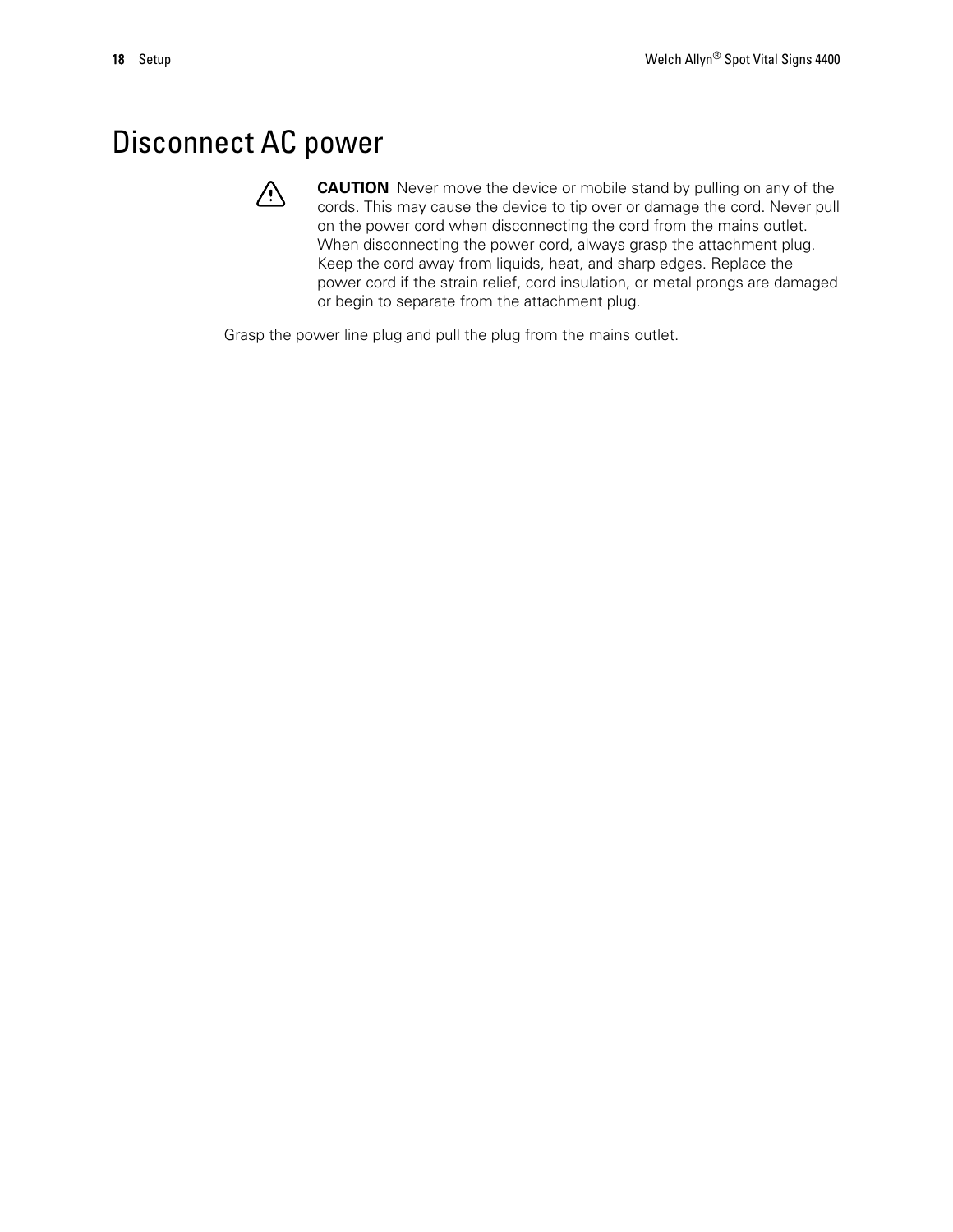# <span id="page-22-0"></span>Startup

### Power

The Power button, located on the lower-left corner of the device, performs multiple functions.

- Powers up the device
- Wakes the device from Sleep mode
- Opens a pop-up dialog with controls to power down, enter Sleep mode, or cancel



**CAUTION** Do not use a long press of the Power button to power down the device when it is functioning normally. You will lose configuration settings. Touch the **Settings** > **Device** tab to power down the device.

The LED in the center of the power plug symbol indicates the battery charging status.

- Green indicates that AC power is present and that the battery is fully charged.
- Amber indicates that AC power is present and that the battery is charging.

#### Power up the device

The device runs a brief diagnostic self-test each time it powers up. If an issue occurs, the error appears in the Status area.



**WARNING** To ensure patient safety, listen for an audible indicator and watch for visual messages at power-up at least once daily. Correct any system errors before using the device. In addition to the audible indicator, the screen Status area displays icons and messages that help you to distinguish any actions, if needed.



**WARNING** Always observe the device during power-up. If any display fails to illuminate properly, or if a system fault code or message displays, inform qualified service personnel immediately, or call your nearest Hillrom Customer Service or Technical Support facility. Do not use the device until the problem is corrected.



**CAUTION** Always use the device with an adequately charged and properly functioning battery.



**CAUTION** Use only a Class I (grounded) AC power cord to charge the battery for this device.

Press  $\Phi$  to power up the device.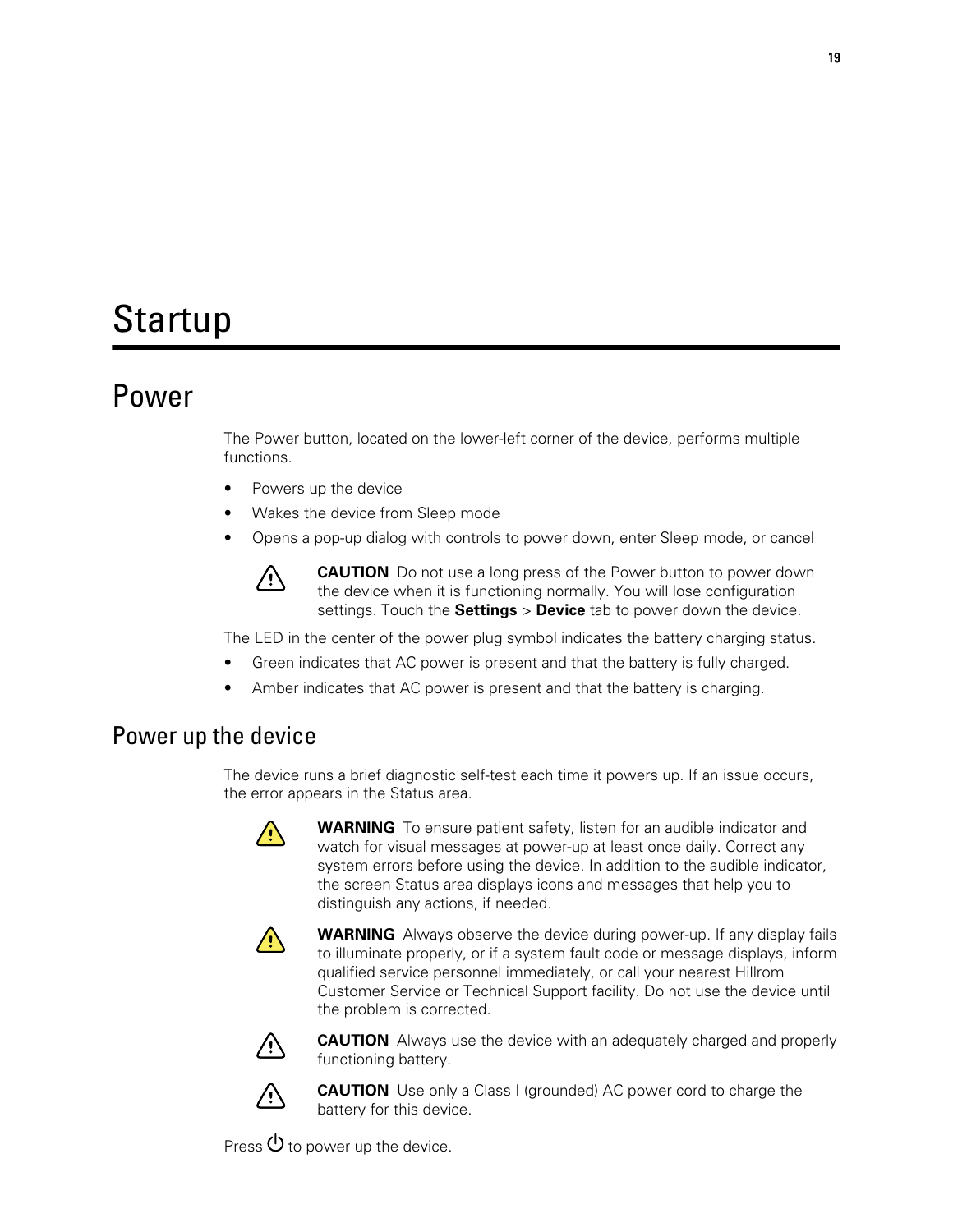The power LED flashes until the device displays the brand logo and a power-up tone sounds. On initial power-up, the device prompts you to set the language, date, and time.

#### **Set the date and time**

- 1. Touch the **Settings** tab.
- 2. Touch the **Date / Time** vertical tab.
- 3. Touch either the  $\triangle$  or  $\nabla$  keys or the the key pad, set the date and time.
	- **Note** The date and time stamps on saved patient measurements will adjust when you change the date and time settings.

#### **Change the language**

Refer to "Advanced Settings" in the *Service manual* for instructions on how to change the language.

#### Power down the device

When the device is functioning normally, use this method to power down. This method retains patient measurements in the device memory for a maximum of 24 hours. Saved measurements are available for recall or electronic transmission to the network. This method also ensures that any configuration settings you have changed and saved will be maintained at the next startup.

- 1. Do one of the following to access the power menu:
	- Briefly press  $\mathbf{0}$ .
	- Touch **Settings** > **Device** > **Power down**.

If there is no system message, a dialog box appears with options to Power down, Sleep, and Cancel.

2. Touch **Power down**.

The device clears all data onscreen and performs a complete software shutdown.

#### Reset the device

Reset the device only when the device becomes unresponsive. Patient data and configuration settings will be cleared from device memory.

- 1. Press and hold  $\mathcal{O}$ , located on the lower-left corner of the device.
- 2. If there is a prompt with options to Power down, Sleep, or Cancel, continue to press  $\mathbf{\Theta}$  for several seconds.

The device powers down. Patient data and configuration settings are cleared from device memory.

3. Press  $\mathbf{\Theta}$  to power up the device.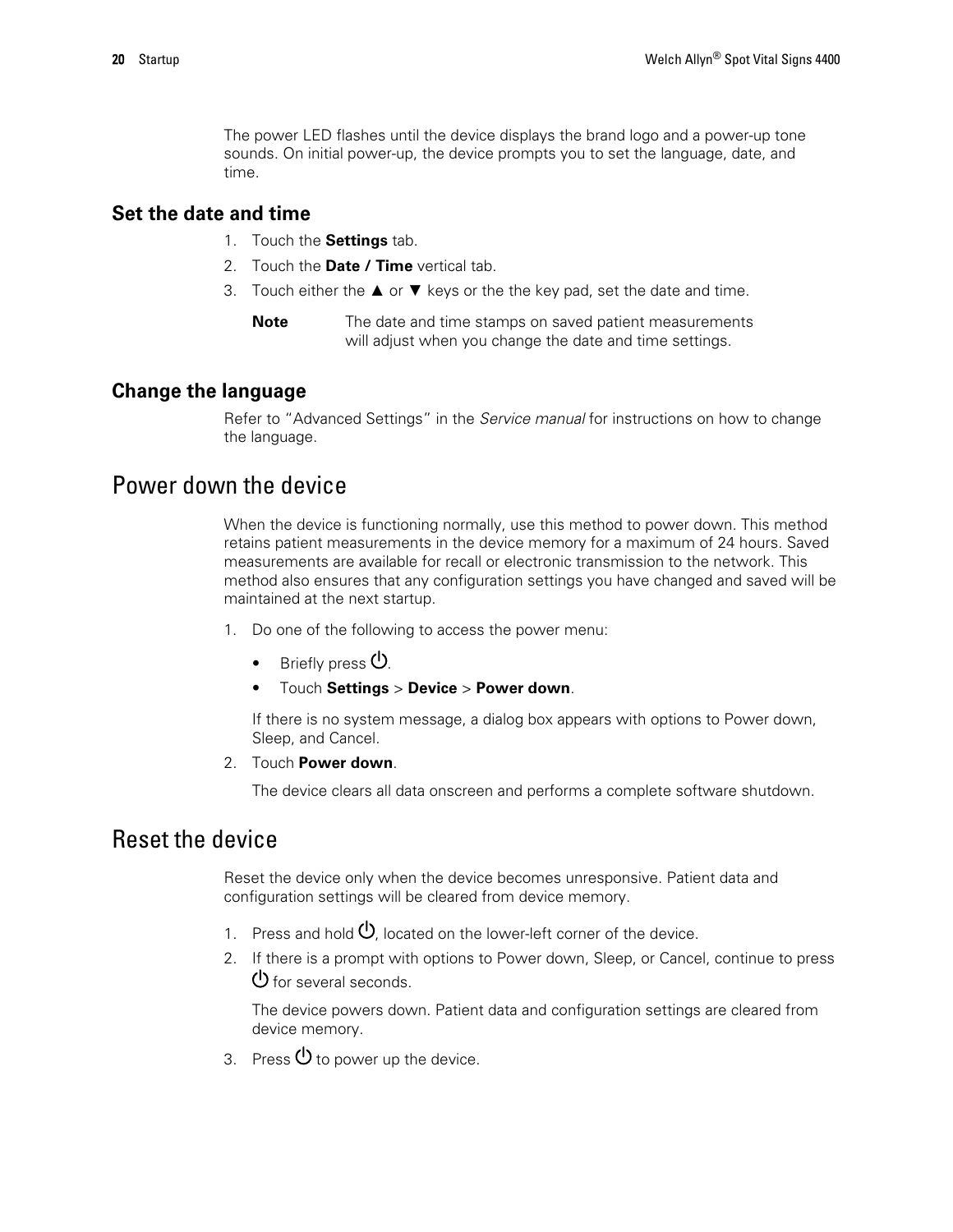#### <span id="page-24-0"></span>Sleep mode

The device enters sleep mode after a period of inactivity. You can also manually put the device into sleep mode.

Different types of inactivity have different time delays.

- When a configurable amount of time has passed since the last screen press
- The sensor modules are not being used to capture vitals

Two actions wake the device from sleep mode.

- The power button is pressed.
- The screen is tapped.

#### **Enter Sleep mode**

1. Press  $\theta$ .

If there is no system message, a dialog box appears with options to Power down, Sleep, and Cancel.

2. Touch **Sleep.**

The device enters Sleep mode. The battery continues to charge in sleep mode.

To wake the device from sleep mode, press the power button or tap the screen.

### Common screen functionality

Many parameter areas on the screen allow you to enter data. Touch an icon to perform the function noted.



### Primary screens

The device has primary screens and pop-up screens.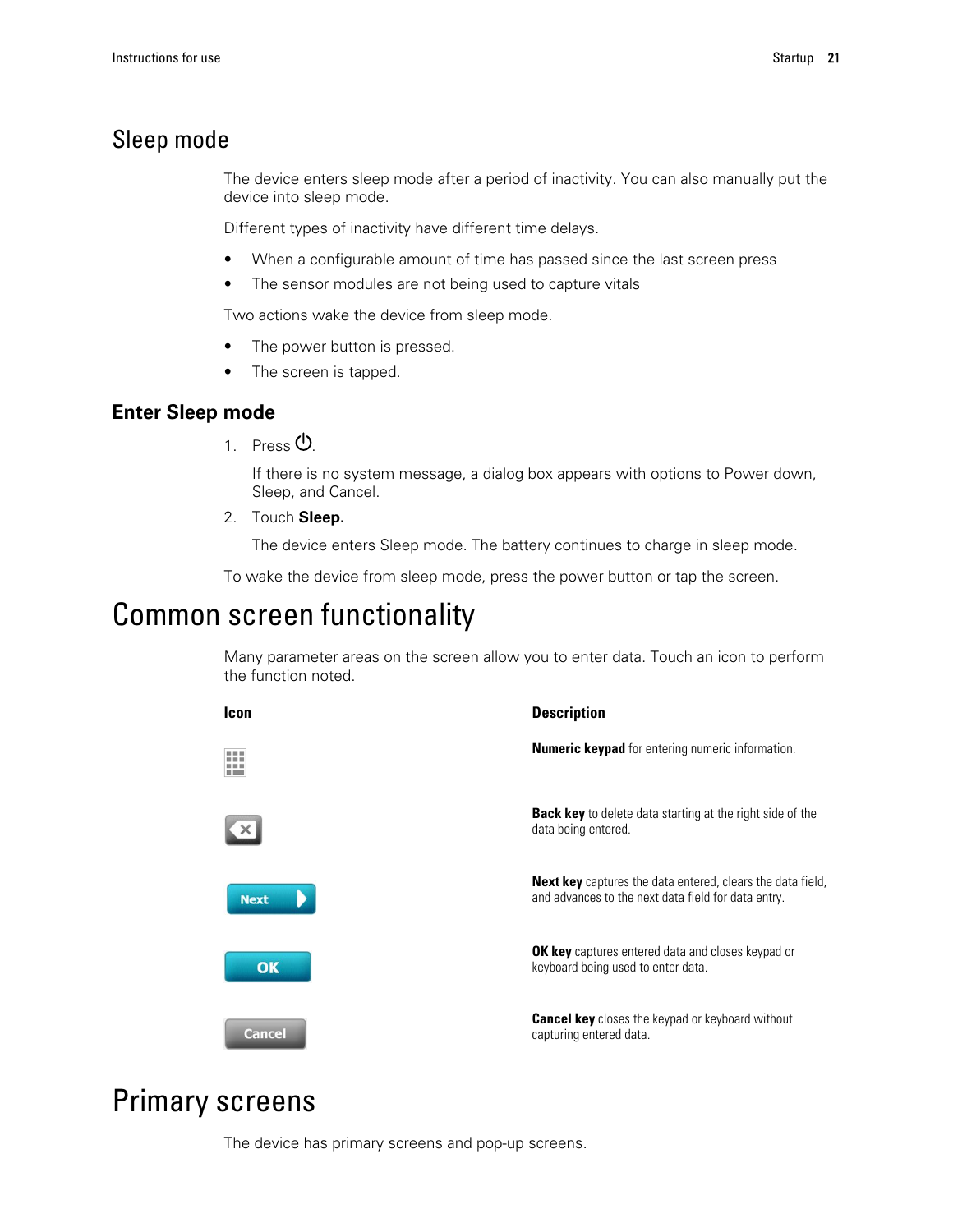|     | Spot 4400 Vital Signs                                 |                               |                    |                    | <b>1</b> 03:00   | 兴                                                | $\overline{ }$ | (90%) |
|-----|-------------------------------------------------------|-------------------------------|--------------------|--------------------|------------------|--------------------------------------------------|----------------|-------|
|     | <b>NIBP</b><br>125/83<br>SYS/DIA mmHg (97MAP)         |                               |                    | <b>START</b>       | START<br>AVERAGE | <b>PULSE RATE</b><br>63<br>V/min<br>SOURCE: SpO2 |                |       |
| (2) | SpO <sub>2</sub><br>100%                              |                               |                    |                    |                  | TEMPERATURE<br>98.6<br>°F (38.6 ℃)               |                |       |
|     | Height<br>Weight<br>183.23<br>67.5<br><b>lbs</b><br>m | Pain<br>RR.<br>1<br>20<br>bpm | <b>BMI</b><br>28.7 | Adult<br>$\bullet$ |                  | Clear                                            | <b>Save</b>    |       |
| 3   | <b>Home</b>                                           | <b>Review</b>                 |                    | <b>Settings</b>    |                  |                                                  |                |       |

The primary screens have three sections:

|   | Item    | <b>Description</b>                                                                                                                                                                                                                                                                                                                                  |
|---|---------|-----------------------------------------------------------------------------------------------------------------------------------------------------------------------------------------------------------------------------------------------------------------------------------------------------------------------------------------------------|
|   | Status  | Status area appears at the top of the screen and includes information regarding system-wide<br>features.                                                                                                                                                                                                                                            |
|   | Content | The Content area displays information determined by the primary $\sim$ or global $\sim$ navigation<br>tab chosen at the bottom of the screen. The content area also might have vertical tabs on the<br>left side of the screen that relate to the primary navigation tab chosen. It also can display<br>summary information on current vital signs. |
| 3 |         | Primary navigation The primary navigation tabs appear at the bottom of the screen.                                                                                                                                                                                                                                                                  |

#### Battery status

The battery status indicator displays the state of the battery.

The battery status is represented by icons in the upper-right corner of the device display. The status represents several possible situations.

- The device is connected to a power source and the battery is charging or is fully charged. The estimated charge rate is displayed as a percentage of capacity.
- The device is not connected to a power source and is running on battery power. The estimated charge time remaining is shown by a series of 0–4 bars and hours/ minutes:
- The device is connected to a power source but the battery does not maintain a charge (or has been removed).

#### **Bars Description**

| 4 | Running on battery, battery charge is high; 76% - 100%; display time remaining (HH:MM)  |
|---|-----------------------------------------------------------------------------------------|
| 3 | Running on battery, battery charge is medium; 51% - 75%; display time remaining (HH:MM) |
|   | Running on battery, battery charge is low; 26% - 50%; display time remaining (HH:MM)    |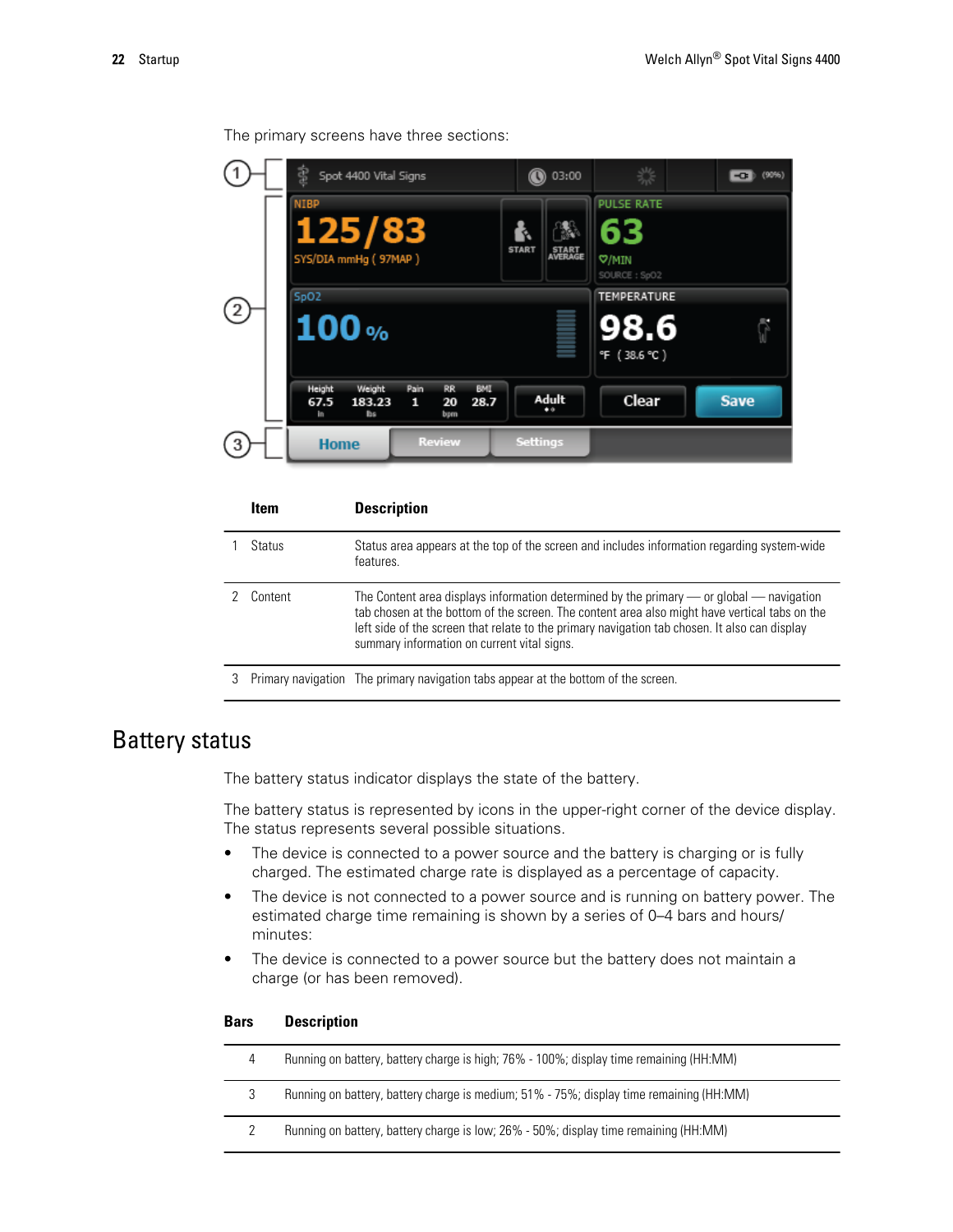<span id="page-26-0"></span>

| Bars | <b>Description</b>                                                                        |
|------|-------------------------------------------------------------------------------------------|
|      | Running on battery, battery charge is very low; 11% - 25%; display time remaining (HH:MM) |
| 0    | Running on battery, battery charge is very low; 0% - 10% Display time remaining (HH:MM)   |

When the battery is not being recharged and power becomes low, a notification appears in the Status area.

**Note** Monitor the remaining battery charge in the battery status indicator and plug the device into a power outlet as soon as you are able.

If the notification is dismissed or if you take no action to charge the battery, a nondismissible notification appears and sounds when battery power is critically low. Plug the device into a power outlet immediately to prevent the device from powering down.

#### Information and error messages

**Note** This device has no alarms.

When the device detects certain events, a notification appears in the Device Status area at the top of the screen. Below are the notification types.

- Information messages, which appear on a blue background.
- Error messages, which appear on a white background.

You can dismiss a notification by touching the message on the screen or, for some notifications, you can wait for the notification to time out. Some notifications are not dismissable and will persist as long as the applicable condition remains.

Refer to the Troubleshooting section for a complete list of information and error messages.

### Pop-up screens

When a pop-up screen appears, you cannot access any buttons or controls on the screen behind the pop-up. The specified action on the pop-up screen must be accomplished or, if allowed, actively dismissed or canceled, before other screens become active.

There are instances when multiple, layered pop-up screens occur. In these instances, only the top pop-up screen is accessible. The specified action on the top pop-up screen must be accomplished or, if allowed, actively dismissed or canceled, before the pop-up screen behind becomes active.

### Navigation

There are four types of navigation in the device:

- Primary tabs
- Vertical tabs
- Command buttons
- **Shortcuts**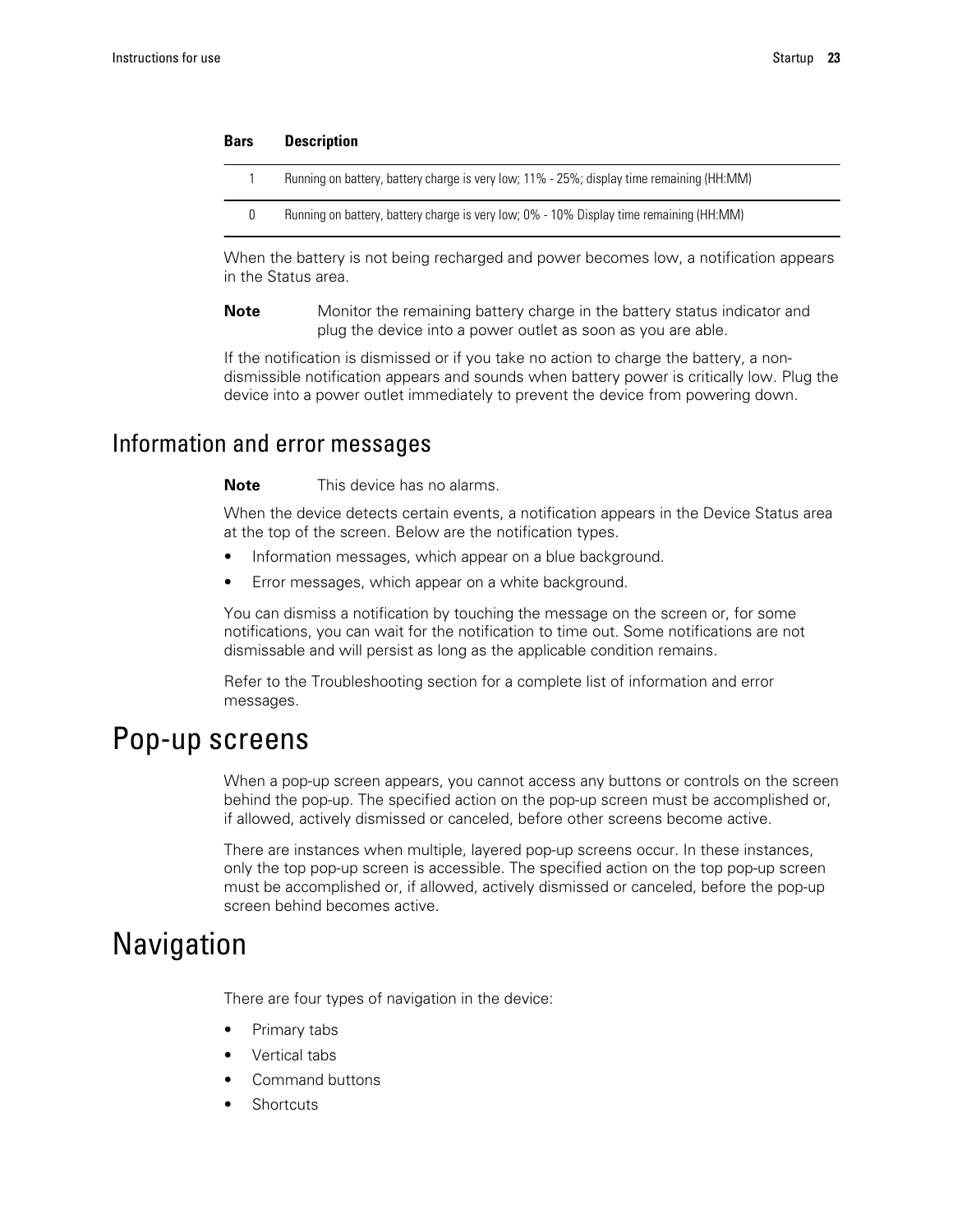#### Primary tabs

The primary tabs at the bottom of the screen enable you to switch between tabs and change the controls in the content area on the device. The tab you choose determines what information appears on the screen. The three primary tabs are

- Home
- **Review**
- **Settings**

#### Vertical tabs

The vertical tabs on the left side of the screen enable you to navigate to additional areas of a primary tab. The vertical tabs displayed are determined by the primary tab chosen.

#### Command buttons

Command buttons, such as the **Height** or **Weight** buttons, enable you to navigate and perform actions.

#### **Shortcuts**

Shortcuts provide an efficient means of navigation. For example, touching the battery area in the status bar enables you to navigate to Settings [**Settings > Device > Date/ Time**] and displays more information about that portion of the device.

#### Home tab

The Home tab displays patient information.

- Status area, including notifications and battery status
- Patient type
- NIBP
- SpO2
- Pulse rate
- Temperature
- Action area, including Clear and Save
- Additional parameters

#### Review tab

The Review tab displays saved patient data, including core vital signs and additional parameters. Each row of data shows the date and time at which the data were saved. The Review tab also provides the option to delete patient data.

**Note** Patient data will be deleted after 24 hours, or after the device is reset.

### Settings tab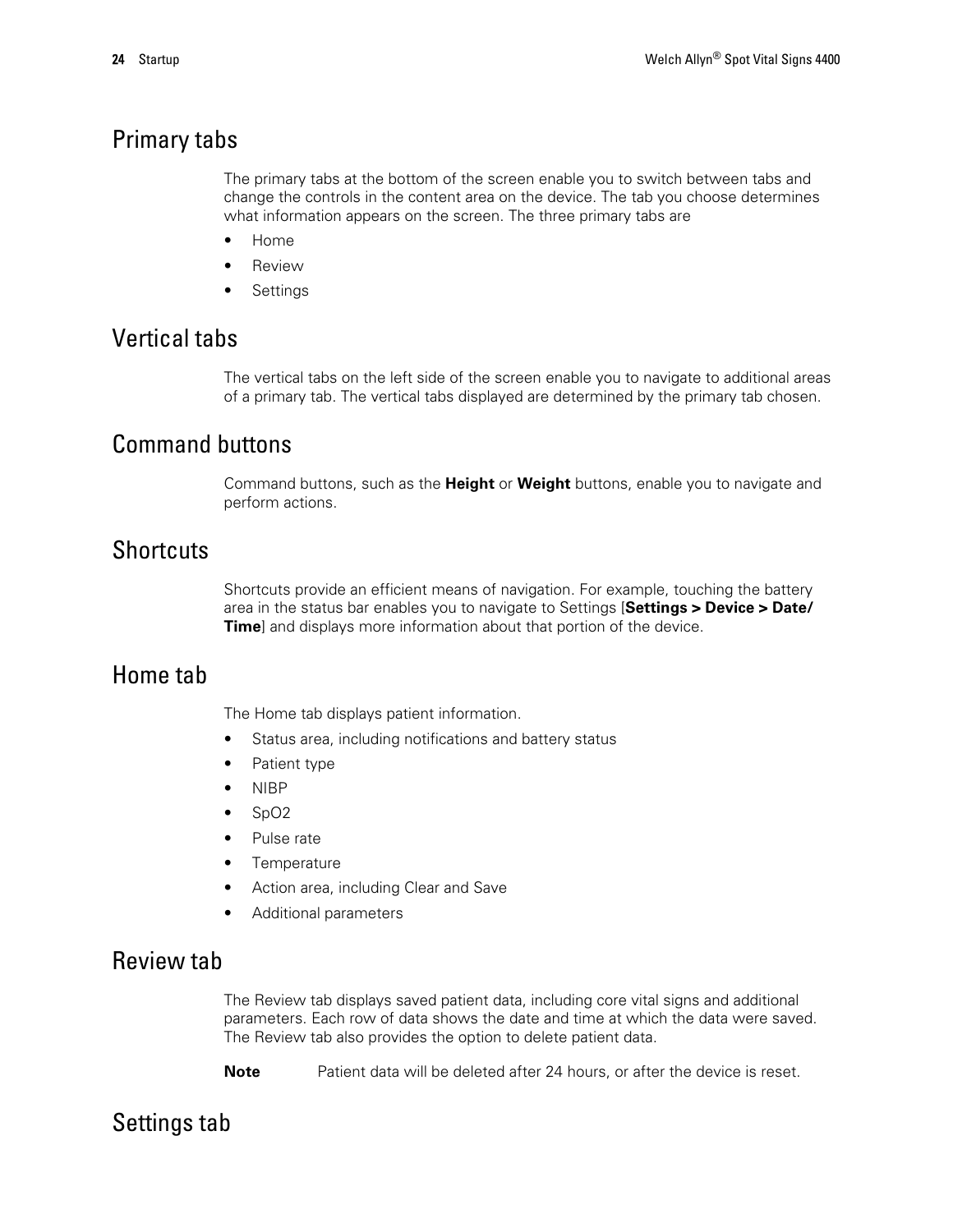The Settings tab enables you to edit certain device functions. It contains vertical navigation tabs.

- Averaging
- Date / Time
- Device
- Advanced

#### **Adjust screen brightness**

The screen can be adjusted to 10 levels of brightness. Adjust screen brightness in the Device tab in Settings.

- 1. On the Settings tab, touch **Device**.
- 2. In the Brightness area, touch ▲ or ▼ to brighten or dim the screen.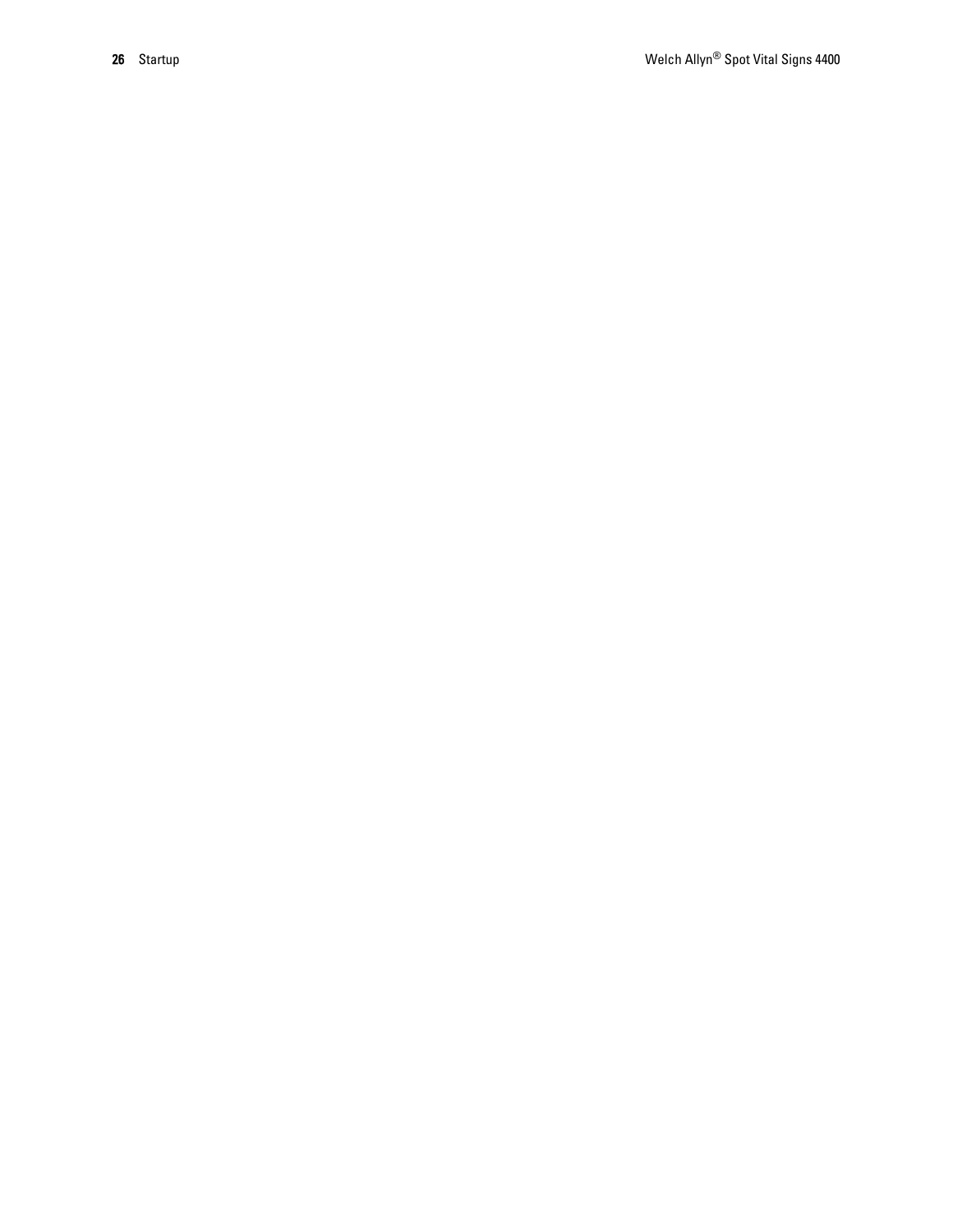# <span id="page-30-0"></span>Patient vitals

# NIBP

Located in the upper-left corner of the Home tab, the NIBP frame contains data and features relevant to noninvasive blood pressure measurement.



**WARNING** Patient injury risk. Do not install luer connectors on blood pressure tubing. Using luer connectors in manual or automated blood pressure systems creates the risk of inadvertent connection to intravenous (IV) tubing, which can introduce air into the patient's circulatory system.



**WARNING** Patient injury risk. Any external compression of the blood pressure hose or cuff or kinked tubing may cause patient injury, system errors, or inaccurate measurements.



**WARNING** Patient injury risk. Too frequent measurements can result in blood flow interference. Measurement frequency is at the discretion of the trained clinician using the equipment.



**WARNING** Patient injury risk. The decision to use the device on pregnant or pre-eclamptic patients is at the discretion of the trained clinician using the equipment.



**WARNING** Use only blood pressure cuffs and hoses listed as approved accessories to ensure safe and accurate NIBP measurements.



**WARNING** Do not apply cuff to areas on patient where skin is delicate or damaged, as this can cause further injury. Check cuff site frequently for irritation.



**WARNING** NIBP readings may be inaccurate for patients with certain conditions, such as moderate to severe arrhythmia, arterial sclerosis, poor perfusion, diabetes, pregnancy, pre-eclampsia, and renal diseases.



**WARNING** Inaccurate measurement risk. Pulse rate measurements generated through the blood pressure cuff or through SpO2 are subject to artifact and might not be as accurate as heart rate measurements generated through ECG or through manual palpation.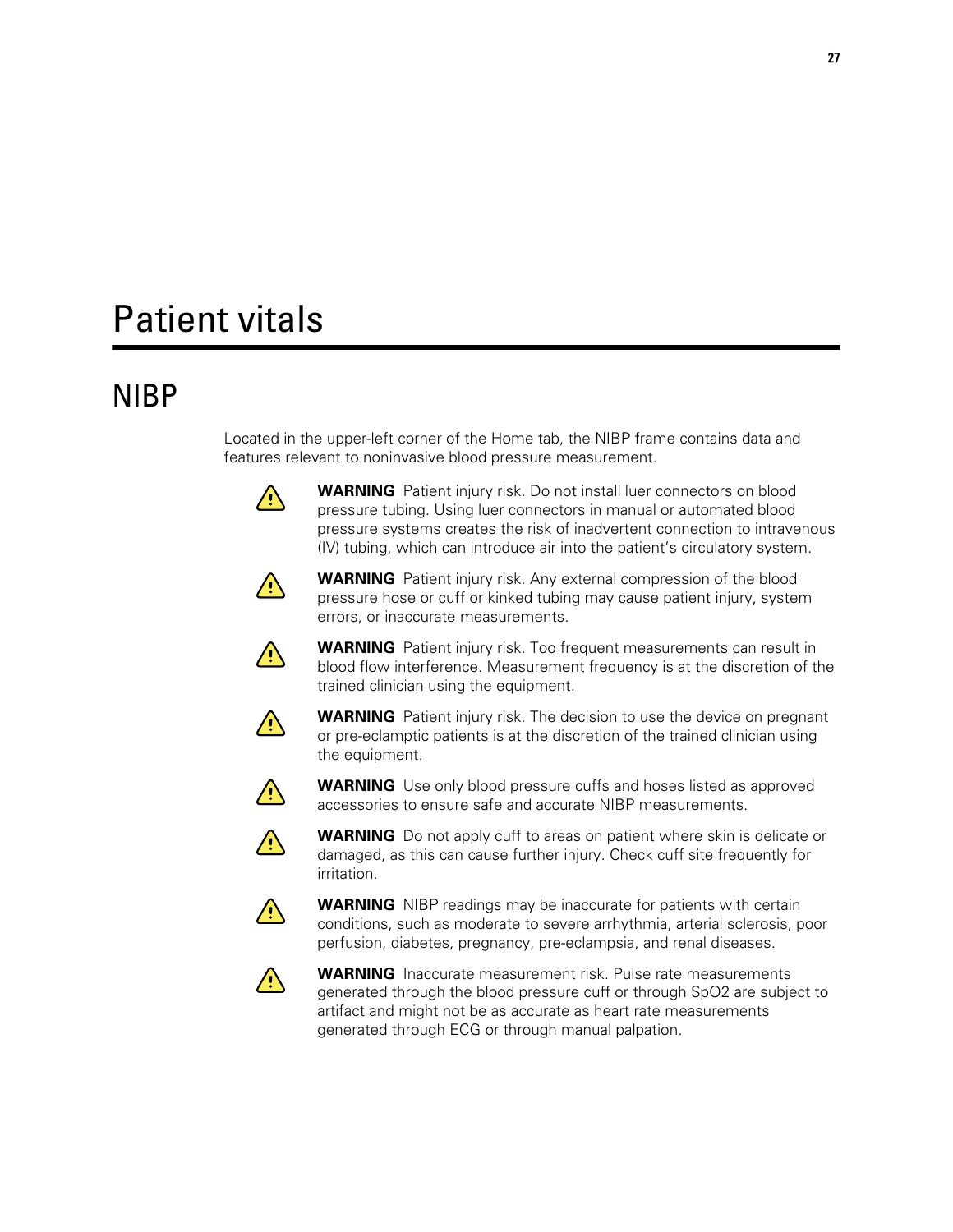**WARNING** Patient injury risk. Inaccurate measurement risk. Do not place the cuff where it can disturb proper circulation. Do not place the cuff on any area where circulation is compromised or on any extremity used for intravenous infusions. Do not place the cuff on any limb where intravascular access or therapy, or an arterio-vascular (A-V) shunt is present. Observe the limb concerned to ensure that operation of the device does not result in prolonged impairment of circulation.



**/!\** 

**WARNING** Patient injury risk. Inaccurate measurement risk. Do not use an SpO2 finger clip sensor and a blood pressure cuff simultaneously on the same limb. Doing so may cause a temporary loss of pulsatile flow, resulting in either no reading or an inaccurate SpO2 or pulse rate until the flow returns.



**WARNING** Patient injury risk. Do not place the cuff on the arm on the same side of a mastectomy or lymph node clearance. If necessary, use the femoral artery in the thigh to take a measurement.



**WARNING** Possible measurement error. Use only Welch Allyn blood pressure cuffs and accessories; substitution may result in measurement error.

**WARNING** Inaccurate measurement risk. Do not use the device or accessories in environments affected by extremes of temperature, humidity, or altitude. See "Environmental specifications" for acceptable operating conditions.



**WARNING** Inaccurate measurement risk. Ensure an airtight seal at all connection points before use. Excessive leaking may affect readings.



**WARNING** Inaccurate measurement risk. Minimize cuff movement and arm motion during readings. Excessive movement may alter readings.



**WARNING** Inaccurate measurement risk. Properly position the blood pressure cuff to ensure blood pressure accuracy.



**WARNING** Inaccurate measurement risk. Only use the cuff when the artery index marker falls within the printed range indicated on the cuff; otherwise, erroneous readings will result.

#### NIBP measurements

At the start of a measurement, the device inflates the cuff to the appropriate level. In the NIBP frame, the systolic display shows the cuff inflation pressure while the blood pressure measurement is in progress.

**Note** The Pediatric mode gives you the option of setting a lower initial inflation pressure when using the StepBP deflation and not SureBP.

The device measures blood pressure as the cuff is inflating. If patient movement, excessive noise, or an arrhythmia prevent the device from determining the blood pressure while the cuff is inflating, the device attempts to measure the blood pressure while deflating the cuff.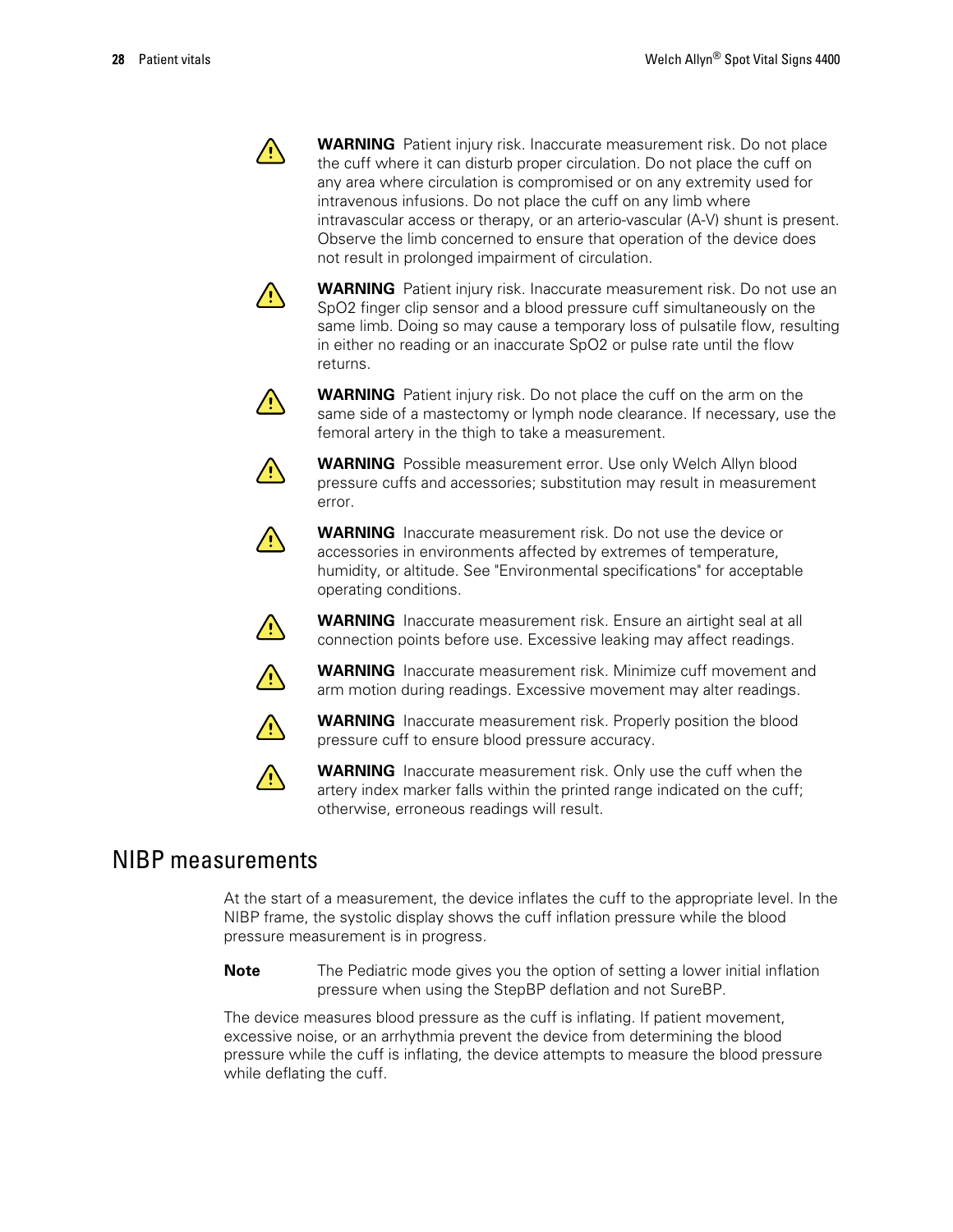#### **NIBP measurement display**

When the measurement is complete, the NIBP frame displays the measurement until you save it, or until you start another NIBP measurement. If any NIBP measurement is out of range or cannot be determined, the NIBP frame shows a "++" or "- -" in front of the measurement. All other NIBP parameters display no values.

The frame can display systolic and diastolic measurements, and MAP calculations. Touch the NIBP frame to toggle between SYS/DIA and MAP views.You can configure the default view in Advanced settings.

#### Cuff selection guidelines

Properly measure the arm to determine the appropriate cuff size.

#### **Measuring guidelines**

- Measure the circumference of the patient's bare upper arm, midway between the elbow and shoulder.
- If the circumference of the patient's arm falls between two cuff sizes, use the larger cuff size.
- When the cuff is wrapped around the patient's arm, verify that the artery index marker lies somewhere between the two range markings on the cuff.

| <b>Cuff Size</b> | Circumference (cm) | Circumference (in) |
|------------------|--------------------|--------------------|
| Infant           | $9.0 - 13.0$       | $3.5 - 5.1$        |
| Small child      | $12.0 - 16.0$      | $4.7 - 6.3$        |
| Child            | $15.0 - 21.0$      | $5.9 - 8.3$        |
| Small adult      | $20.0 - 26.0$      | $7.9 - 10.2$       |
| Adult            | $25.0 - 34.0$      | $9.8 - 13.4$       |
| Large adult      | $32.0 - 43.0$      | $12.6 - 16.9$      |
| Thigh            | $40.0 - 55.0$      | $15.7 - 21.7$      |

#### **One-piece cuff measurements**

#### Position the cuff



**Note** The device and cuffs were validated using the bare upper arm site.

**WARNING** Patient injury risk. Inaccurate measurement risk. Do not place the cuff where it can disturb proper circulation. Do not place the cuff on any area where circulation is compromised or on any extremity used for intravenous infusions. Do not place the cuff on any limb where intravascular access or therapy, or an arterio-vascular (A-V) shunt is present. Observe the limb concerned to ensure that operation of the device does not result in prolonged impairment of circulation.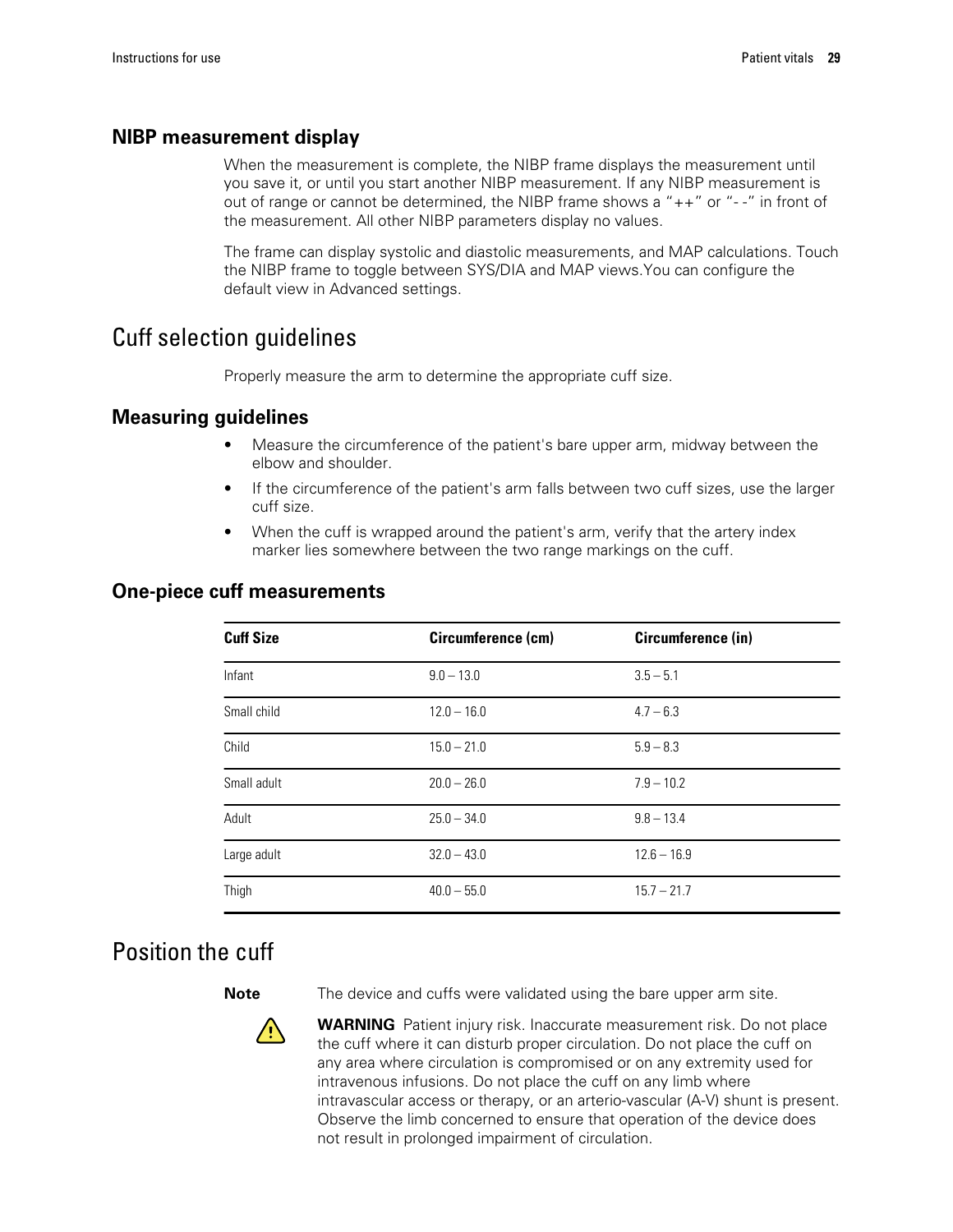$\sqrt{1}$ 

**WARNING** Patient injury risk. Inaccurate measurement risk. Do not use an SpO2 finger clip sensor and a blood pressure cuff simultaneously on the same limb. Doing so may cause a temporary loss of pulsatile flow, resulting in either no reading or an inaccurate SpO2 or pulse rate until the flow returns.



**WARNING** The blood pressure cuff must be properly positioned to ensure blood pressure accuracy and patient safety. Wrapping the cuff too loosely (preventing proper inflation) may result in inaccurate NIBP readings.



**CAUTION** If a site other than the bare upper arm is used, the blood pressure measurements may be different. It is important to document the alternate site on the patient record.

Before positioning the cuff, ensure that you have selected the appropriate cuff size.

The device uses the oscillometric method to determine blood pressure; therefore, if the cuff extends to the antecubital fossa (bend in the elbow), you can still acquire an accurate blood pressure reading.

- 1. Check the cuff for residual air from a previous measurement. Squeeze the cuff as needed to completely deflate the cuff.
- 2. Position the cuff on the patient's bare upper arm midway between the shoulder and the elbow.
- 3. Wrap the cuff snugly so that there is room for no more than two fingers between the cuff and the patient's bare upper arm.
- 4. Position the alignment mark on the cuff directly over the brachial artery.
- 5. Ensure that the blood pressure tubing has no kinks or twists.
	- **Note** In situations where you cannot position the cuff level with the heart, you should adjust the measurements as follows for greater accuracy. For each inch (2.54 cm) that the cuff is above the level of the heart, add 1.8 mmHg to the displayed reading. For each inch (2.54 cm) that the cuff is below the level of the heart, subtract 1.8 mmHg from the displayed reading. It is important to document the adjustment on the patient record.
- **Note** For additional guidance addressing best practices for taking blood pressure measurements, see Tips for Taking Accurate Blood Pressure [Readings](https://www.welchallyn.com/content/dam/welchallyn/documents/sap-documents/MRC/80021/80021058MRCPDF.pdf) on the Welch Allyn website.

#### Obtain a single NIBP measurement



**CAUTION** Correct sizing of the blood pressure cuff is important for accurate blood pressure readings. A cuff that is too small might provide false high readings, while a cuff that is too large might provide false low readings.



**CAUTION** To minimize inaccurate measurement, limit patient movement during an NIBP measurement cycle.

Before you begin, select the appropriate cuff size and properly position it around the patient's bare upper arm. Ensure that the patient is comfortably seated, legs are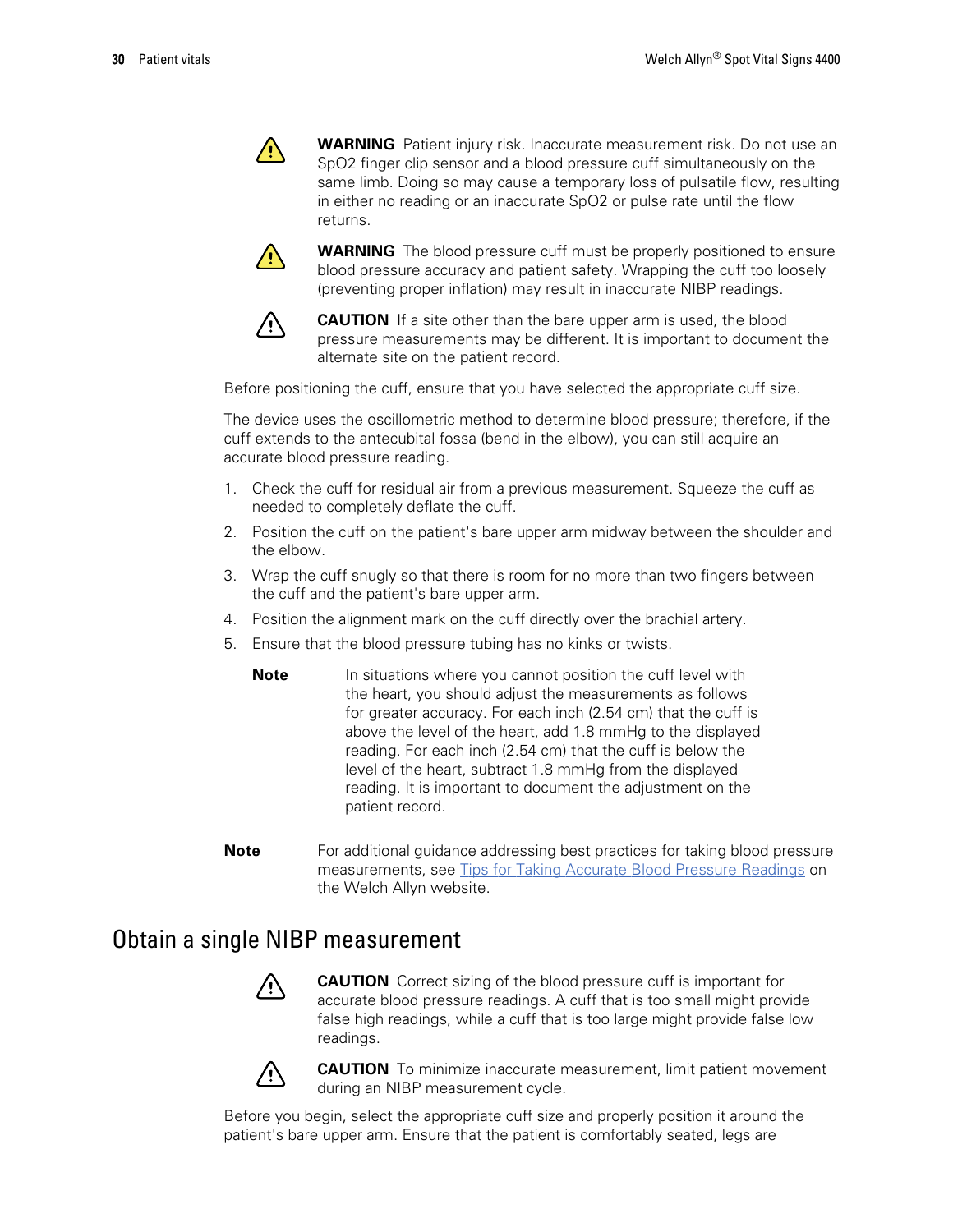uncrossed, feet are flat on the floor, back and arm are supported, and the cuff is level with the patient's heart.

To obtain an accurate resting blood pressure reading, wait 5 minutes to begin this procedure.

- 1. Optionally, touch the NIBP frame to change between SYS/DIA and MAP views.
- 2. If necessary, touch **Adult** to change the mode to Pediatric.
- 3. Touch **START** to begin a single measurement.

A STOP button appears. NIBP always displays the current cuff pressure. When complete, the NIBP measurement will continue to be displayed until you save it or you start another NIBP measurement.

#### Cancel an NIBP measurement

In the NIBP parameter, touch **STOP**.

The device cancels the NIBP measurement and an information message appears informing you that the NIBP reading was stopped and that no reading was captured.

#### Averaging

The Averaging program enables you to record the patient's average NIBP readings over a set period of time.

#### **Start Averaging**

The averaging program takes consecutive NIBP measurements within a configurable amount of time. When the program is complete, the average measurement is displayed on the Home tab.

**Note** You can configure NIBP Averaging program settings in Advanced settings.

- 1. Place the proper cuff around the patient's bare upper arm.
- 2. On the Home tab, touch **START AVERAGE**.

After a short delay, the first measurement begins. Each measurement is displayed in the history list.

3. If necessary, touch **Skip** to stop the current measurement.

When touched, the current measurement stops and a countdown timer starts. Once the timer ends, the measurement is recaptured. The averaging program continues as normal.

- 4. If necessary, touch **Cancel** to stop Averaging. If measurements were taken, you must choose to save or discard the data.
	- To save a single measurement, select the measurement and touch **Save**.
	- To save multiple measurements, select the measurements and touch **Average**. Then touch **Save** on the **Home** tab.
- 5. When the program is complete, touch **Save** to save the patient data, or touch **Clear** to discard the data.
	- **Note** Patient data will be deleted after 24 hours, or after the device is reset.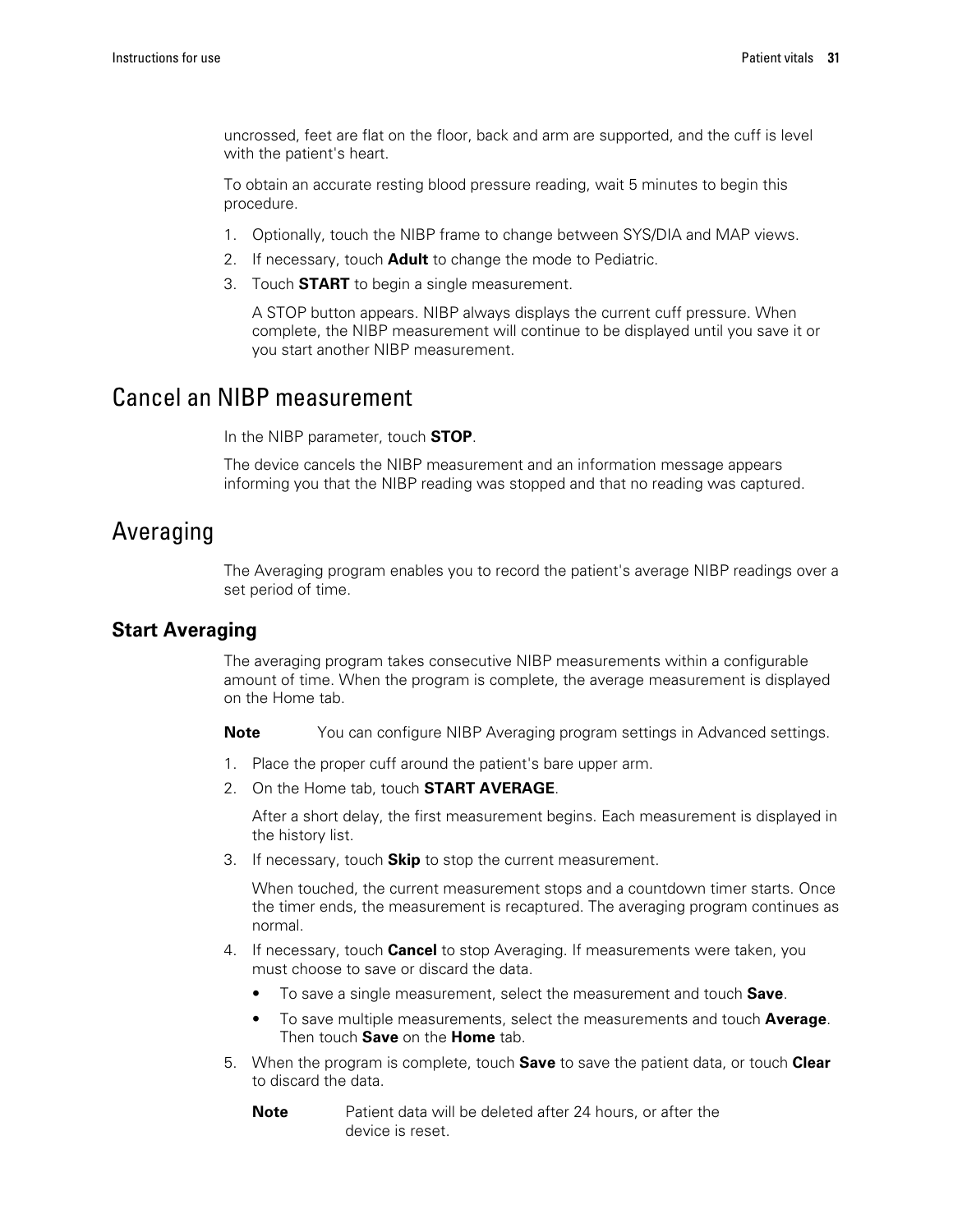# <span id="page-35-0"></span>**Temperature**

#### General temperature warnings and cautions



**WARNING** Patient injury risk: The decision to use this device with children, or pregnant or nursing women is at the discretion of the trained clinician using the equipment.



**WARNING** Inaccurate measurement risk. To ensure optimal accuracy, always confirm that the correct mode and site are selected.



**WARNING** Patient injury risk. Do not exceed the recommended temperature measurement durations in Direct mode. Continuous measurement durations of 3 minutes at the oral and rectal sites and 5 minutes at the axillary site are recommended for accurate measurement. Do not continuously measure beyond 10 minutes in any mode.



**WARNING** Patient injury risk. Always take a temperature measurement with a single-use probe cover securely attached. Failure to use a probe cover can cause patient cross-contamination and inaccurate temperature readings.



**WARNING** Patient injury risk. Probe covers are single-use. Reusing a probe cover can cause patient cross-contamination.



**WARNING** Patient injury risk. Always remain with patient while measuring temperature.



**WARNING** Patient injury risk. Inaccurate measurement risk. Do not use the thermometer if you notice any signs of damage to the probe or the instrument. If the thermometer probe is dropped or damaged, remove it from service and have it inspected by a qualified service person.

#### Temperature frame

From the temperature frame you can measure patient temperature.

Located in the lower right corner of the Home tab, the temperature frame contains data and features relevant to temperature measurement.

#### **Temperature measurement display**

The frame displays the temperature in Celsius and Fahrenheit. You can configure the default view in Advanced settings.

#### **Site selection**

Remove the temperature probe and touch the **Temperature site control** to toggle between sites.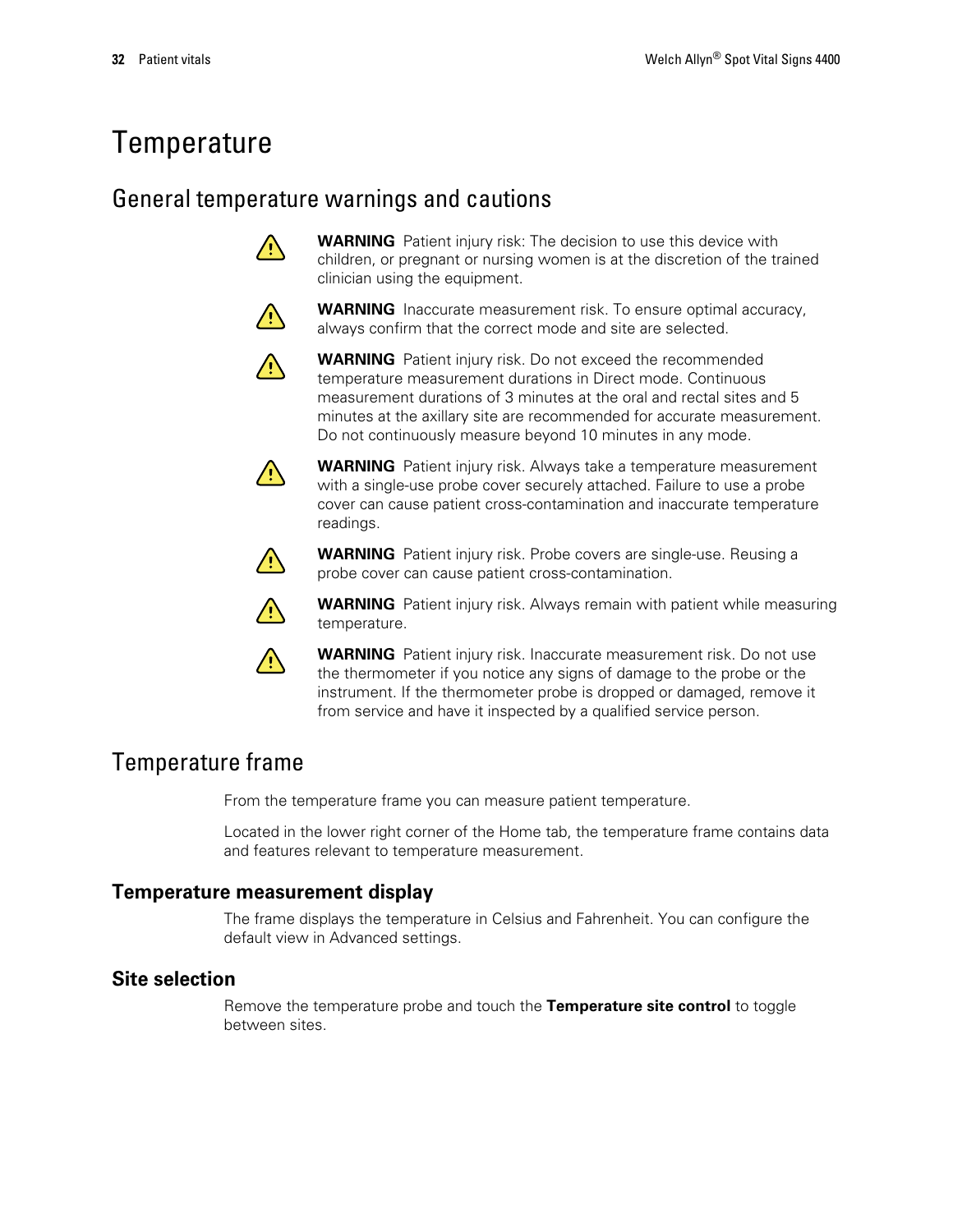| Icon | <b>Description</b>                                                                                                               |
|------|----------------------------------------------------------------------------------------------------------------------------------|
|      | Pediatric axillary                                                                                                               |
|      | Adult axillary                                                                                                                   |
|      | Oral                                                                                                                             |
|      | Rectal. Devices configured with the temperature module<br>and the red rectal probe well and probe default to the rectal<br>mode. |

#### **Temperature buttons**

The button on the right side of the frame enables you to use Direct mode.

| <b>Icon</b> | <b>Button name</b> | <b>Description</b>                     |
|-------------|--------------------|----------------------------------------|
|             | Direct mode        | Touch the button to enter Direct mode. |

# SureTemp® Plus temperature module

The temperature module uses a thermistor thermometer design and a predictive algorithm to calculate patient temperatures in the Predictive mode.



**WARNING** Patient injury risk. Do not exceed the recommended temperature measurement durations in Direct mode. Continuous measurement durations of 3 minutes at the oral and rectal sites and 5 minutes at the axillary site are recommended for accurate measurement. Do not continuously measure beyond 10 minutes in any mode.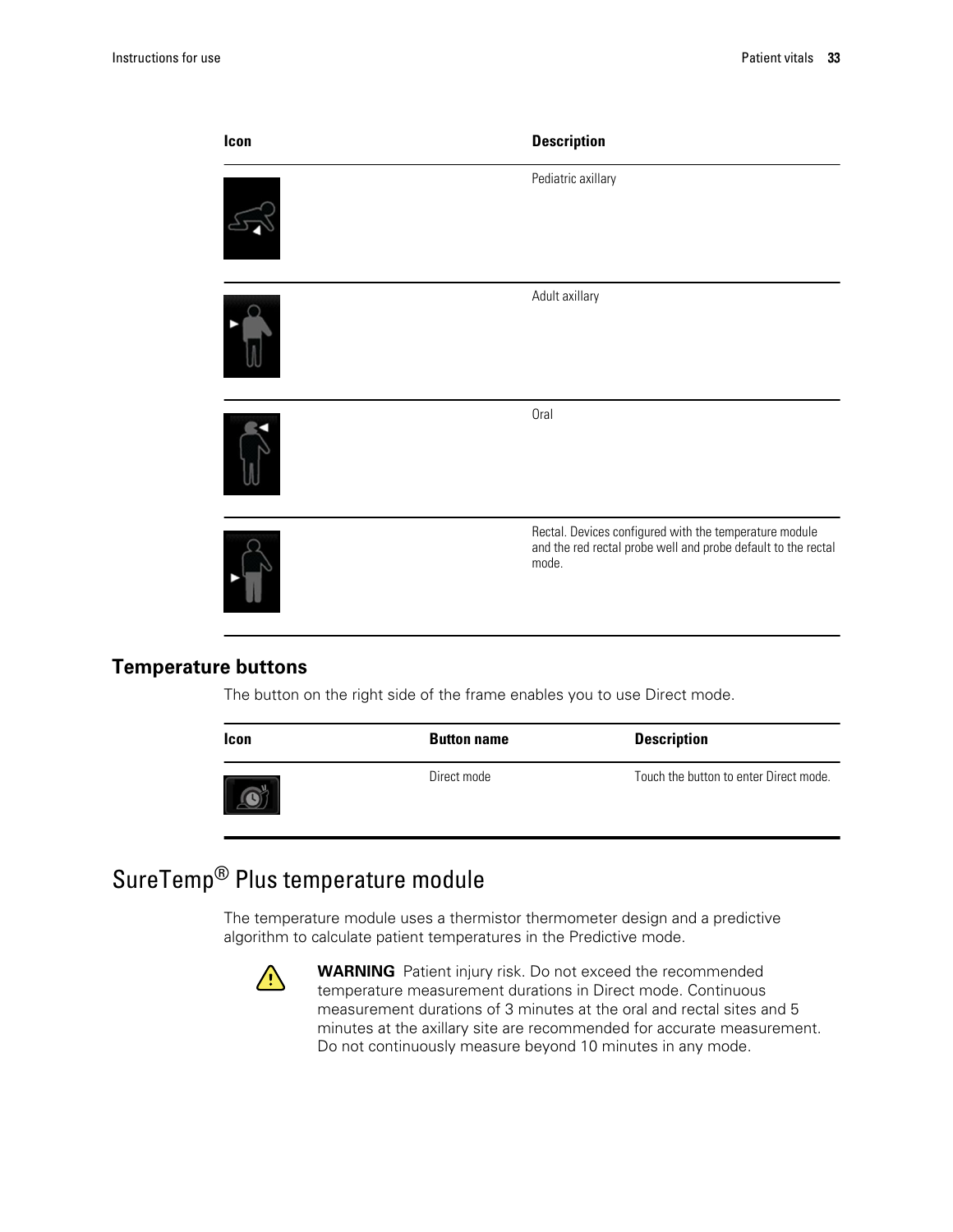$\sqrt{2}$ 

**WARNING** Patient injury risk. Inaccurate measurement risk. Oral/axillary probes (blue ejection button at top of probe) and blue removable probe wells are used for taking oral and axillary temperatures only. Rectal probes (red ejection button) and red removable probe wells are used for taking rectal temperatures only. Use of the incorrect removable probe well could result in patient cross-contamination. Use of the probe at the wrong site will result in temperature errors.



**WARNING** Patient injury risk. When taking rectal temperatures, insert the probe tip a maximum of 5/8 inch (approximately 1.5 cm) inside the rectum of adults and a maximum of 3/8 inch (approximately 1 cm) inside the rectum of children to avoid the risk of bowel perforation.



**WARNING** Inaccurate measurement risk. Always take an axillary temperature with direct contact between the probe cover and the skin. Carefully place the probe in the axilla, avoiding contact with other objects or material.



**WARNING** Patient injury risk. Always take a temperature measurement with a Welch Allyn single-use probe cover securely attached. Failure to use a probe cover can cause patient discomfort from a heated probe, patient cross-contamination, and inaccurate temperature readings.



**WARNING** Inaccurate measurement risk. To ensure optimal accuracy, always confirm that the correct mode and site are selected.



**WARNING** Never use a damaged temperature probe. The thermometer consists of high-quality precision parts and should be protected from severe impact or shock. Do not use the thermometer if you notice any signs of damage to the probe or device. If the thermometer probe is dropped or damaged, remove it from use and have it inspected by qualified



service personnel.

**WARNING** Inaccurate measurement risk. For rectal measurements, apply a thin layer of lubricant to probe cover, if necessary, for patient comfort. Use of excessive lubricant may affect reading accuracy.



**CAUTION** Inaccurate measurement risk. Patient activities such as strenuous exercise, ingesting hot or cold liquids, eating, chewing gum or mints, brushing teeth, or smoking may affect oral temperature measurements for up to 20 minutes.



**CAUTION** Inaccurate measurement risk. Always use new probe covers taken from the device's probe cover box holder to ensure accurate temperature measurements. Probe covers taken from other places or that haven't stabilized in temperature may result in inaccurate temperature measurements.



**CAUTION** Probe covers are disposable, nonsterilized, and single-use. Probes are also nonsterilized. Do not autoclave probes and probe covers. Ensure that probe covers are disposed of according to facility requirements or local regulations.

### **Temperature mode selection**

The device takes a patient temperature in either Predictive (Normal) or Direct mode. The default setting is the Predictive mode.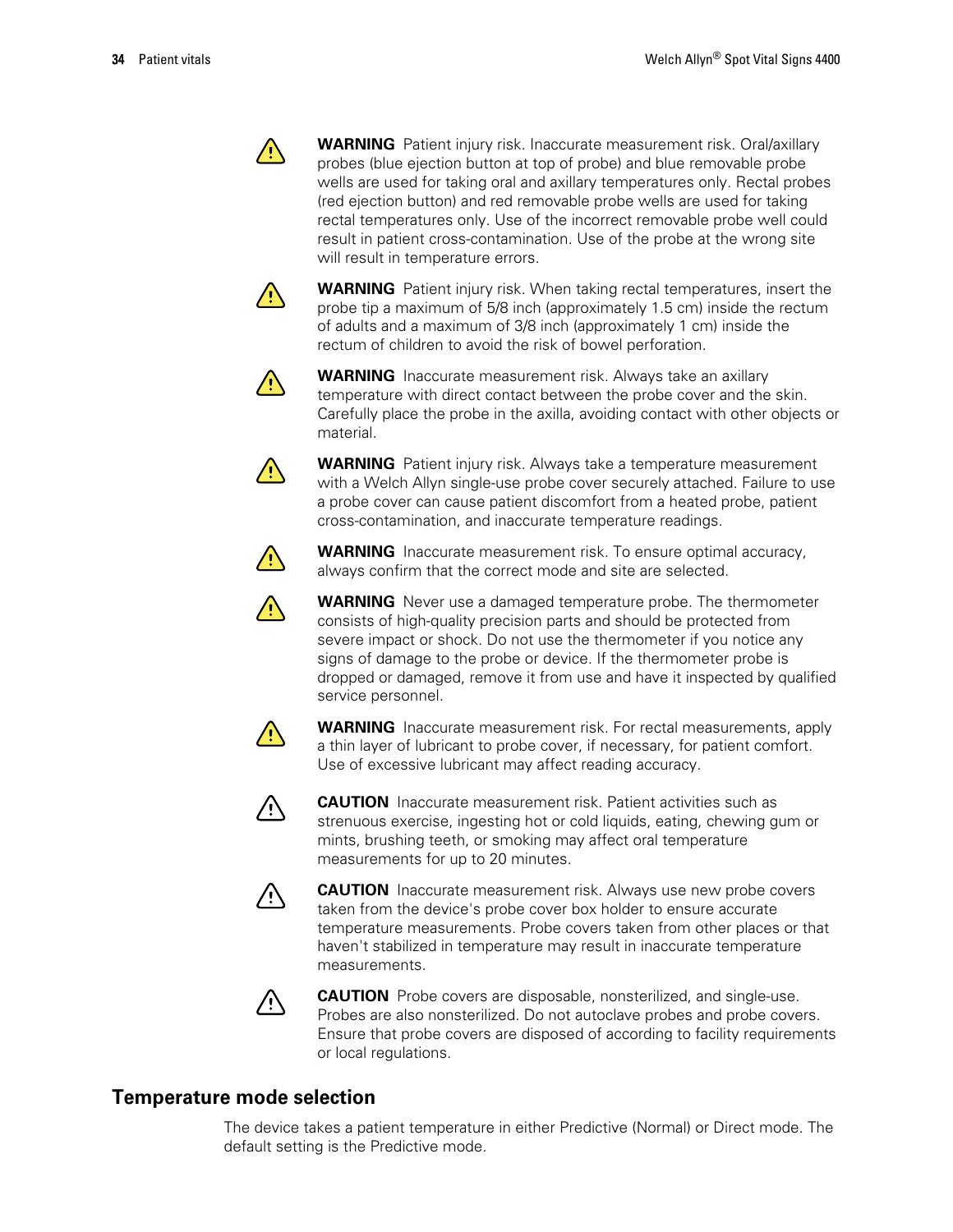#### **Predictive mode**

Predictive mode is a one-time measurement that takes a temperature in approximately 6-15 seconds. Removing the probe from the probe well, loading a probe cover, and holding the probe tip in place at the measurement site initiates a Predictive mode measurement. The device sounds a tone to indicate the end of a predictive measurement.

#### **Direct mode**

Direct mode provides continual temperature measurements. For oral and rectal measurements, it is recommended to measure temperature until the temperature stabilizes or for 3 minutes. For axillary measurements, it is recommended to measure temperature until the temperature stabilizes or for 5 minutes. The device changes to Direct mode approximately 60 seconds after the probe is removed from the probe well.



**CAUTION** The device does not retain Direct mode temperatures in memory. For temperature measurements that are within normal range, it is important to note the temperature before removing the thermometer probe from the measurement site and then manually record it in the patient record. Once the temperature probe is returned to the well, the temperature measurement is removed from the Home tab.

After 10 minutes of using the Direct mode, the device stops updating the measurement, generates a notification, and clears the measurement.

#### **Take a temperature in the Predictive mode**



**WARNING** Inaccurate measurement risk. To ensure optimal accuracy, always confirm that the correct mode and site are selected.



**CAUTION** Probe covers are disposable, nonsterilized, and single-use. Probes are also nonsterilized. Do not autoclave probes and probe covers. Ensure that probe covers are disposed of according to facility requirements or local regulations.

1. Remove the temperature probe from the probe well.

The device sounds a tone as it enters the ready state.

- 2. Insert the probe into a new probe cover and press the probe handle down firmly.
- 3. Touch **Temperature site control** to select the measurement site: oral, pediatric axillary, adult axillary, or rectal.
- 4. Hold the probe tip in place at the measurement site.

While the measurement is being obtained, the temperature frame displays the process indicator.

The device sounds a tone when the final temperature is obtained (in approximately 6 to 15 seconds).

- 5. Remove the probe and firmly press the eject button on the top of the probe to release the probe cover.
- 6. Return the probe to the probe well.

The temperature frame continues to display the temperature in degrees Fahrenheit and degrees Celsius until the measurement is saved, cleared, or a new temperature measurement begins.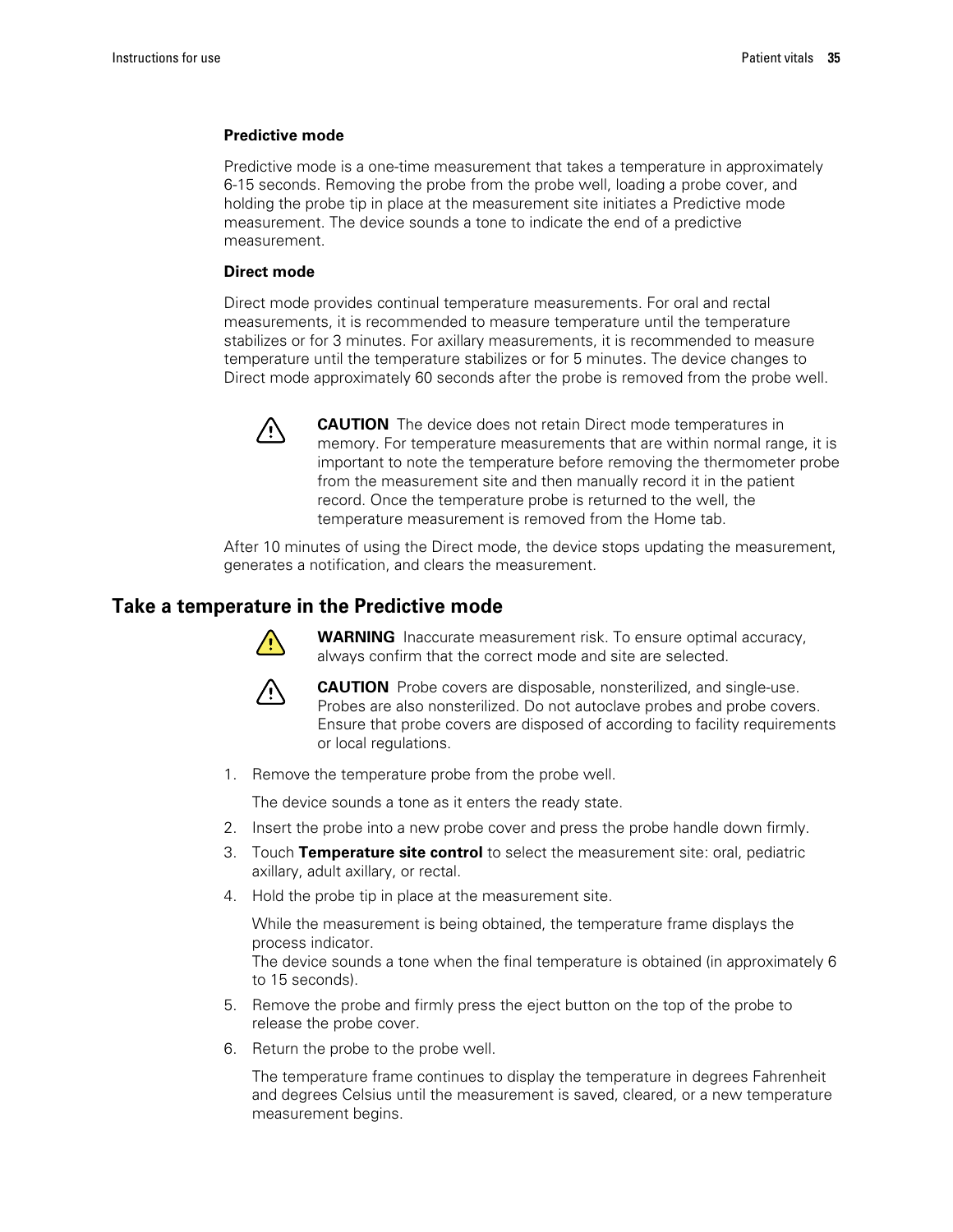### **Take a temperature in the Direct mode**

Direct mode displays the temperature of the probe as long as the probe tip remains in place at the measurement site and remains within the operating patient temperature range. The patient's measured temperature will reach equilibrium in approximately 3 minutes at the oral and rectal measurement sites and approximately 5 minutes at the axillary site.

The device enters Direct mode by the following methods.



After you complete a Predictive mode measurement, touch  $\Box$  to change from Predictive to Direct mode. The temperature frame in the lower-left corner changes to "MODE: Direct..." as it switches to the Direct mode.

- Remove the probe from the probe well, load a probe cover, select a temperature site, and expose the probe to ambient air for more than 60 seconds. The temperature frame changes to "MODE: Direct...".
- If you have a patient whose body temperature is below the normal temperature range and you follow the previous step, the probe sensor identifies this condition and turns off the probe preheater in order to accommodate the lower body temperature measurement.



•

**WARNING** Inaccurate measurement risk. To ensure optimal accuracy, always confirm that the correct mode and site are selected.



**WARNING** Patient injury risk. Do not exceed the recommended temperature measurement durations in Direct mode. Continuous measurement durations of 3 minutes at the oral and rectal sites and 5 minutes at the axillary site are recommended for accurate measurement. Do not continuously measure beyond 10 minutes in any mode.



**CAUTION** Probe covers are disposable, nonsterilized, and single-use. Probes are also nonsterilized. Do not autoclave probes and probe covers. Ensure that probe covers are disposed of according to facility requirements or local regulations.

1. Remove the temperature probe from the probe well.

The device sounds a tone as it enters the ready state.

- 2. Insert the probe into a new probe cover and press the probe handle down firmly.
- 3. Touch **Temperature site control** to select the measurement site: oral, pediatric axillary, adult axillary, or rectal.

The temperature frame changes to Direct mode approximately 60 seconds after the probe is removed from the probe well.

The device sounds a tone to indicate the start of a Direct mode measurement.

- 4. Hold the probe tip in place at the oral or rectal measurement site for a total of 3 minutes and at the axillary site for 5 minutes.
- 5. While the measurements are being obtained, the temperature frame displays the patient's continuous temperature measurements in degrees Fahrenheit and degrees Celsius.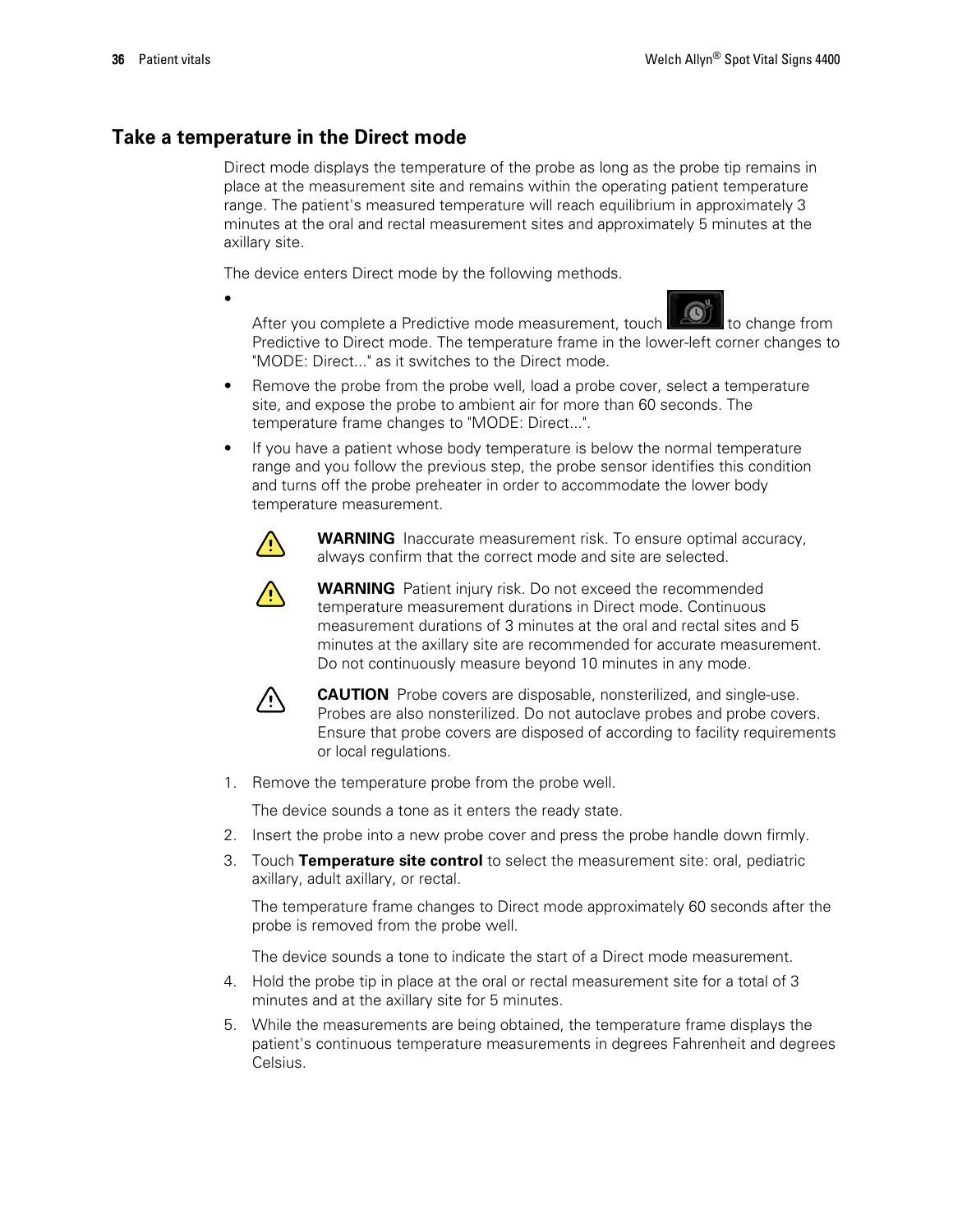- **Note** The device does not retain Direct mode temperatures in memory. Therefore, it is important to note the temperature before removing the probe from the measurement site and then manually record it in the patient record.
- 6. Remove the probe after the temperature measurement is obtained and firmly press the eject button on the top of the probe to release the probe cover.
- 7. Return the probe to the probe well to continue taking temperatures in the Predictive mode.

# SpO2

The SpO2 equipment is calibrated to display functional oxygen saturation of arteriolar hemoglobin, and measures the pulse rate in a patient through a pulse oximeter. The SpO2 sensors provided by Nonin for use with the device have been tested for biocompatibility in accordance with ISO 10993-1.

For signal processing and other specifications, refer to the manurfacturer's directions for use.

### SpO2 frame

The SpO2 frame displays data and the controls used in pulse oximetry measurements.

The frame provides a numeric view and a waveform view of SpO2 data. You can toggle between views by touching the left side of the frame.

The SpO2 frame remains blank if no SpO2 measurement has been acquired.

#### **SpO2 numeric view**

The numeric view indicates the SpO2 saturation percentage and the pulse amplitude. The SpO2 saturation percentage ranges between zero and 100. The SpO2 reading is updated each second  $\pm$  0.5 seconds.

The pulse amplitude bar indicates the pulse beat and shows the relative pulse strength. More bars illuminate as the detected pulse gets stronger.

**Note** Absence of activity of the pulse amplitude bar indicates that the sensor is not applied to a patient or the sensor is defective. Refer to the Troubleshooting section for a complete list of information and error messages.

#### **SpO2 waveform view**

The SpO2 waveform updates in real-time. For additional specifications, refer to the sensor manufacturer's directions for use.

### Measure SpO2 and pulse rate

The SpO2 equipment is calibrated to display oxygen saturation and pulse rate. Oxygen saturation is displayed as a percentage from zero (0) to 100%. The oxygen saturation and pulse rate are updated and refreshed each second,  $\pm$  0.5 seconds.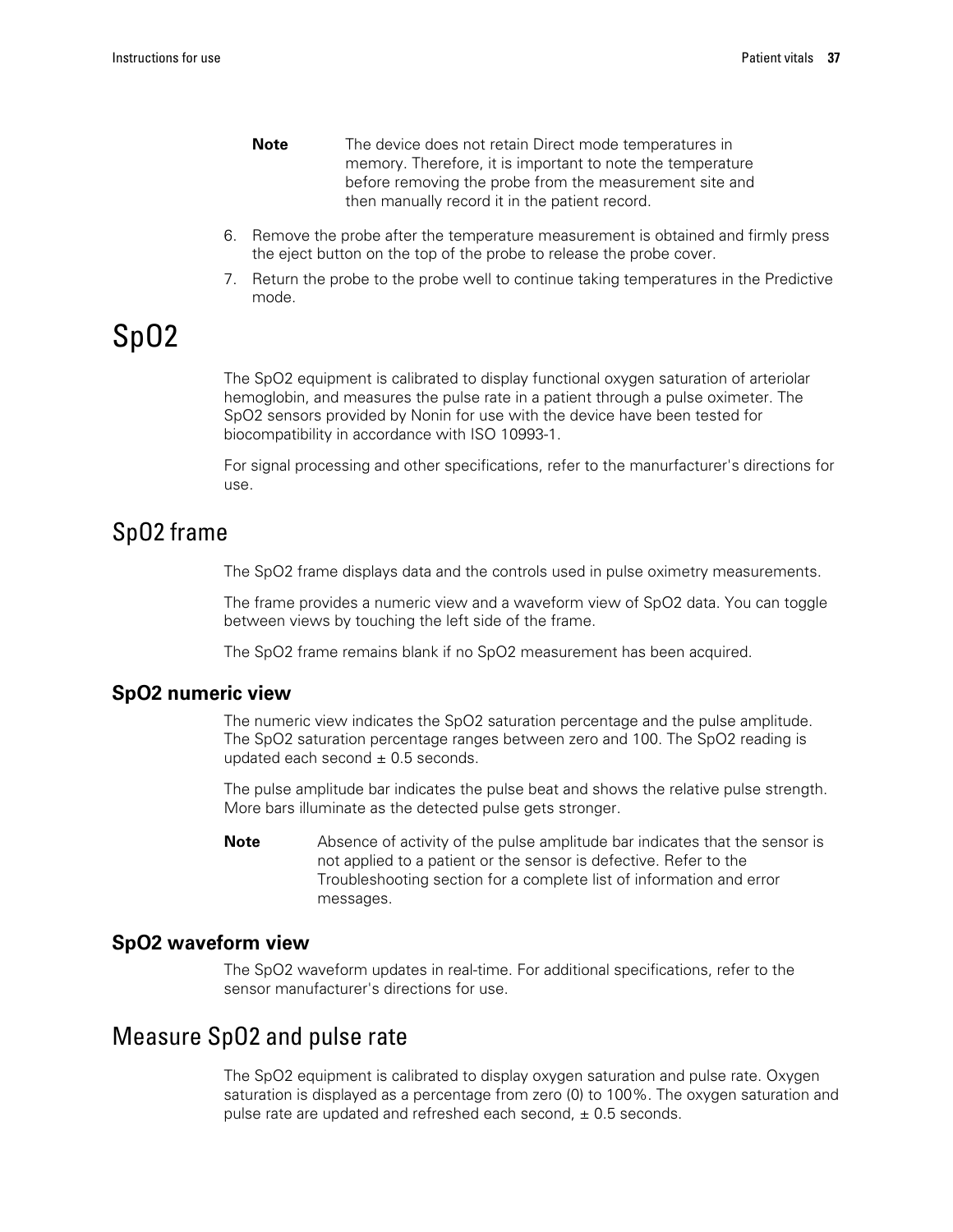

**WARNING** Inaccurate measurement risk. Severe anemia may cause erroneous SpO2 readings.

**WARNING** Inaccurate measurement risk. The pulse oximeter can be used during defibrillation, but the readings may be inaccurate for up to 20 seconds.



**WARNING** Inaccurate measurement risk. Misapplied sensors or sensors that become partially dislodged may cause either over or under reading of actual arterial oxygen saturation.



**WARNING** Inaccurate measurement risk. Venous congestion may cause under reading of actual arterial oxygen saturation. Therefore, assure proper venous outflow from the measurement site. Sensor should not be below heart level (e.g. sensor on hand of a patient in a bed with arm dangling to the floor).



**WARNING** Inaccurate measurement risk. Use only Nonin sensors and accessories on Nonin-equipped devices.



 $\sqrt{2}$ 

**WARNING** Inaccurate measurement risk. Patient injury risk. Verify sensor, cable, and pulse oximeter compatibility before use.

**WARNING** Patient injury risk. Do not attempt to reprocess, recondition, or recycle any sensors or patient cables. Doing so might damage electrical components.

**WARNING** Patient injury risk. The pulse oximeter is NOT intended for use as an apnea device.



 $\bigwedge$ 

**WARNING** Patient injury risk. Do not use tape to secure the finger clip sensor to the site; this can restrict blood flow and cause inaccurate readings. Use of additional tape can cause skin damage or damage the sensor.

**WARNING** When using the flex sensor, always use new tape to secure the sensor to the measurement site. Flex sensor tape is single-use only.



 $\sqrt{2}$ 

**WARNING** Unless otherwise specified, do not sterilize sensors or patient cables by irradiation, steam, autoclave or ethylene oxide.



**WARNING** Patient injury risk. Loss of pulse signal can occur when the patient has severe anemia or hypothermia.



**WARNING** SpO2 is empirically calibrated in healthy adult volunteers with normal levels of carboxyhemoglobin (COHb) and methemoglobin (MetHb).



**WARNING** High-intensity extreme lights, such as pulsating strobe lights, directed on the sensor may not allow the pulse oximeter to obtain vital sign readings.



**WARNING** Use the pulse oximeter as an early warning device. As you observe a trend toward patient hypoxemia, use laboratory instruments to analyze blood samples to better understand the patient's condition.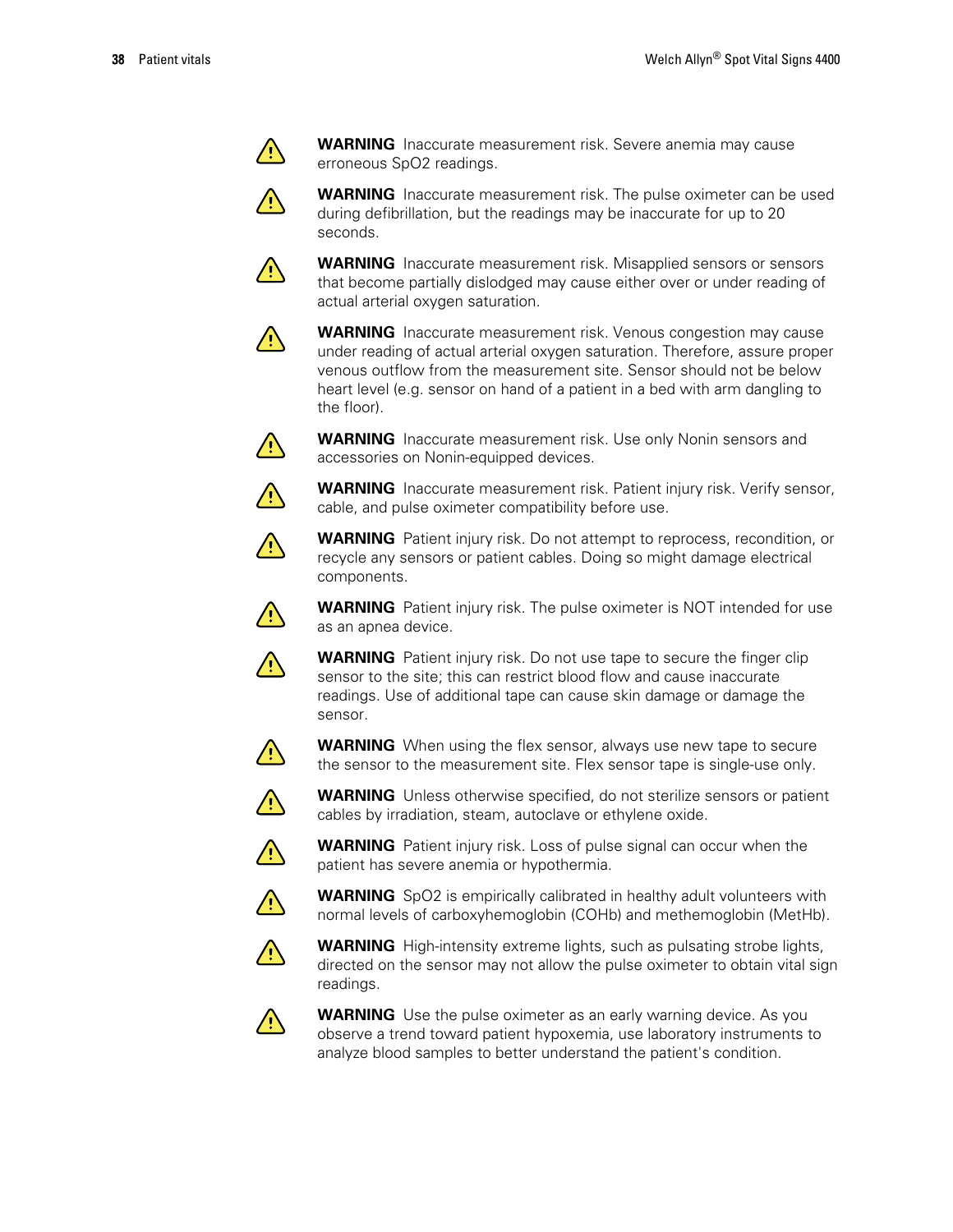

**WARNING** The accuracy of SpO2 measurements can be affected by any of the following:

- excessive ambient light
- excessive motion
- electrosurgical interference
- arterial catheters, blood pressure cuffs, infusion lines, etc.
- moisture in the sensor
- improperly applied sensor
- carboxyhemoglobin
- residue (e.g. dried blood, dirt, grease, oil) in the light path
- artificial nails
- incorrect sensor type
- poor pulse quality
- venous pulsations
- anemia or low hemoglobin concentrations
- cardiovascular dyes
- sensor not at heart level
- dysfunctional hemoglobin
- fingernail polish



**CAUTION** If using pulse oximetry during full body irradiation, keep the sensor out of the irradiation field. If the sensor is exposed to the irradiation, the reading might be inaccurate or the unit might read zero for the duration of the active irradiation period.



**CAUTION** Exercise caution when applying a sensor to a site with compromised skin integrity. Applying tape or pressure to such a site may reduce circulation and/or cause further skin deterioration.



**CAUTION** If the Low Perfusion message is frequently displayed, find a better perfused measuring site. In the interim, assess the patient and, if indicated, verify oxygenation status through other means.



**CAUTION** Circulation distal to the sensor site should be checked routinely.



**CAUTION** Do not modify or alter the sensor in any way. Alterations or modification may affect performance and/or accuracy.

This device can be used with Nonin finger clip sensors, or with Nonin flex sensors and tape. Before you begin this procedure, consult the manufacturer's directions for use for selecting the correct sensor type.

- **Note** Observe all warnings and cautions in the sensor manufacturer's directions for use, and always follow the manufacturer's directions for care and use of the sensor.
- **Note** If a sterile sensor is required, select a sensor that has been validated for sterilization, and follow the sensor manufacturer's directions for sterilizing the sensor.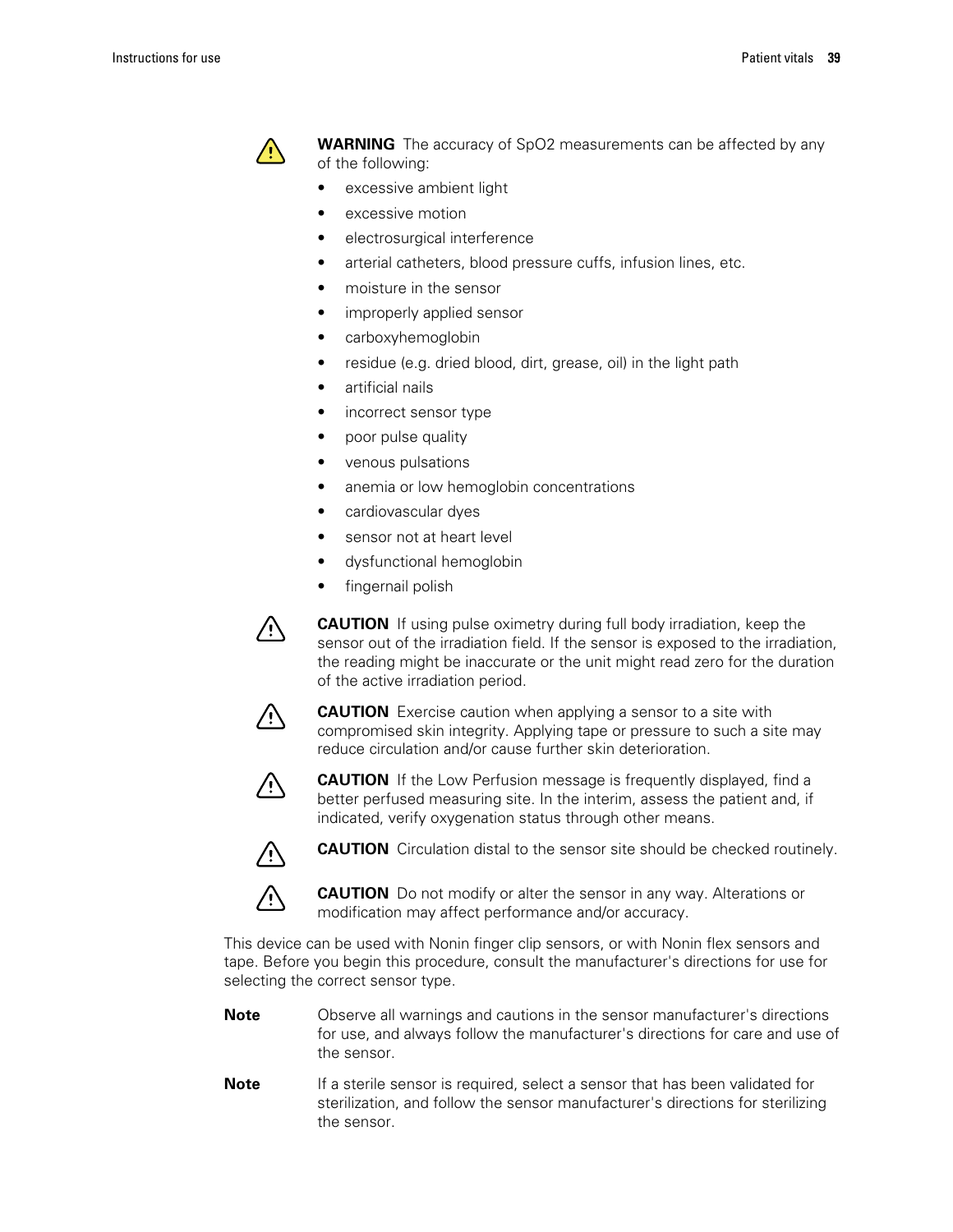**Note** Do not use flex sensors on patients who have allergic reactions to the adhesive.

To take an SpO2 measurement:

1. Verify that the sensor cable is connected to the device.



**WARNING** Patient injury risk. The sensor and extension cable are intended only for connection to pulse oximetry equipment. Do not attempt to connect these cables to a PC or any similar device. Always follow the manufacturer's directions for care and use of the sensor.

- 2. Clean the application site. Remove anything, such as nail polish, that could interfere with sensor operation.
- 3. Attach the sensor to the patient according to the manufacturer's directions for use, observing all warnings and cautions.

**Note** Place the sensor and the NIBP cuff on different limbs to reduce unnecessary errors when you measure these parameters at the same time.

4. Confirm that the device displays SpO2 and pulse rate data within 6 seconds after connecting the sensor to the patient.



**WARNING** Patient injury risk. Incorrect sensor application, or excessive pressure or duration of sensor use can cause tissue damage. Inspect the sensor site periodically as directed in the sensor manufacturer's instructions.

While SpO2 is being measured, the displayed pulse rate is acquired from the sensor. If SpO2 is not available, the pulse rate is acquired from NIBP. The device identifies SpO2 or NIBP as the pulse rate source.

**Note** Do not use the device for continuous SpO2 monitoring. Once a measurement is obtained, remove the sensor from the patient.

## Enter vitals measurements manually

1. Press and hold a frame, such as **NIBP**.

A pop-up dialog box appears. If additional parameters are enabled, these are displayed on the right.

- 2. On the left, touch an empty field and enter the measurement.
- 3. Touch **OK.**
- 4. When you are finished entering vitals measurements manually, touch **OK** to return to the **Home** tab.

The measurements appear on the **Home** tab. The frame displays "SOURCE: Manual" to indicate that a measurement was entered manually.

## Additional parameters

Additional parameters are core measurements that you can enter physically on the device, such as height, weight, respiration, and pain.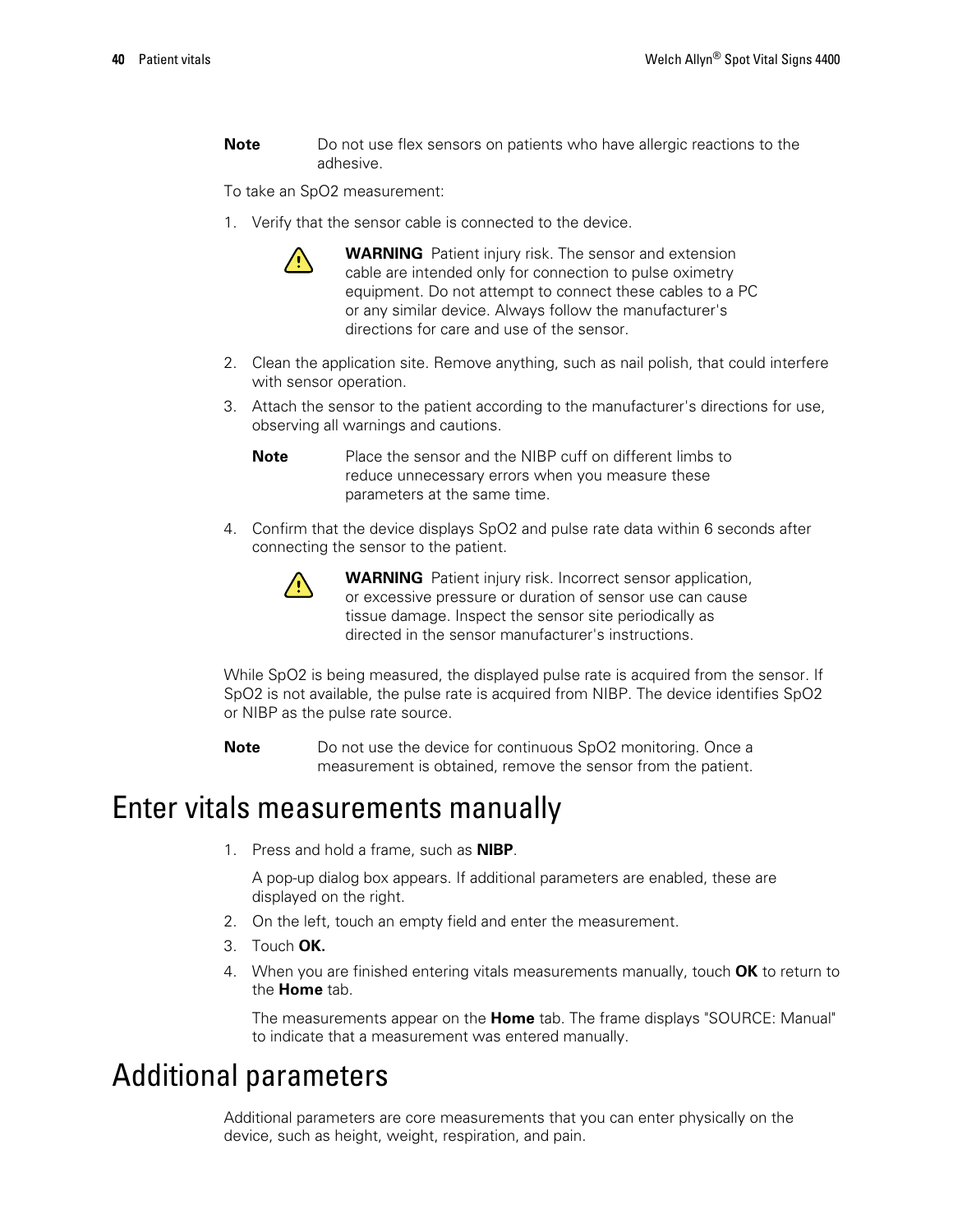**Note** Body mass index (BMI) is automatically calculated when height and weight are entered.

### Enter additional parameters

1. On the Home tab, touch the **Additional Parameters** frame.

A pop-up dialog appears. Additional parameters are displayed on the right.

2. Using either the keypad or  $\blacktriangle$  or  $\nabla$ , manually enter the patient height, weight, respiration rate, or pain level.

If height and weight are entered, BMI will be automatically calculated and displayed on the Home tab.

- 3. Touch **OK** to close the keypad dialog.
- 4. When you are finished entering patient information, touch **OK**.
- 5. Touch **Save** to save the data.

**Note** Patient data will be deleted after 24 hours, or after the device is reset.

## Save patient data

You can save vitals measurements and additional parameters to the device. The saved data is accessible from the **Review** tab for up to 24 hours.

- 1. Collect all vitals measurements and enter additional parameters as needed.
- 2. From the **Home** tab, touch **Save**.

The device sounds two audible indicators and the notification "Save Successful" appears at the top of the screen.

3. Select the **Review** tab to verify that settings were saved.

The patient data appears on a row with the date and time at which you saved the data.

**Note** Patient data will be deleted after 24 hours, or after the device is reset.

## Advanced settings

Consult the *Spot Vital Signs 4400 Service manual* for Advanced settings.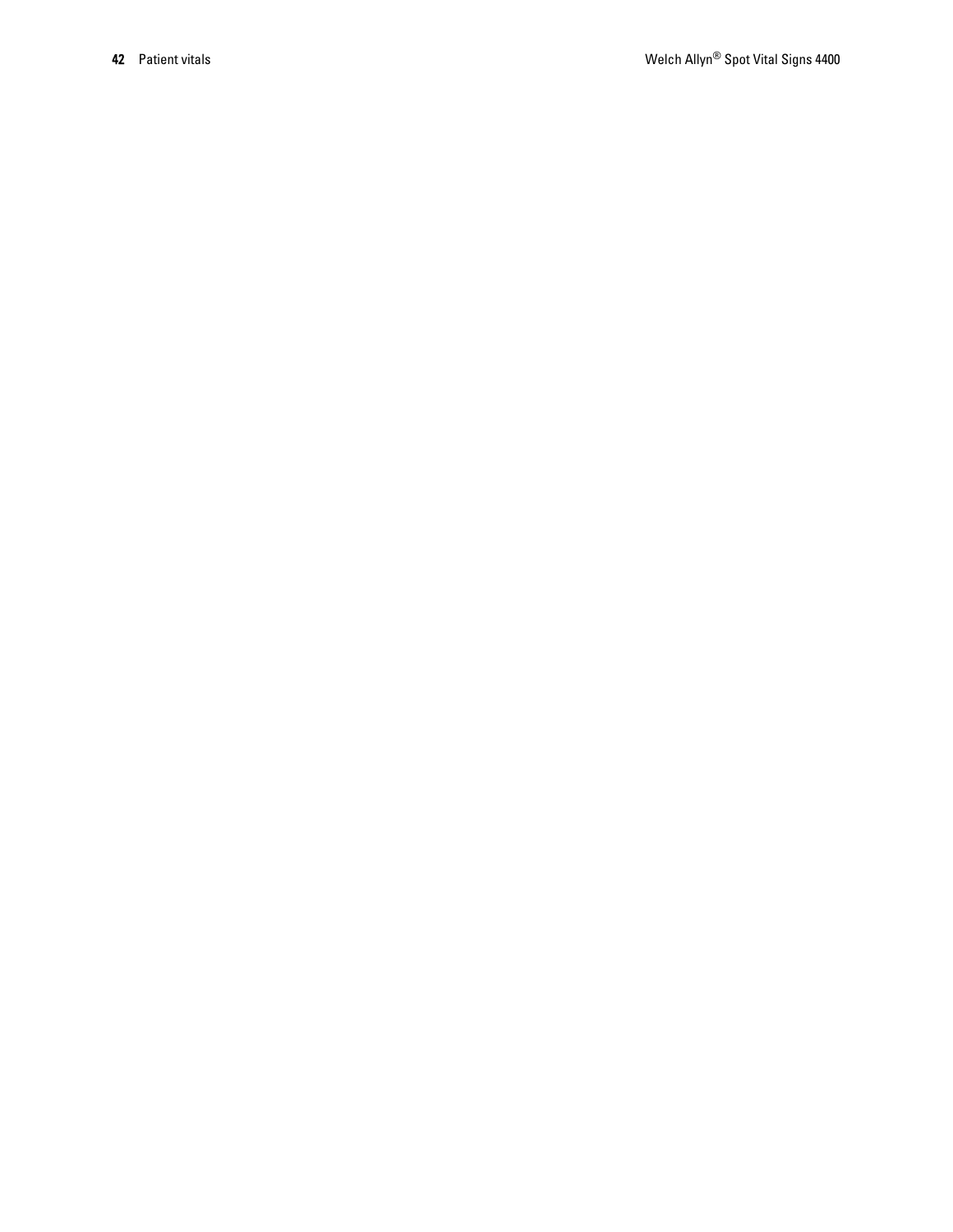# Maintenance and service

# Perform periodic checks

- 1. Verify the following at least daily.
	- The audio tone, especially at startup
	- The touchscreen alignment
	- The date
	- The time
- 2. Visually inspect the following at least weekly.
	- The device for any damage or contamination
	- All cables, cords, and connector ends for damage or contamination
	- All mechanical parts, including covers, for integrity
	- All safety-related labeling for legibility and adhesion to the device
	- All accessories (cuffs, tubing, probes, sensors) for wear or damage
	- Documentation for current revision of the device
- 3. Visually inspect the following at least monthly
	- The mobile stand wheels for wear and faulty operation
	- The mounting screws on wall units or stands for looseness and wear

Update settings, replace items, or call for service as necessary, based on results from a visual inspection. Do not use the device if you see any signs of damage. Qualified service personnel must check any device that is damaged for proper operation before putting the device back into operation.

## Recommended service intervals

To confirm that the device is functioning within design specifications, perform periodic service as indicated in the following table. The device has no specific use time limitation. The device may remain in service until repair is required or operation indicates that it is out of calibration.

Customers who have the Standard unlicensed edition of the Welch Allyn Service Tool can perform the basic functional verification procedures referenced in the table. Refer to the *Spot Vital Signs 4400 Service manual* for instructions.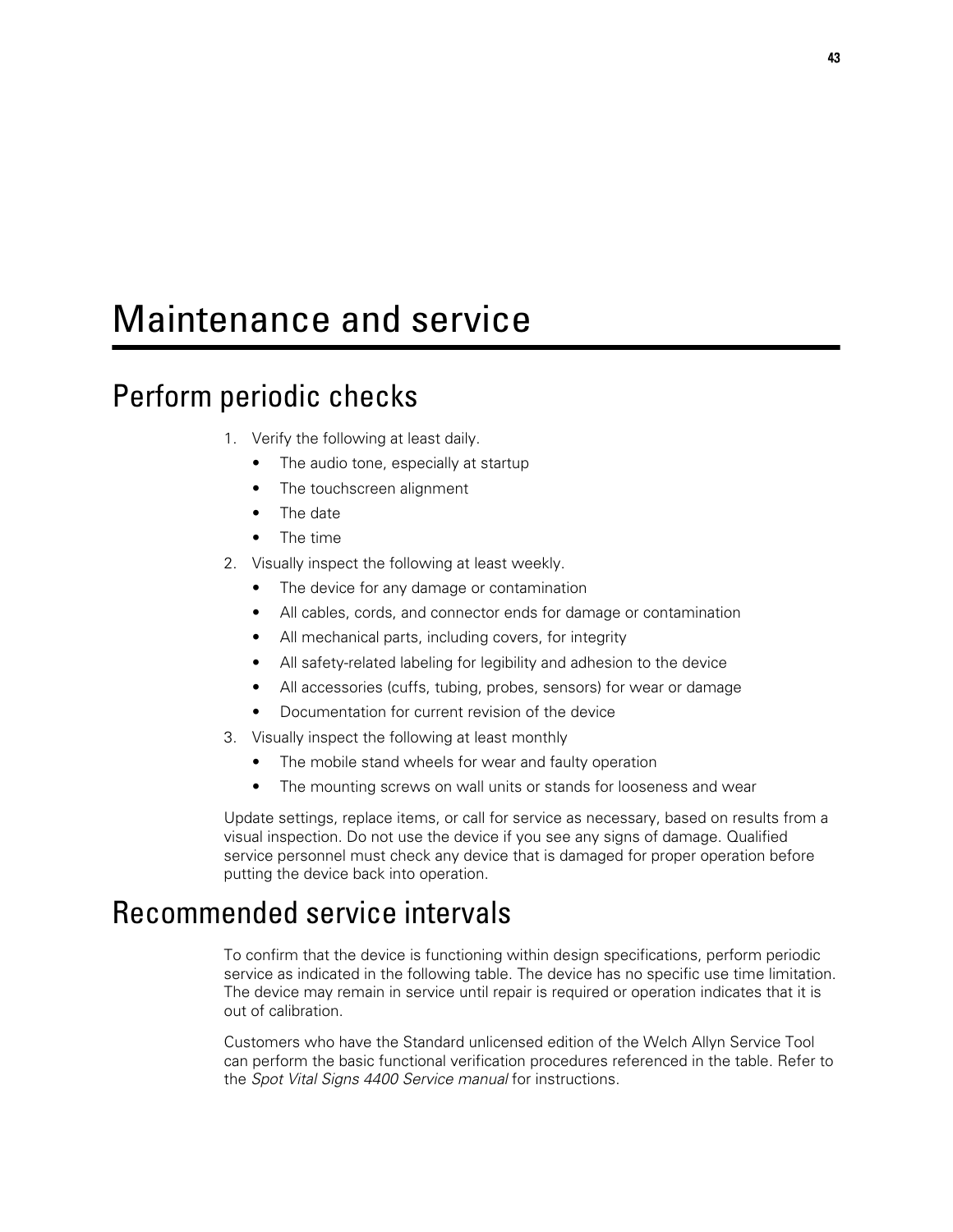| <b>Component</b>        | <b>Service interval</b>    | <b>Service procedure</b>      |
|-------------------------|----------------------------|-------------------------------|
| NIBP module             | Annually                   | Basic functional verification |
| SpO <sub>2</sub> module | Annually                   | Basic functional verification |
| SureTemp Plus           | Annually                   | Basic functional verification |
| Battery                 | Semi-annually <sup>1</sup> | Replace the battery           |

<sup>1</sup> Battery performance is a function of clinical use and charge/discharge patterns. Welch Allyn recommends replacing the battery after six months or when its remaining capacity no longer meets workflow requirements.

Customers who have the Standard unlicensed edition of the Welch Allyn Service Tool can perform the basic functional verification and calibration procedures referenced in the table by following the instructions in this manual. If you have the Gold edition of the service tool, use the tool to perform a complete functional verification and calibration of the device in lieu of performing the basic tests.

Perform a complete functional verification and calibration of the device whenever any of the following conditions exists:

- The device does not meet specifications (based on the basic functional verification)
- The device has been dropped or otherwise damaged
- The device is malfunctioning
- The case has been opened
- An internal part has been replaced (battery excluded)

**Note** For instructions on using the Gold edition, see the Service Tool help files.

## Replace the device battery



**WARNING** Personal injury risk. Improper handling of the battery can lead to heat generation, smoke, explosion or fire. Do not short-circuit, crush, incinerate, or disassemble the battery. Never dispose of batteries in refuse containers. Always recycle batteries according to national or local regulations.



**WARNING** Use only Welch Allyn approved accessories, and use them according to the manufacturer's directions for use. Using unapproved accessories with the device can affect patient and operator safety and can compromise product performance and accuracy, and void the product warranty.

1. Set the device on a flat surface with the screen facing downward to access the battery cover.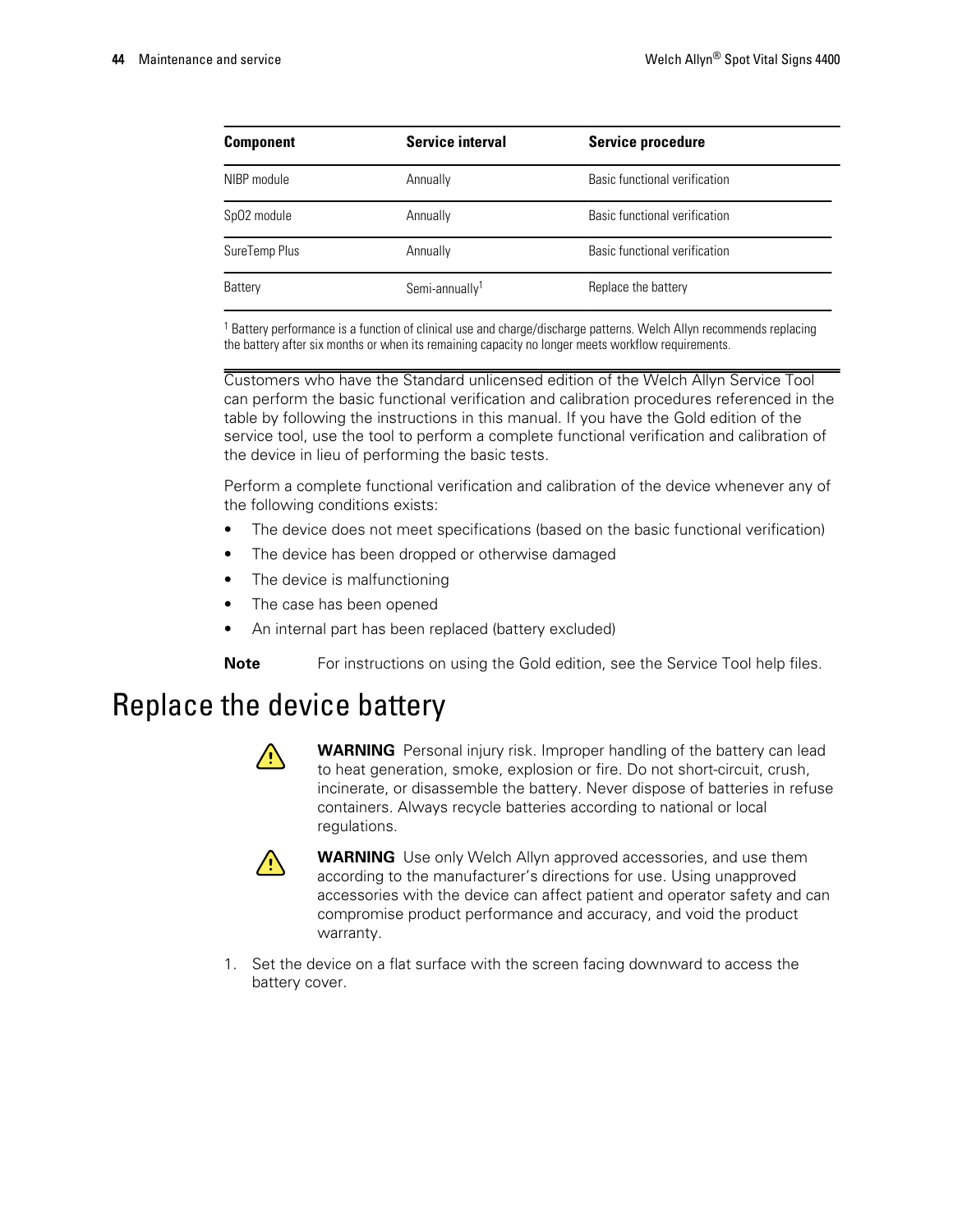

- 2. Locate the battery cover, indicated by  $\Box$ .
- 3. Using a double-slotted screwdriver, loosen the captive screw at the base of the battery cover, and then remove the cover.
- 4. Remove the old battery from the battery compartment.
- 5. Disconnect the battery connector from the battery connection port on the device.
- 6. Insert the battery connector for the new battery into the battery connection port on the device.
- 7. Insert the new battery into the battery compartment.
- 8. Replace the battery cover, and then tighten the captive screw at the bottom of the battery cover.

**Note** Do not overtighten the screw.

## Cleaning requirements

This section presents procedures for cleaning the device (including the device, stand, accessories, and accessory basket and bins).

Welch Allyn has validated these instructions to be capable of preparing your device and above accessories for re-use. Clean on a routine basis according to your facility's protocols and standards or local regulations.



**WARNING** Patient injury risk. Clean all accessories, including cables and tubes, before storing the accessories on the device or stand. This helps reduce the risk of cross contamination and nosocomial infection.



**WARNING** Electric shock hazard. Before cleaning the device, disconnect the AC power cord from the mains outlet and the power source.



**WARNING** Electric shock hazard. DO NOT immerse or autoclave the device or accessories. The device and the accessories are not heatresistant.



**WARNING** Liquids can damage electronics inside the device. Prevent liquids from spilling on the device.



**CAUTION** Do not sterilize the device. Sterilizing the device could harm the device.

If liquids are spilled on the device: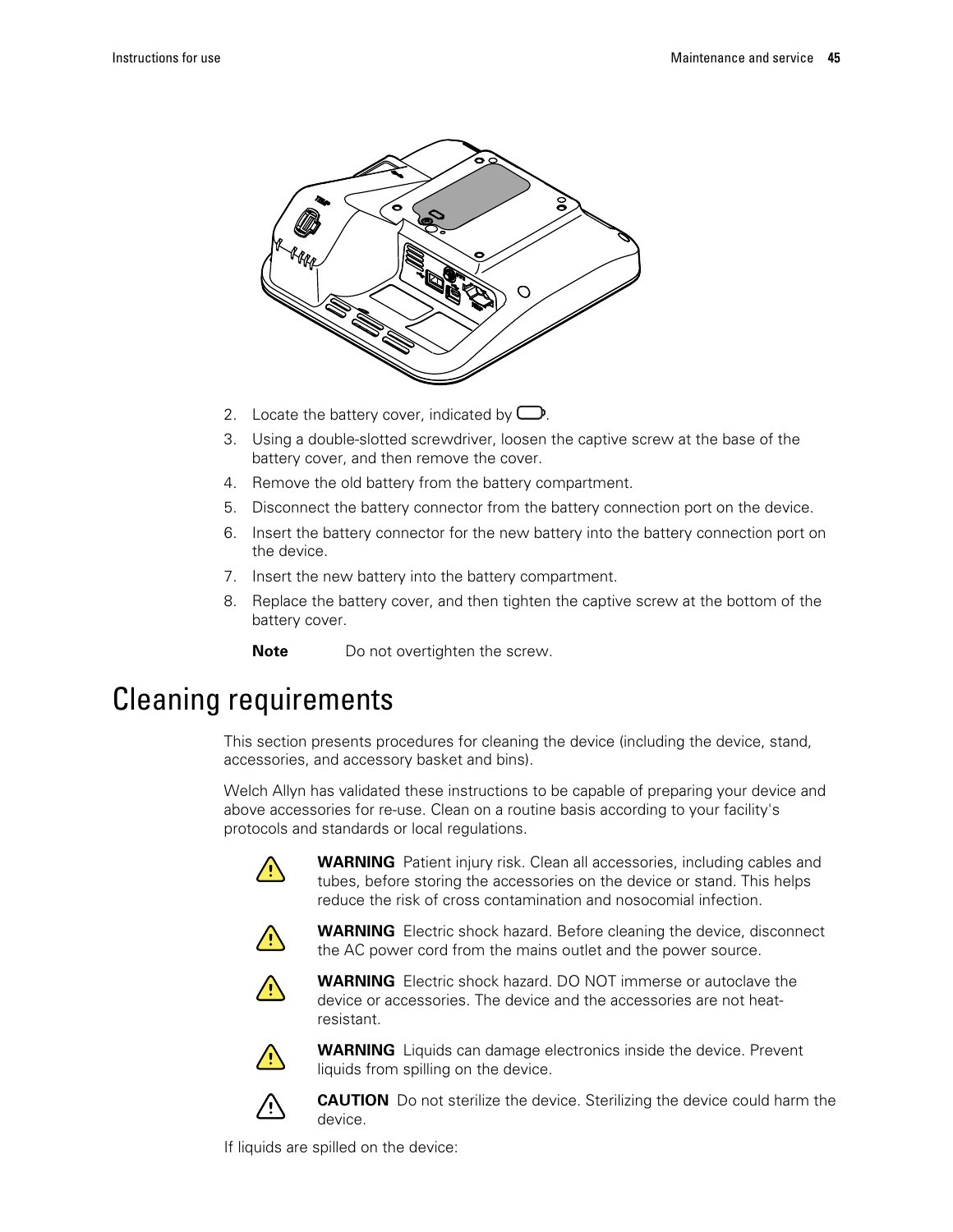- 1. Power down the device.
- 2. Disconnect the power cord from the mains outlet and the power source.
- 3. Remove battery pack from the device.
- 4. Dry off excess liquid from the device.

**Note** If liquids possibly entered the device, remove the device from use until it has been properly dried, inspected, and tested by qualified service personnel.

- 5. Reinstall battery pack.
- 6. Reconnect the power cord.
- 7. Power on the device and verify that the device functions normally before using it.

## Prepare to clean the equipment



**CAUTION** Some cleaning agents are not appropriate for all components of the device. Use only approved cleaning agents, and observe restrictions noted for some components in the following table. Using unapproved cleaning agents may cause damage to components.



**CAUTION** Do not use bleach solutions of any kind when cleaning metal electrical contacts. They will damage the device.

Select a cleaning agent from the following table.

#### **Section 1. Approved for all device components**

| <b>Cleaning agent</b>                       | <b>Additional information</b>                                                   |
|---------------------------------------------|---------------------------------------------------------------------------------|
| <b>Accel INTERVention</b>                   |                                                                                 |
| Accel TB                                    |                                                                                 |
| CaviWipes                                   |                                                                                 |
| Clinell <sup>®</sup> Universal Wipes        |                                                                                 |
| Oxivier TB                                  |                                                                                 |
| Sani-Cloth <sup>®</sup> Plus                |                                                                                 |
| Super Sani-Cloth®                           |                                                                                 |
| 70 percent isopropyl alcohol solution       | Applied to a clean cloth                                                        |
| Cleancide                                   |                                                                                 |
| Clorox HealthCare Bleach Germicidal Cleaner |                                                                                 |
| Super HDQ <sup>®</sup> L10                  | Dilution rate of 1/2 oz per gallon of water (1:256) applied to a<br>clean cloth |
| <b>Tuffie5 Cleaning Wipes</b>               |                                                                                 |
| Virex II (256)                              | Dilution rate of 1/2 oz per gallon of water (1:256) applied to a<br>clean cloth |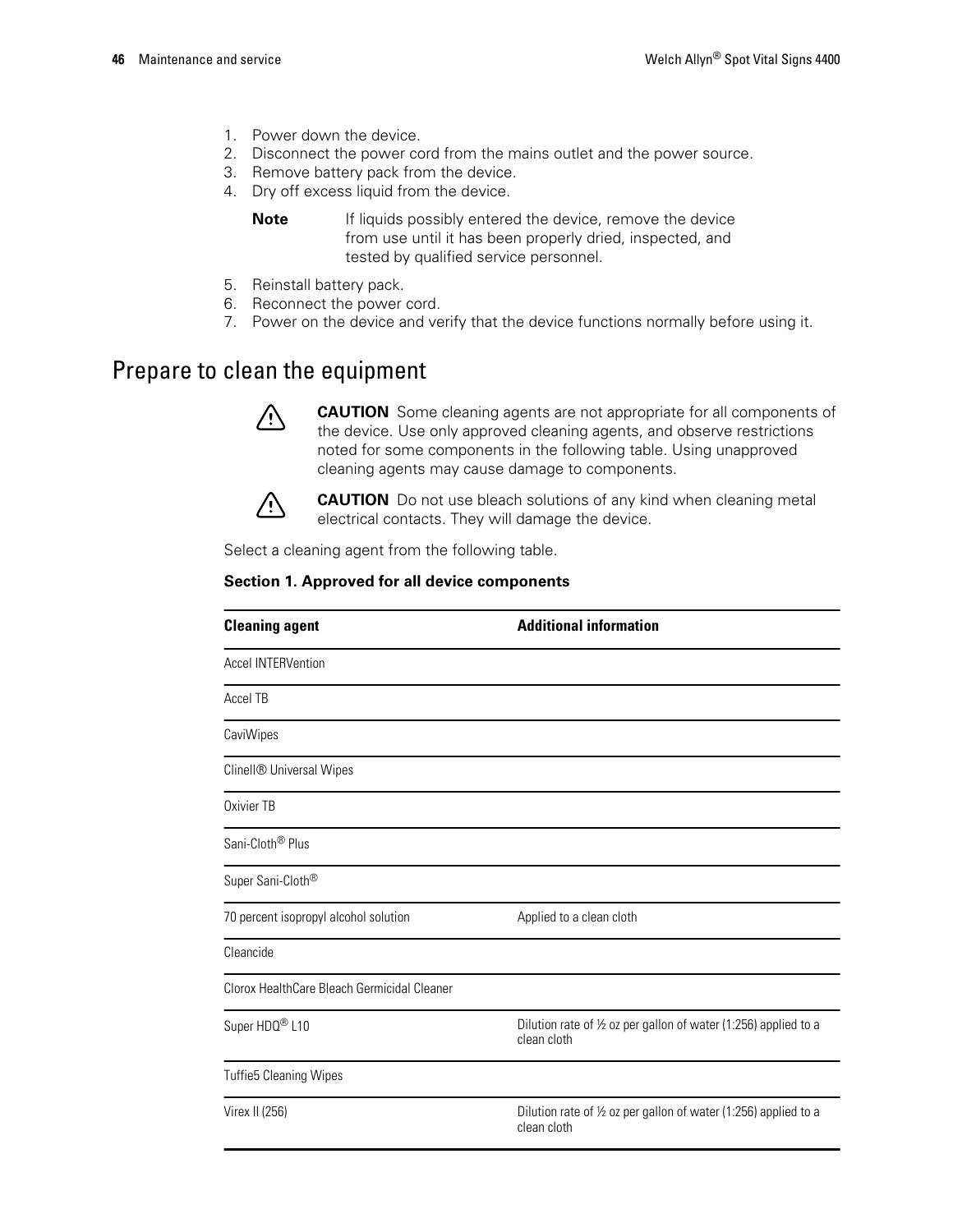| <b>Cleaning agent</b>                       | <b>Additional information</b>                           |  |
|---------------------------------------------|---------------------------------------------------------|--|
| 10 percent bleach solution                  | (.5% - 1% sodium hypochlorite) applied to a clean cloth |  |
| Clorox HealthCare Bleach Germicidal Cleaner |                                                         |  |
| Sani-Cloth <sup>®</sup> Bleach              |                                                         |  |

#### **Section 2. Not approved for cleaning the display**

## Remove liquid spills from the device

Liquids can damage electronics inside the device. Follow these steps if liquids spill on the device.

- 1. Power down the device.
- 2. Disconnect the power cord from the mains outlet and the power source.
- 3. Remove battery pack from the device.
- 4. Dry excess liquid from the device.
- 5. Reinstall battery pack.
- 6. Reconnect the power cord.
- 7. Power on the device and verify that the device functions normally before using it.

If liquids possibly entered the device, remove the device from use until it has been properly dried, inspected, and tested by qualified service personnel.

### Clean the equipment

Follow the cleaning agent manufacturer's instructions to prepare solution, if applicable, and clean all exposed surfaces of the device, accessory bin(s) and basket, cords and cables, and stand. Wipe all surfaces until no visible soil remains. Change the wipe or cloth throughout the cleaning procedure as needed.



**WARNING** Electric shock hazard. Do not open the device or attempt repairs. The device has no user-serviceable internal parts. Only perform routine cleaning and maintenance procedures specifically described in this manual. Inspection and servicing of internal parts shall only be performed by qualified service personnel.



**CAUTION** Sterilizing the device could damage the device.

- 1. Disconnect the AC power cord from the mains outlet.
- 2. Wipe the top of the device.
- 3. Wipe the sides, front, and rear of the device.
- 4. Avoid residual film buildup on the LCD screen. After cleaning, wipe the LCD screen with a clean cloth dampened with water, and then wipe the screen dry with a dry clean cloth.
- 5. Wipe the bottom of device.
- 6. Wipe the accessory bins or basket.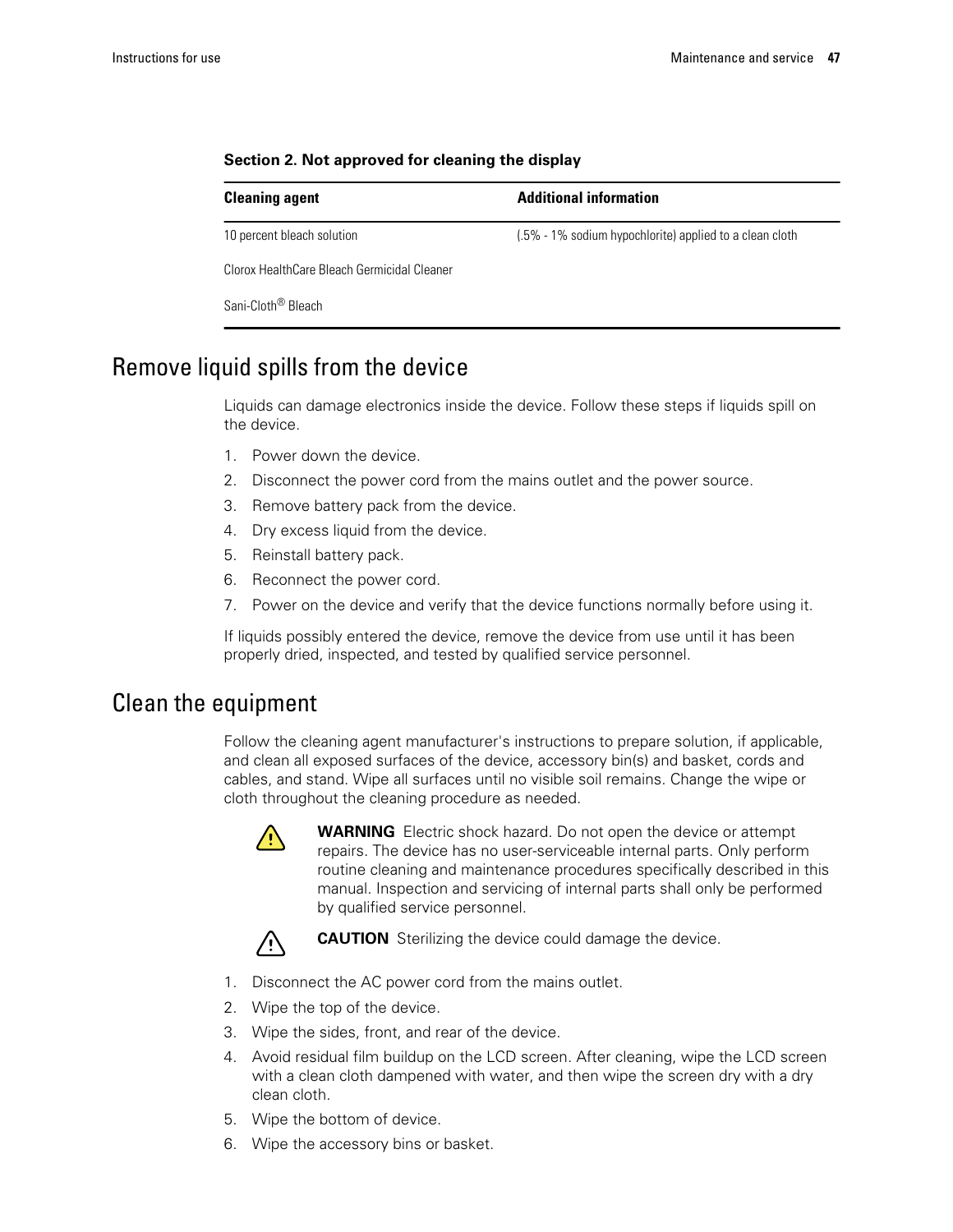- 7. Wipe the AC power cord.
- 8. Wipe the stand from top to bottom.

### Dry the equipment

- 1. Allow all components except the LCD screen to air dry.
- 2. Wipe the LCD screen dry with a clean cloth.

### Store the device

Store the device according to facility guidelines to keep the device clean, dry, and ready for service.

### Cleaning accessories

Accessories include components like blood pressure cuffs and hoses, SpO2 sensors and cables, and thermometers. Follow accessory manufacturer's instructions for cleaning.

For cleaning the wallboard and VESA mount use only 70 percent isopropyl alcohol solution applied to a clean cloth.

For cleaning the mobile stand use only 70% isopropyl alcohol solution applied to a clean cloth.

Follow the cleaning agent manufacturer's instructions to prepare a solution, if applicable, and clean all exposed surfaces of the desk stand. Wipe all surfaces until no visible soil remains. Change the wipe or cloth throughout the cleaning procedure as needed.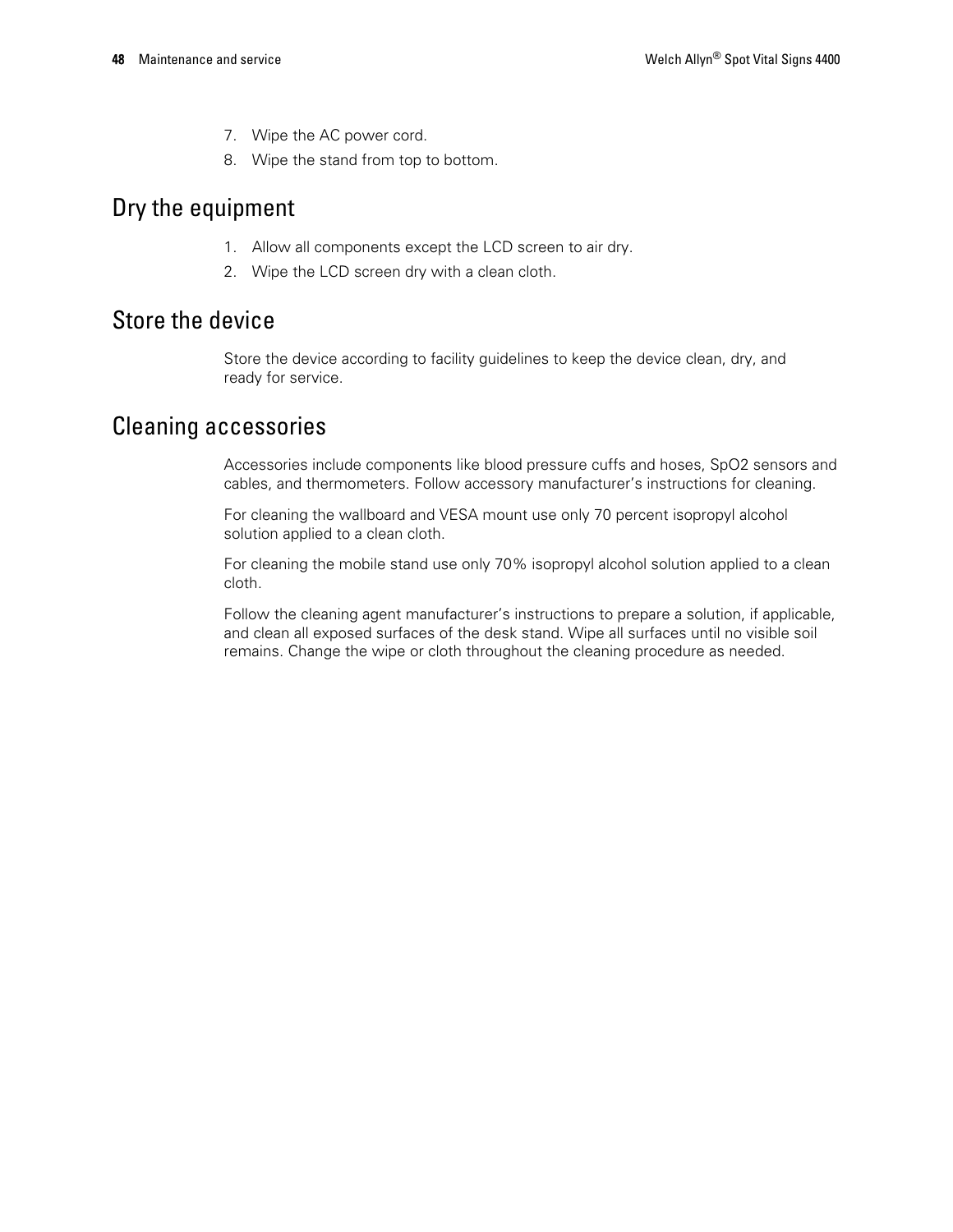# Troubleshooting

This section presents tables of notification and error messages to help you troubleshoot issues on the device.

To use these tables, locate the message that displays on the device in the left column of the table. The remainder of the row explains possible causes and suggests actions that can resolve the issue.

**Note** Instructions to "Call for service" in the following tables mean that you should contact qualified service personnel in your facility to investigate the issue.

# NIBP messages

| <b>Message</b>                                                                    | <b>Possible cause</b>                                                                                                                       | <b>Suggested action</b>                                                                                                                                                         |
|-----------------------------------------------------------------------------------|---------------------------------------------------------------------------------------------------------------------------------------------|---------------------------------------------------------------------------------------------------------------------------------------------------------------------------------|
| User cancelled NIBP reading.                                                      | The NIBP measurement was cancelled Clear the message and retry NIBP.<br>by user                                                             |                                                                                                                                                                                 |
| NIBP not functional, 050002                                                       | The NIBP measurement is not available Internal malfunction. If the problem                                                                  | persists, have the device inspected by<br>a qualified service technician.                                                                                                       |
| Unable to determine NIBP; check<br>connections; limit patient movement.<br>050003 | The NIBP measurement may be<br>inaccurate, patient motion occurred, or<br>the settings for patient readings obtain<br>might not be accurate | Make sure the NIBP settings/patient<br>mode is appropriate. If the problem<br>persists, have the device inspected by<br>a qualified service technician.                         |
| Unable to determine NIBP; check<br>connections; limit patient movement.<br>050004 | Excessive artifact, no blood pressure<br>parameters could be calculated                                                                     | Unable to determine blood pressure.<br>Check connections; restrict patient<br>movement. If problem persists, have<br>the device inspected by a qualified<br>service technician. |
| Unable to determine NIBP; check<br>inflation settings. 050005                     | Low inflation on blood pressure<br>measurement attempt                                                                                      | Make sure the NIBP settings/patient<br>mode is appropriate. If the problem<br>persists, have the device inspected by<br>a qualified service technician.                         |
| Unable to determine NIBP; check<br>connections and tubing for kinks.<br>050006    | The NIBP tubing has a kink, or there is<br>a NIBP transducer calibration failure                                                            | Internal malfunction. If the problem<br>persists, have the device inspected by<br>a qualified service technician.                                                               |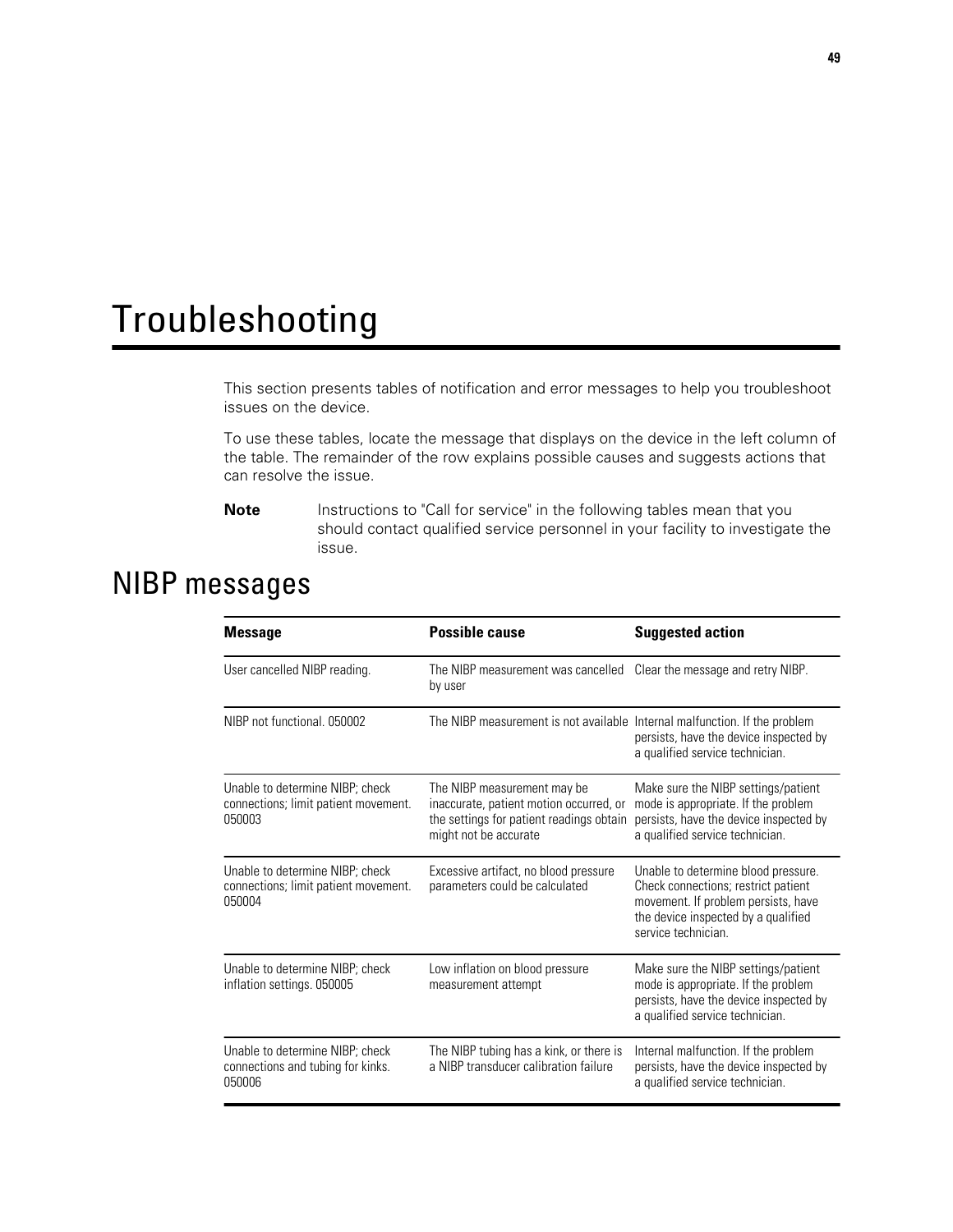| <b>Message</b>                                                                    | <b>Possible cause</b>                                                                                       | <b>Suggested action</b>                                                                                                                                                    |
|-----------------------------------------------------------------------------------|-------------------------------------------------------------------------------------------------------------|----------------------------------------------------------------------------------------------------------------------------------------------------------------------------|
| Unable to determine NIBP; check<br>connections; limit patient movement.<br>050007 | The blood pressure measurement<br>dumped too soon                                                           | Make sure the NIBP settings/patient<br>mode is appropriate. If the problem<br>persists, have the device inspected by<br>a qualified service technician.                    |
| Unable to determine NIBP; check<br>connections; limit patient movement.<br>050008 | There were not enough steps on the<br>measurement attempt                                                   | Unable to determine blood pressure.<br>Check connections; restrict patient<br>movement.                                                                                    |
| Unable to determine NIBP; check<br>inflation settings. 050009                     | There is invalid patient information for<br>the selected mode                                               | Make sure the NIBP settings/patient<br>mode is appropriate. If the problem<br>persists, have the device inspected by<br>a qualified service technician.                    |
| Unable to determine NIBP; check<br>connections; limit patient movement.<br>05000A | The re-inflation was too late on the<br>measurement attempt                                                 | Unable to determine blood pressure.<br>Check connections; restrict patient<br>movement.                                                                                    |
| Unable to determine NIBP; check<br>inflation settings. 05000B                     | There were many re-inflate attempts<br>on the measurement attempt                                           | Unable to determine blood pressure.<br>Check connections; restrict patient<br>movement.                                                                                    |
| Unable to determine NIBP; check<br>connections and tubing for kinks.<br>05000C    | Couldn't bleed pressure below safe<br>venous return pressure                                                | Unable to release cuff pressure. Check<br>tubing for kinks and connection<br>integrity.                                                                                    |
| NIBP air leak; check cuff and tubing<br>connections. 05000D                       | Air leak in cuff or tubing                                                                                  | Leak was detected in BP cycle. Check<br>the tubing and connections.                                                                                                        |
| Unable to determine NIBP; check<br>connections; limit patient movement.<br>05000F | Auto Zero check failure                                                                                     | The NIBP pressure is not stable and the<br>transducer zero value cannot be set. If<br>problem persists, have the device<br>inspected by a qualified service<br>technician. |
| NIBP not functional. 050105                                                       | WACP message CRC mismatch on NIBP Internal malfunction. If the problem<br>module                            | persists, have the device inspected by<br>a qualified service technician.                                                                                                  |
| NIBP not functional. 050201                                                       | This message is not implemented by<br>the NIBP module                                                       | Internal malfunction. If the problem<br>persists, have the device inspected by<br>a qualified service technician.                                                          |
| NIBP not functional. 050202                                                       | This message is not supported by the<br>NIBP module                                                         | Internal malfunction. If the problem<br>persists, have the device inspected by<br>a qualified service technician.                                                          |
| NIBP not functional. 050203                                                       | The NIBP module has run out of<br>memory                                                                    | Internal malfunction. If the problem<br>persists, have the device inspected by<br>a qualified service technician.                                                          |
| NIBP not functional, 050205                                                       | The NIBP module has received a invalid Internal malfunction. If the problem<br>parameter                    | persists, have the device inspected by<br>a qualified service technician.                                                                                                  |
| NIBP not functional. 050206                                                       | The parameter provided by the NIBP<br>module is outside of the allowable<br>range for the specified message | Internal malfunction. If the problem<br>persists, have the device inspected by<br>a qualified service technician.                                                          |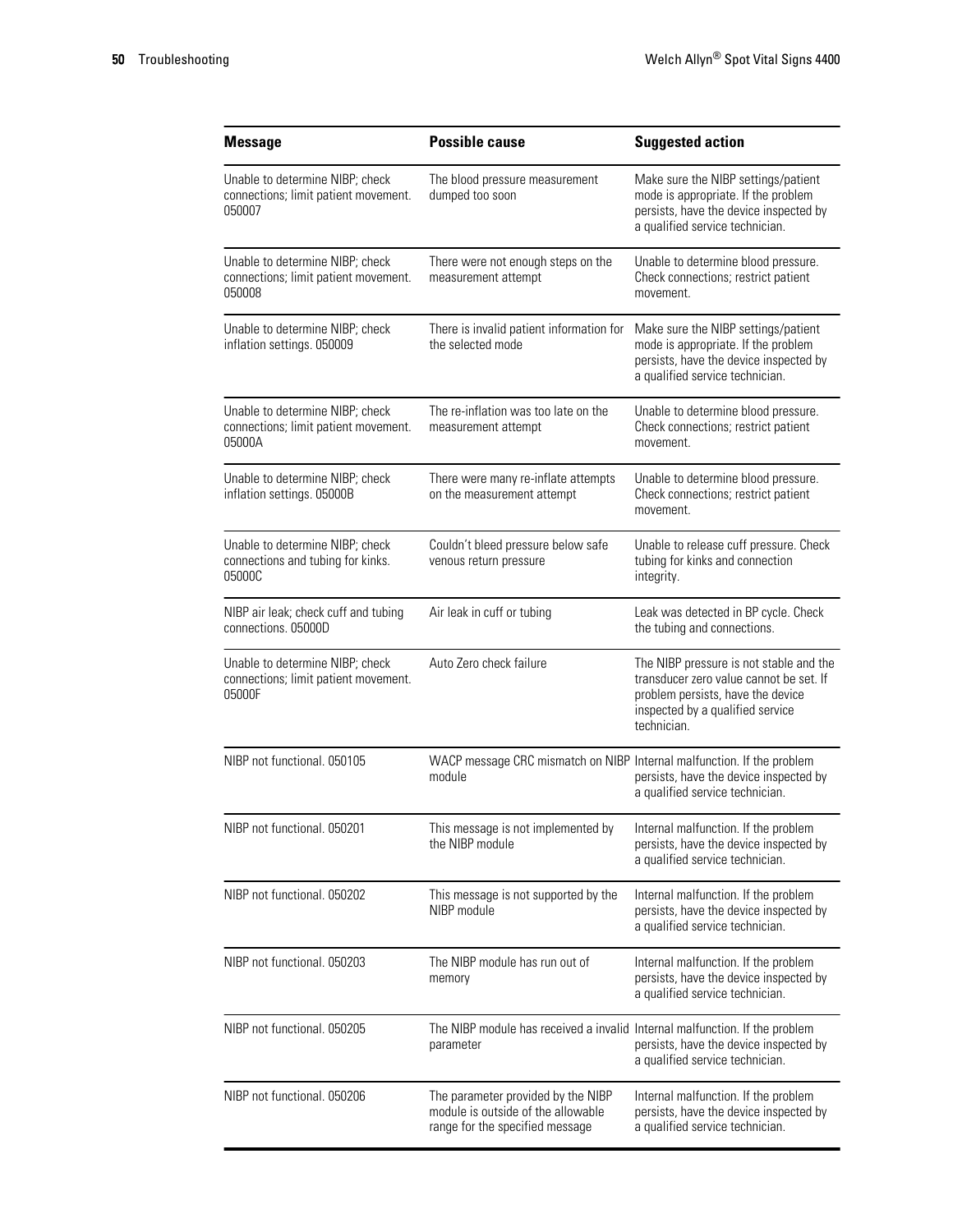| <b>Message</b>                                                         | <b>Possible cause</b>                                                                                                                                  | <b>Suggested action</b>                                                                                            |
|------------------------------------------------------------------------|--------------------------------------------------------------------------------------------------------------------------------------------------------|--------------------------------------------------------------------------------------------------------------------|
| NIBP not functional, 050207                                            | The NIBP module message requires an<br>object, but did not contain one                                                                                 | Internal malfunction. If the problem<br>persists, have the device inspected by<br>a qualified service technician.  |
| NIBP not functional. 050208                                            | The NIBP module object provided with<br>the message could not be deserialized                                                                          | Internal malfunction. If the problem<br>persists, have the device inspected by<br>a qualified service technician.  |
| NIBP not functional, 050209                                            | The NIBP module object could not be<br>serialized                                                                                                      | Internal malfunction. If the problem<br>persists, have the device inspected by<br>a qualified service technician.  |
| NIBP not functional. 05020A                                            | The NIBP module message is<br>performing a request or action when<br>the module state prohibits the request<br>or action.                              | Internal malfunction. If the problem<br>persists, have the device inspected by<br>a qualified service technician.  |
| NIBP not calibrated. 050503                                            | Factory EEPROM checksum error on<br>NIBP. Units internal configuration was<br>corrupted                                                                | Internal malfunction. If the problem<br>persists, have the device inspected by<br>a qualified service technician.  |
| NIBP not functional. 050504                                            | User EEPROM checksum error.<br>Configuration data which can be set in<br>the user's configuration menu was<br>damaged or lost on NIBP                  | Calibrate the NIBP Module. If problem<br>persists, have the device inspected by<br>a qualified service technician. |
| NIBP not functional. 050505                                            | Post failure of A/D convertor                                                                                                                          | Internal malfunction. If the problem<br>persists, have the device inspected by<br>a qualified service technician.  |
| NIBP not calibrated. Calibrate the<br>module, 050509                   | NIBP module calibration failure, the<br>calibration signature is zero                                                                                  | Calibrate the NIBP module.                                                                                         |
| Invalid algorithm. Select correct<br>algorithm and retry. 050512       | Invalid NIBP Algorithm. NIBP<br>component software tried to configure<br>the sensor in an illegal manner                                               | Verify the algorithm. If the problem<br>persists, have the device inspected by<br>a qualified service technician.  |
| NIBP not functional. 050513                                            | Invalid NIBP initiation code                                                                                                                           | Internal malfunction. If the problem<br>persists, have the device inspected by<br>a qualified service technician.  |
| Invalid patient mode. Select correct<br>patient mode and retry. 050514 | Invalid patient mode on NIBP. The NIBP Verify correct patient mode. If the<br>component software tried to configure<br>the sensor in an illegal manner | problem persists, have the device<br>inspected by a qualified service<br>technician.                               |
| NIBP not functional. 050515                                            | Invalid module configuration for NIBP                                                                                                                  | Internal malfunction. If the problem<br>persists, have the device inspected by<br>a qualified service technician.  |
| NIBP not functional. 050516                                            | NIBP module malfunction                                                                                                                                | Internal malfunction. If the problem<br>persists, have the device inspected by<br>a qualified service technician.  |
| Ambient temperature out of range.<br>Clear error and retry. 050517     | Ambient temp out of range on NIBP                                                                                                                      | Restore device to normal temperature<br>ranges and try again.                                                      |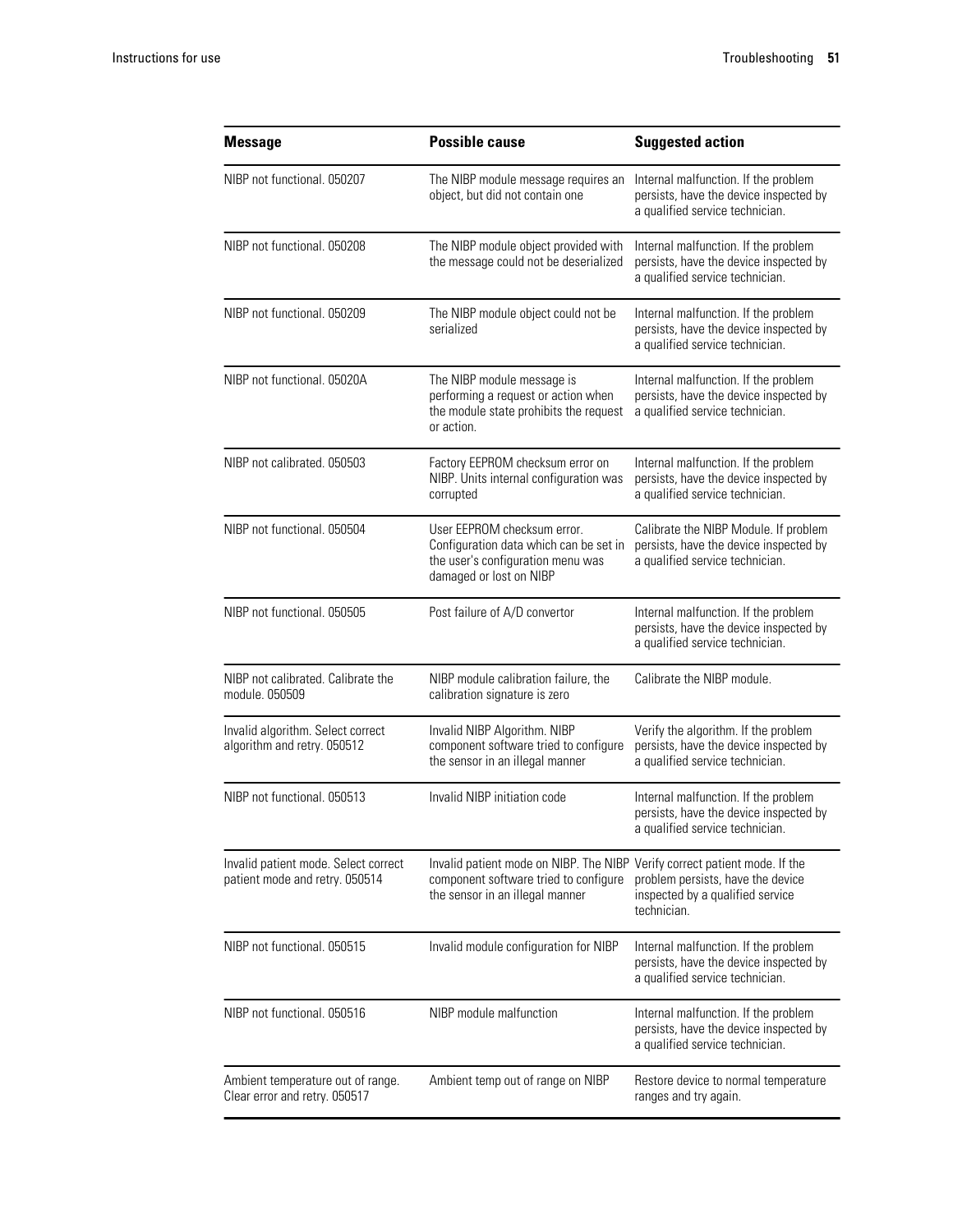| <b>Message</b>                                                                             | <b>Possible cause</b>                                                                                                                                                              | <b>Suggested action</b>                                                                                                                                                                                                                   |
|--------------------------------------------------------------------------------------------|------------------------------------------------------------------------------------------------------------------------------------------------------------------------------------|-------------------------------------------------------------------------------------------------------------------------------------------------------------------------------------------------------------------------------------------|
| Low battery. Plug into outlet. 050518                                                      | The NIBP module power rail is too low                                                                                                                                              | Plug device into an AC outlet to charge<br>the battery.                                                                                                                                                                                   |
| Battery overcharged. Disconnect from<br>outlet. 050519                                     | The NIBP module power rail is too high. Battery is overcharged. Remove from<br>NIBP was calibrated without A/C<br>connected or battery too low.                                    | charging source. Charge battery and<br>initialize NIBP module and recalibrate<br>with A/C connected.                                                                                                                                      |
| NIBP not calibrated. Calibrate the<br>module, 050601                                       | NIBP failed to load safety processors<br>calibration record from EEPROM                                                                                                            | Calibrate the NIBP module. If the<br>problem persists, have the device<br>inspected by a qualified service<br>technician.                                                                                                                 |
| NIBP not functional. 050602                                                                | NIBP safety processor failed ROM<br>checksum                                                                                                                                       | Internal malfunction. If the problem<br>persists, have the device inspected by<br>a qualified service technician.                                                                                                                         |
| NIBP not calibrated. Calibrate the<br>module, 050603                                       | NIBP safety processor not calibrated,<br>missing calibration signature                                                                                                             | Calibrate the NIBP module. If the<br>problem persists, have the device<br>inspected by a qualified service<br>technician.                                                                                                                 |
| Cuff pressure limits exceeded. 050604                                                      | NIBP system failure. Overpressure                                                                                                                                                  | Restrict patient movement.                                                                                                                                                                                                                |
| Premature auto cycle skipped. 050605                                                       | NIBP auto cycle skipped, SVRP<br>requirement not satisfied                                                                                                                         | Cuff pressure is not below safety return<br>pressure long enough to allow a cycle<br>to occur.                                                                                                                                            |
| Cuff pressure too high. Clear error to<br>retry. 050606                                    | NIBP cuff pressure above SVRP for too<br>long                                                                                                                                      | Verify cuff connections. If the problem<br>persists, have the device inspected by<br>a qualified service technician.                                                                                                                      |
| NIBP not functional. 050607                                                                | NIBP cannot clear the failsafe errors                                                                                                                                              | Internal malfunction. If the problem<br>persists, have the device inspected by<br>a qualified service technician.                                                                                                                         |
| NIBP not functional. 050608                                                                | NIBP safety processor has stopped<br>responding                                                                                                                                    | Internal malfunction. If the problem<br>persists, have the device inspected by<br>a qualified service technician.                                                                                                                         |
| Stat mode requested too soon. Clear to NIBP excessive stat mode time. The<br>retry. 050609 | time between readings is less than one<br>minute and the readings plus time<br>between readings result in the device<br>taking over 15 minutes to complete the<br>averaging cycle. | Internal malfunction. If the problem<br>persists, have the device inspected by<br>a qualified service technician.                                                                                                                         |
| Unable to determine NIBP; check<br>connections and tubing for kinks.<br>05060A             | NIBP transducers are not matched                                                                                                                                                   | The transducer are above 5 mmHg and<br>the difference in pressure is greater<br>than 40 mmHg. Check cuff for pinched<br>or obstructed tubing. If the problem<br>persists, have the device inspected by<br>a qualified service technician. |
| NIBP not calibrated. Calibrate the<br>module, 05060B                                       | Factory EEPROM checksum error on<br>NIBP. Units internal configuration was<br>corrupted                                                                                            | Calibrate the NIBP module. If the<br>problem persists, have the device<br>inspected by a qualified service<br>technician.                                                                                                                 |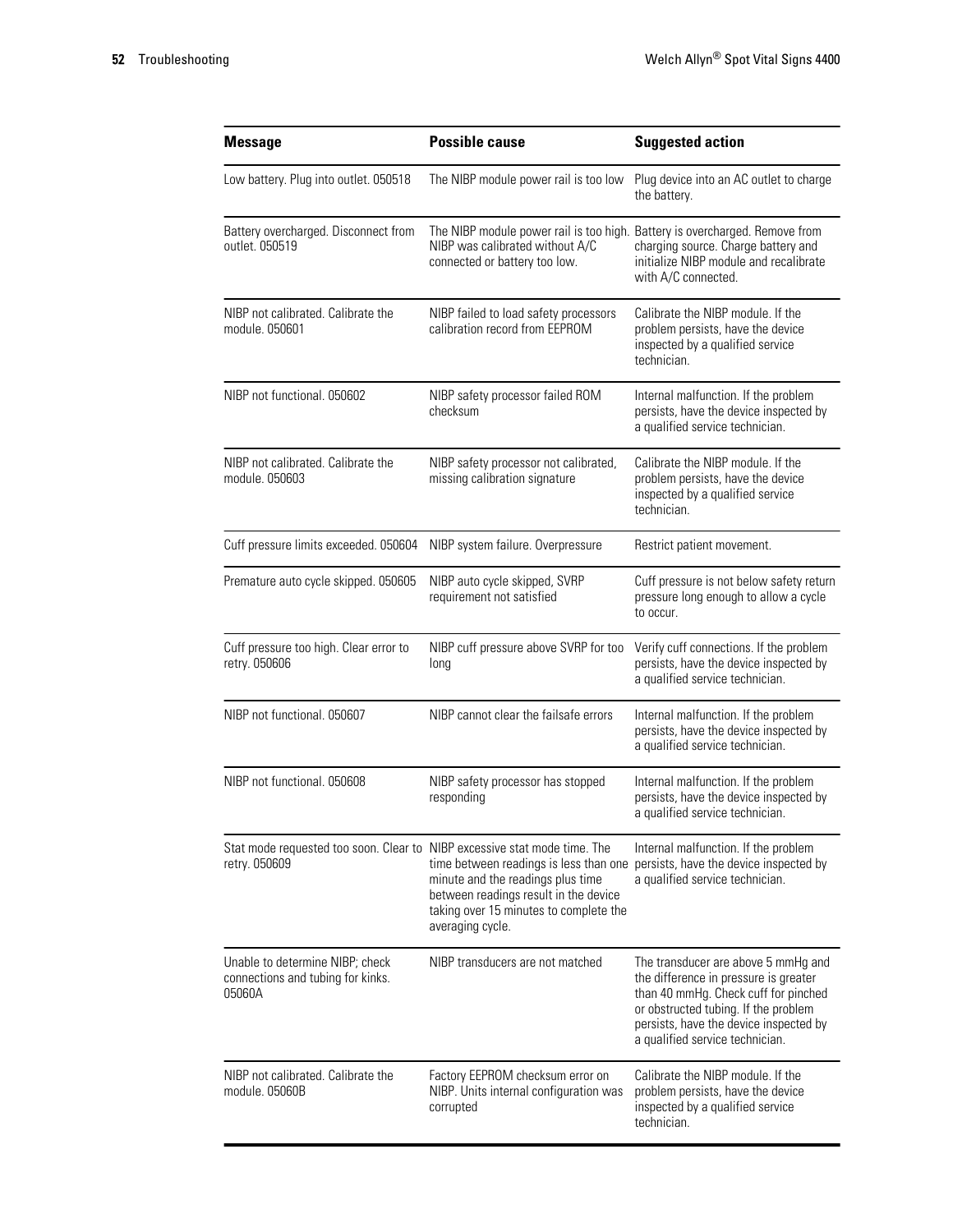| <b>Message</b>                 | <b>Possible cause</b>                                                     | <b>Suggested action</b>                                                                                                                      |
|--------------------------------|---------------------------------------------------------------------------|----------------------------------------------------------------------------------------------------------------------------------------------|
| NIBP not functional, 05060C    | NIBP command not implemented                                              | Internal malfunction. If the problem<br>persists, have the device inspected by<br>a qualified service technician.                            |
| NIBP not functional. 05060D    | NIBP wrong data count                                                     | Internal malfunction. If the problem<br>persists, have the device inspected by<br>a qualified service technician.                            |
| NIBP not functional. 05060E    | NIBP data range error                                                     | Internal malfunction. If the problem<br>persists, have the device inspected by<br>a qualified service technician.                            |
| NIBP not functional. 05060F    | NIBP no POST error to clear                                               | Internal malfunction. If the problem<br>persists, have the device inspected by<br>a qualified service technician.                            |
| NIBP not functional. 050610    | NIBP cannot clear this POST error                                         | Internal malfunction. If the problem<br>persists, have the device inspected by<br>a qualified service technician.                            |
| NIBP not functional. 050611    | NIBP command not command type                                             | Internal malfunction. If the problem<br>persists, have the device inspected by<br>a qualified service technician.                            |
| NIBP not functional. 050612    | NIBP communication timeout                                                | Internal malfunction. If the problem<br>persists, have the device inspected by<br>a qualified service technician                             |
| NIBP not functional. 050613    | NIBP response header wrong                                                | Internal malfunction. If the problem<br>persists, have the device inspected by<br>a qualified service technician.                            |
| NIBP not functional. 050614    | NIBP response checksum wrong                                              | Internal malfunction. If the problem<br>persists, have the device inspected by<br>a qualified service technician.                            |
| NIBP not functional 050615     | Too much NIBP data was received                                           | Internal malfunction. If the problem<br>persists, have the device inspected by<br>a qualified service technician.                            |
| NIBP not functional, 050616    | NIBP FPROM erase error                                                    | Internal malfunction. If the problem<br>persists, have the device inspected by<br>a qualified service technician.                            |
| NIBP not functional. 050617    | NIBP FPROM programming error                                              | Internal malfunction. If the problem<br>persists, have the device inspected by<br>a qualified service technician.                            |
| NIBP not functional, 050618    | Invalid NIBP target pressure                                              | Internal malfunction. If the problem<br>persists, have the device inspected by<br>a qualified service technician.                            |
| Check cuff inflation settings. | Cuff inflation target was overridden<br>due to max pressure being too low | Change cuff inflation target or<br>maximum pressure so that the cuff<br>inflation target is at least 20 mmHg<br>lower than maximum pressure. |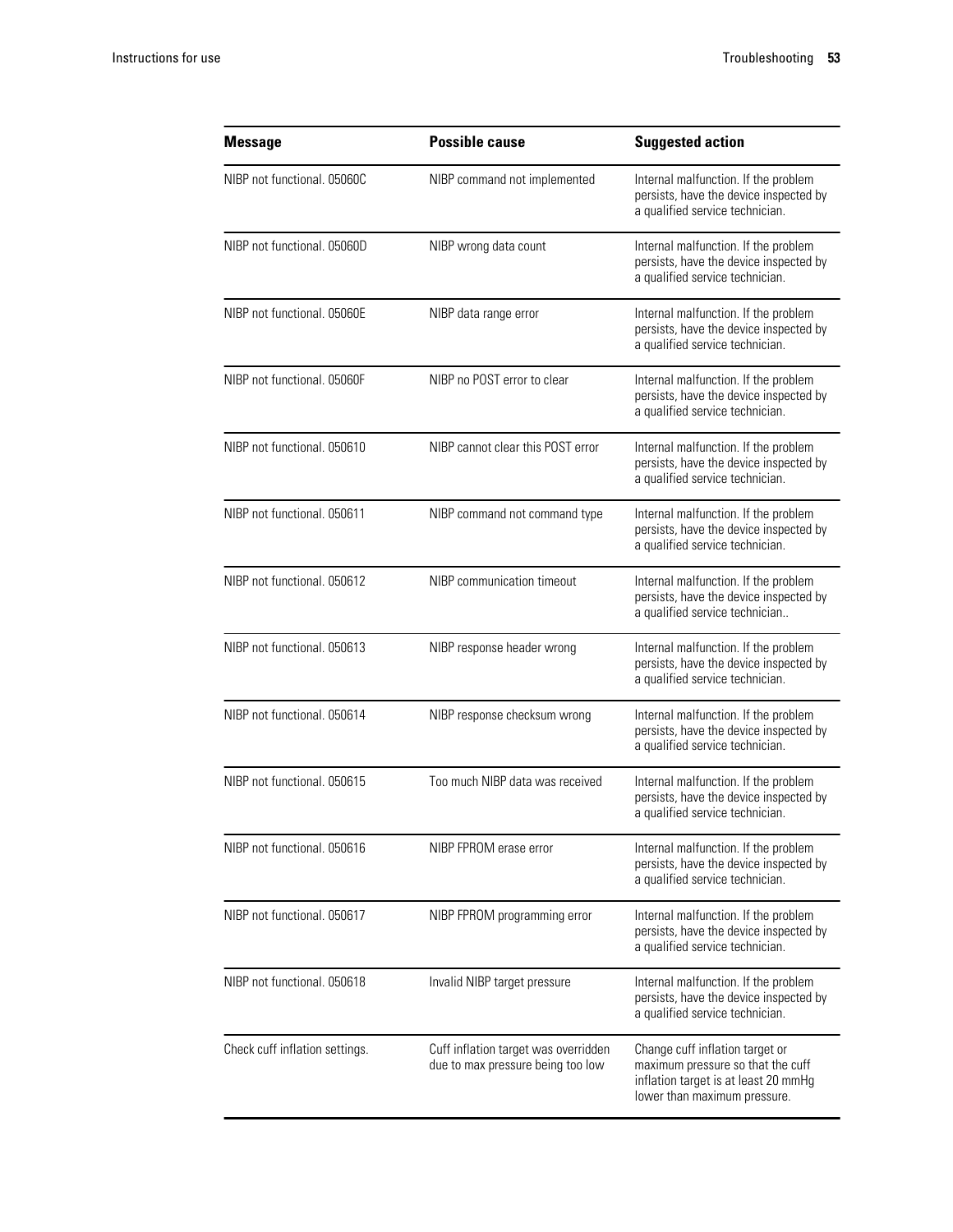| <b>Message</b>              | <b>Possible cause</b>                                                 | <b>Suggested action</b>                                                                                           |
|-----------------------------|-----------------------------------------------------------------------|-------------------------------------------------------------------------------------------------------------------|
| NIBP not functional. 05FF01 | Unrecognized WACP parameter<br>received from sensor                   | Internal malfunction. If the problem<br>persists, have the device inspected by<br>a qualified service technician. |
| NIBP not functional. 05FF02 | Timeout waiting for sensor response                                   | Internal malfunction. If the problem<br>persists, have the device inspected by<br>a qualified service technician. |
| NIBP not functional, 05FF03 | Error deserializing the WACP message<br>received from the sensor      | Internal malfunction. If the problem<br>persists, have the device inspected by<br>a qualified service technician. |
| NIBP not functional. 05FF04 | WACP stack send message failure                                       | Internal malfunction. If the problem<br>persists, have the device inspected by<br>a qualified service technician. |
| NIBP not functional. 05FF05 | Timeout waiting for asynchronous<br>sensor message                    | Internal malfunction. If the problem<br>persists, have the device inspected by<br>a qualified service technician. |
| NIBP not functional 05FF06  | One or more undetermined numerics<br>when reading status indicates OK | Check connections. Restrict patient<br>movement.                                                                  |
| NIBP not functional, 05FF07 | Unrecognized sensor reading status<br>code                            | Internal malfunction. If the problem<br>persists, have the device inspected by<br>a qualified service technician. |
| NIBP not functional. 05FF08 | Sensor power up failure                                               | Internal malfunction. If the problem<br>persists, have the device inspected by<br>a qualified service technician. |
| NIBP not functional, 05FF09 | WACP rendezvous failure                                               | Internal malfunction. If the problem<br>persists, have the device inspected by<br>a qualified service technician. |
| NIBP not functional, 05FF0A | Application firmware retrieval error<br>during POST                   | Internal malfunction. If the problem<br>persists, have the device inspected by<br>a qualified service technician. |
| NIBP not functional. 05FF0B | Upgrade .pim file is corrupt                                          | Internal malfunction. If the problem<br>persists, have the device inspected by<br>a qualified service technician. |
| NIBP not functional. 05FF0C | Configured upgrade firmware directory<br>cannot be accessed           | Internal malfunction. If the problem<br>persists, have the device inspected by<br>a qualified service technician. |
| NIBP not functional. 05FF0E | The NIBP sensor unexpectedly reset                                    | Clear the error and try again                                                                                     |
| NIBP not functional. 05FF0F | The NIBP sensor firmware failed to<br>upgrade                         | Internal malfunction. If the problem<br>persists, have the device inspected by<br>a qualified service technician. |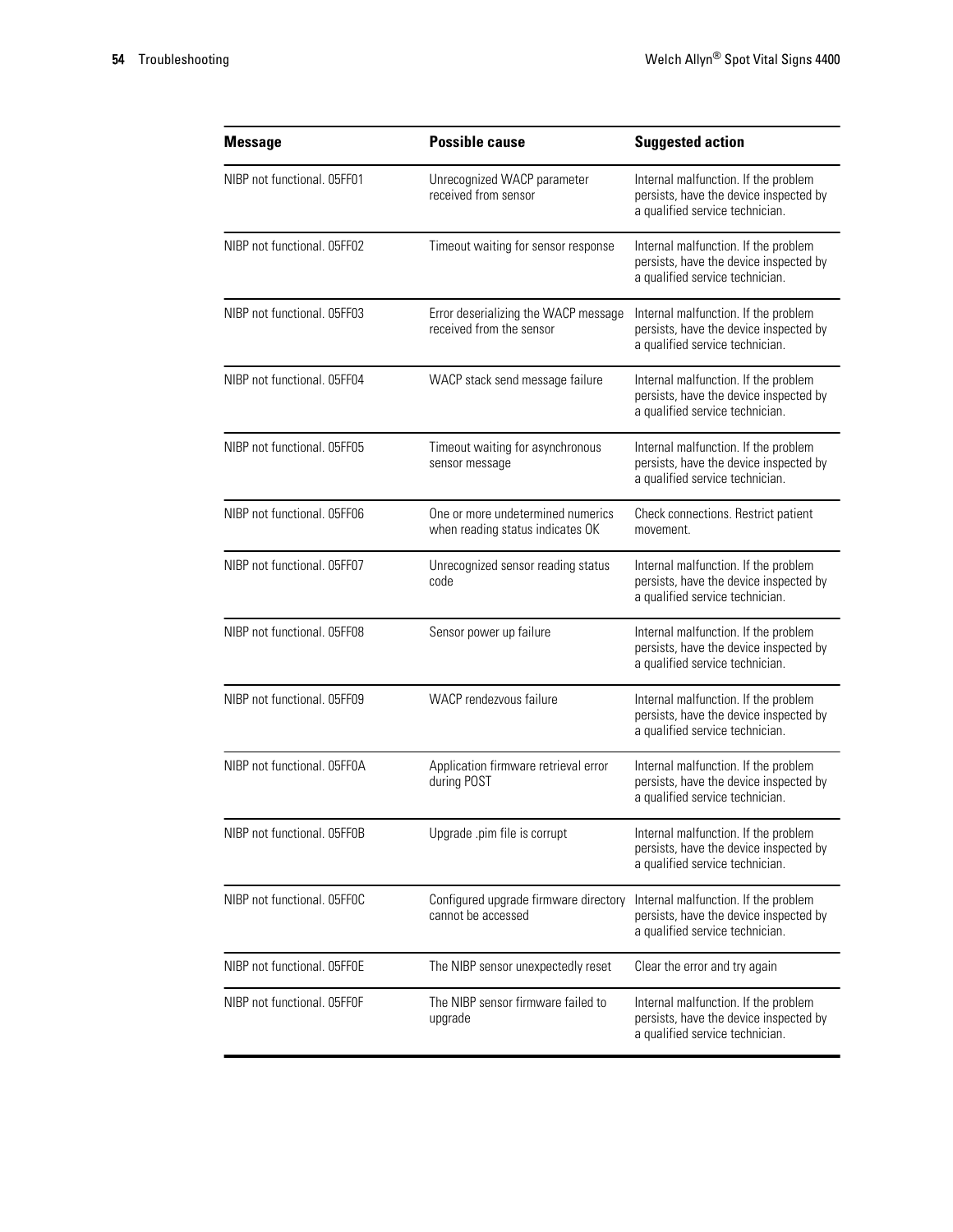# SpO2 messages

## General SpO2 messages

| <b>Message</b>              | <b>Possible cause</b>                              | <b>Suggested action</b>                                                                                                                                |
|-----------------------------|----------------------------------------------------|--------------------------------------------------------------------------------------------------------------------------------------------------------|
| SpO2 not functional. 044800 | SpO2 not functional                                | Internal hardware malfunction in SpO2<br>module. If the problem persists, have the<br>device inspected by a qualified service<br>technician.           |
| SpO2 rebooting. 044900      | The SpO2 module is not responding.                 | Informational error. The host software is<br>attempting to clear an error by rebooting the<br>SpO2 module. No action required.                         |
| SpO2 rebooting. 044901      | The SpO2 module stopped sending data               | Informational error. The host software is<br>attempting to clear an error by rebooting the<br>Sp02 module. No action required.                         |
| Sp02 rebooting. 044902      | SpO2 received a packet with bad CRC<br>from module | Informational error. The host has received a<br>packet with bad CRC from the SpO2 module.<br>The packet in question is ignored. No action<br>required. |
| SpO2 rebooting. 044903      | The SpO2 power on self test failed                 | Internal hardware malfunction in SpO2<br>module. If the problem persists, have the<br>device inspected by a qualified service<br>technician.           |
| Sp02 rebooting. 044904      | The SpO2 power on self test timed out              | Internal hardware malfunction in SpO2<br>module. If the problem persists, have the<br>device inspected by a qualified service<br>technician.           |

# Nonin messages

| <b>Message</b>                                        | <b>Possible cause</b>            | <b>Suggested action</b>                                                                                                                                                                                                                                                                                                                                                          |
|-------------------------------------------------------|----------------------------------|----------------------------------------------------------------------------------------------------------------------------------------------------------------------------------------------------------------------------------------------------------------------------------------------------------------------------------------------------------------------------------|
| Sensor not connected. Clear<br>to retry. 040100       | The SpO2 sensor is not connected | Connect SpO2 sensor, if the problem is still<br>present, replace the SpO2 cable. If the<br>problem is still present, verify the module<br>functionality by replacing the sensor with an<br>applicable SpO2 tester. If the message<br>persists, have the device inspected by a<br>qualified service technician.                                                                   |
| SpO2 interference detected.<br>Clear to retry. 040400 | The SpO2 interference detected.  | Reapply the sensor to the patient. If the<br>problem is still present, replace the SpO2<br>sensor. If the problem is still present, replace<br>the cable. If the problem is still present, verify<br>module functionality by replacing the sensor<br>with an applicable SpO2 tester. If the<br>message persists, have the device inspected<br>by a qualified service technician. |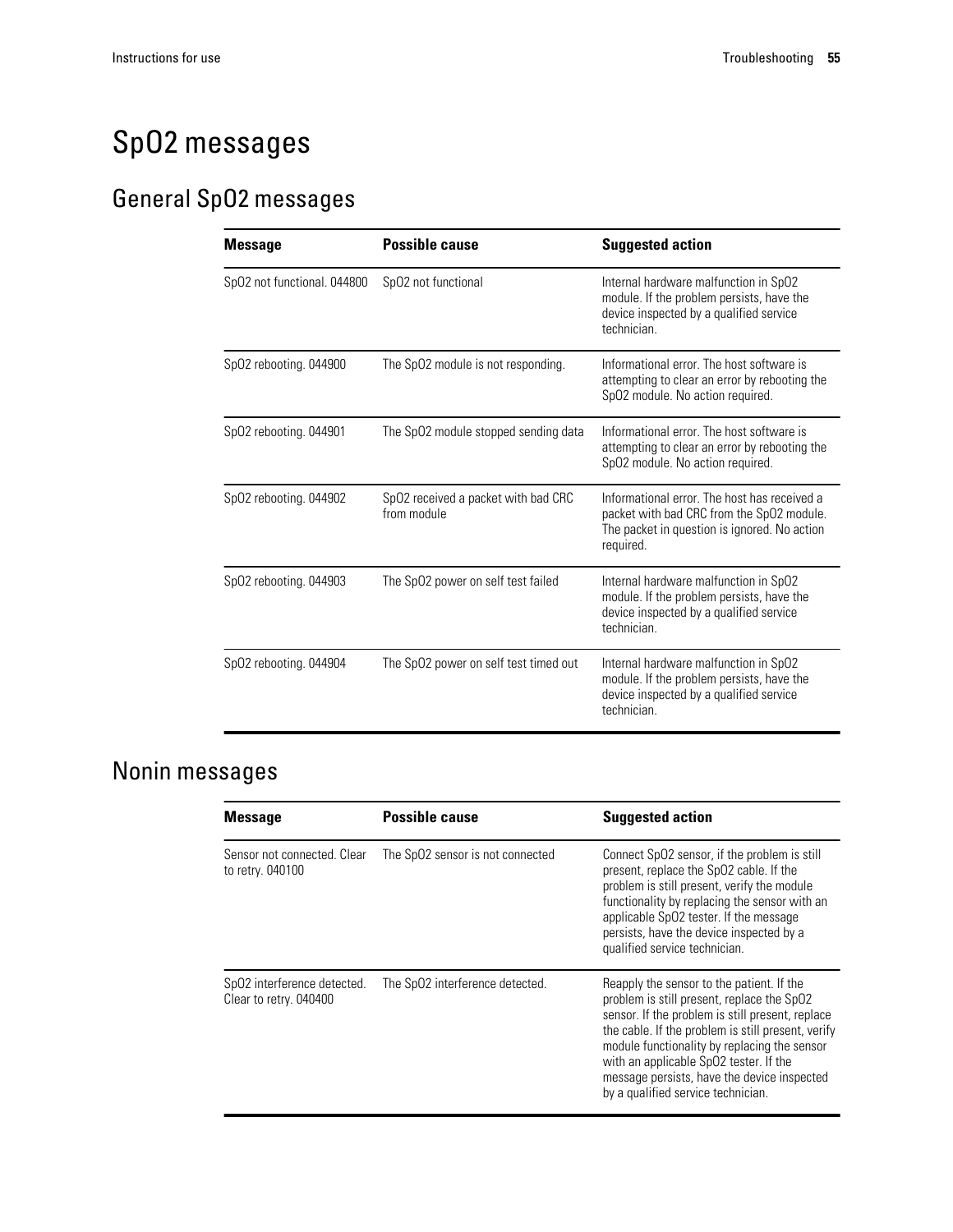| <b>Message</b> | <b>Possible cause</b>                                                 | <b>Suggested action</b>                                                                                                                                                                                                                                                                                                                                                          |
|----------------|-----------------------------------------------------------------------|----------------------------------------------------------------------------------------------------------------------------------------------------------------------------------------------------------------------------------------------------------------------------------------------------------------------------------------------------------------------------------|
| retry. 040500  | Low perfusion index. Clear to SpO2 marginal pulse quality or artifact | Reapply the sensor to the patient. If the<br>problem is still present, replace the SpO2<br>sensor. If the problem is still present, replace<br>the cable. If the problem is still present, verify<br>module functionality by replacing the sensor<br>with an applicable SpO2 tester. If the<br>message persists, have the device inspected<br>by a qualified service technician. |

# Temperature messages

| <b>Message</b>                    | <b>Possible cause</b>                                                                                                     | <b>Suggested action</b>                                                                                                                       |
|-----------------------------------|---------------------------------------------------------------------------------------------------------------------------|-----------------------------------------------------------------------------------------------------------------------------------------------|
| Temperature not functional. 30105 | WACP message CRC<br>mismatch on temperature<br>module                                                                     | Internal malfunction. If the problem persists, have<br>the device inspected by a qualified service<br>technician.                             |
| Temperature not functional. 30201 | This message is not<br>implemented by the<br>temperature module                                                           | Internal malfunction. If the problem persists, have<br>the device inspected by a qualified service<br>technician.                             |
| Temperature not functional. 30202 | This message is not<br>supported by the<br>temperature module                                                             | Internal malfunction. If the problem persists, have<br>the device inspected by a qualified service<br>technician.                             |
| Temperature not functional. 30203 | The temperature module<br>has run out of memory.                                                                          | Internal malfunction. If the problem persists, have<br>the device inspected by a qualified service<br>technician.                             |
| Temperature not functional. 30204 | No parameter provided for<br>the specified message.                                                                       | Internal malfunction. If the problem persists, have<br>the device inspected by a qualified service<br>technician.                             |
| Temperature not functional. 30205 | The temperature module<br>received an invalid<br>parameter                                                                | Internal malfunction. If the problem persists, have<br>the device inspected by a qualified service<br>technician.                             |
| Temperature not functional. 30206 | The parameter provided by<br>the temperature module is<br>outside of the allowable<br>range for the specified<br>message. | Internal malfunction. If the problem persists, have<br>the device inspected by a qualified service<br>technician.                             |
| Temperature not functional. 30207 | The temperature module<br>but did not contain one.                                                                        | Internal malfunction. If the problem persists, have<br>message requires an object, the device inspected by a qualified service<br>technician. |
| Temperature not functional. 30208 | The temperature module<br>object provided with the<br>message could not be<br>deserialized.                               | Internal malfunction. If the problem persists, have<br>the device inspected by a qualified service<br>technician.                             |
| Temperature not functional. 30209 | The temperature module<br>object could not be<br>serialized.                                                              | Internal malfunction. If the problem persists, have<br>the device inspected by a qualified service<br>technician.                             |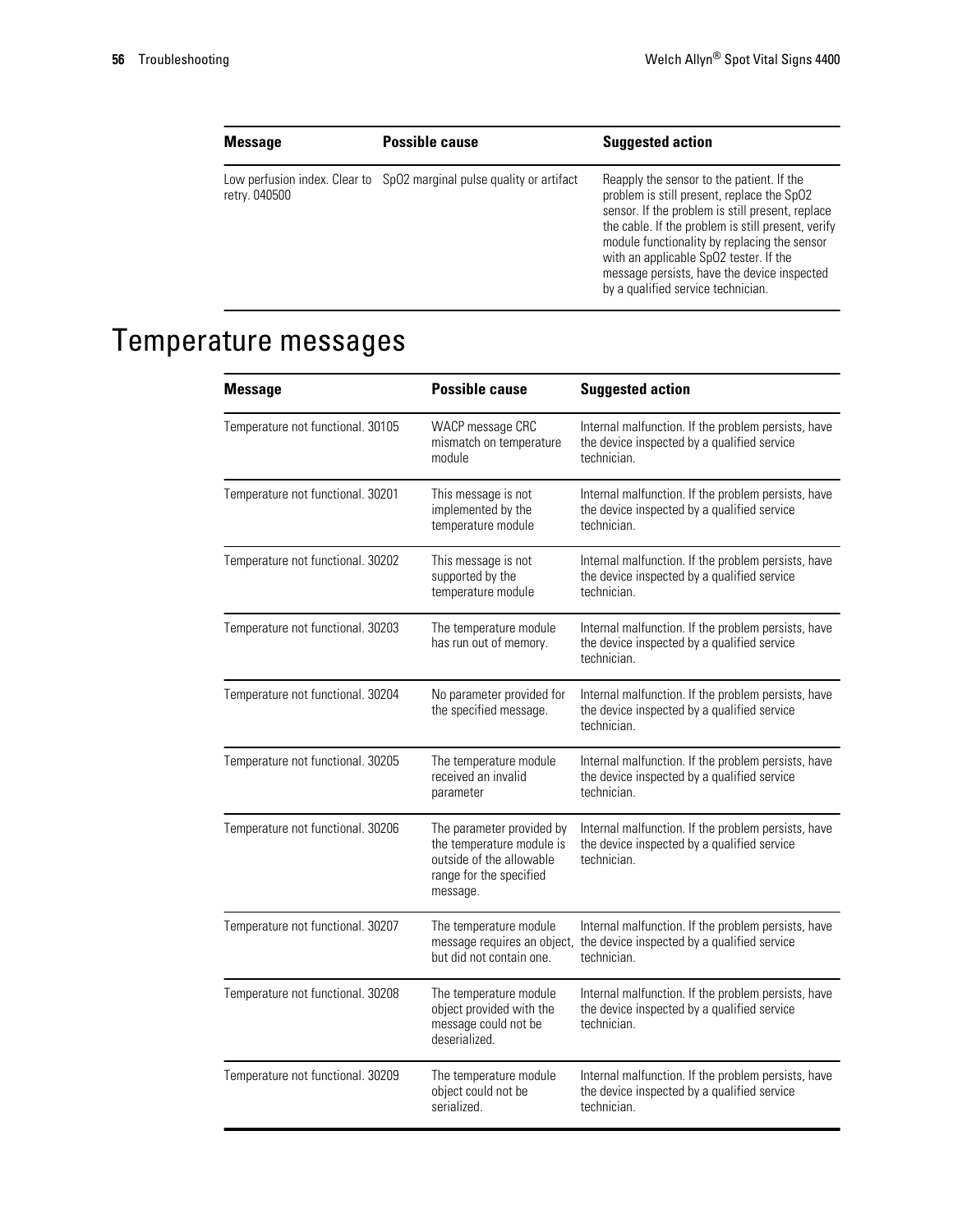| <b>Message</b>                                                | <b>Possible cause</b>                                                                                                                   | <b>Suggested action</b>                                                                                                                                                                                                   |
|---------------------------------------------------------------|-----------------------------------------------------------------------------------------------------------------------------------------|---------------------------------------------------------------------------------------------------------------------------------------------------------------------------------------------------------------------------|
| Temperature not functional. 3020A                             | The temperature module<br>message is performing a<br>request/action when the<br>module state prohibits the<br>request/action.           | Internal malfunction. If the problem persists, have<br>the device inspected by a qualified service<br>technician.                                                                                                         |
| Temperature not functional. 3020B                             | The temperature module<br>requested item is not<br>currently available due to<br>the module state.                                      | Internal malfunction. If the problem persists, have<br>the device inspected by a qualified service<br>technician.                                                                                                         |
| Temperature not functional. 30503                             | The temperature module<br>factory settings, and<br>calibration information is<br>corrupt.                                               | Internal malfunction. If the problem persists, have<br>the device inspected by a qualified service<br>technician.                                                                                                         |
| Temperature not functional. 30504                             | The temperature module<br>user settings are corrupt.                                                                                    | Internal malfunction. If the problem persists, have<br>the device inspected by a qualified service<br>technician.                                                                                                         |
| Temperature not functional. 30509                             | The temperature module<br>calibration is not set.                                                                                       | Internal malfunction. If the problem persists, have<br>the device inspected by a qualified service<br>technician.                                                                                                         |
| Temperature not functional. 3050C                             | The temperature module<br>error log is corrupt.                                                                                         | Internal malfunction. If the problem persists, have<br>the device inspected by a qualified service<br>technician.                                                                                                         |
| Temperature not functional. 30516                             | been detected.                                                                                                                          | A hardware malfunction on Internal malfunction. If the problem persists, have<br>the temperature module has the device inspected by a qualified service<br>technician.                                                    |
| Temperature not functional. 30518                             | The temperature module<br>power rail is too low.                                                                                        | Internal malfunction. If the problem persists, have<br>the device inspected by a qualified service<br>technician.                                                                                                         |
| Temperature not functional. 30519                             | The temperature module<br>power rail is too high.                                                                                       | Internal malfunction. If the problem persists, have<br>the device inspected by a qualified service<br>technician.                                                                                                         |
| Unable to detect new temperature.<br>Retry measurement. 3051A | The temperature module<br>reference voltage circuit<br>was detected to be under<br>voltage or unstable.                                 | Probe malfunction. If problem persists, replace<br>probe. If the problem persists, have the device<br>inspected by a qualified service technician.                                                                        |
| Ambient temperature out of range.<br>Clear to retry. 30801    | The temperature module<br>measurement is below the<br>allowable temperature<br>values and beyond the low<br>ambient or patient limits.  | Verify conditions are greater than 50 °F or 10 °C.<br>If conditions are valid and the problem persists,<br>replace the probe. If the problem persists, have<br>the device inspected by a qualified service<br>technician. |
| Ambient temperature out of range.<br>Clear to retry. 30802    | The temperature module<br>measurement is above the<br>allowable temperature<br>values and beyond the high<br>ambient or patient limits. | Verify conditions are less than 104 °F or 40 °C. If<br>conditions are valid and the problem persists,<br>replace the probe. If the problem persists, have<br>the device inspected by a qualified service<br>technician.   |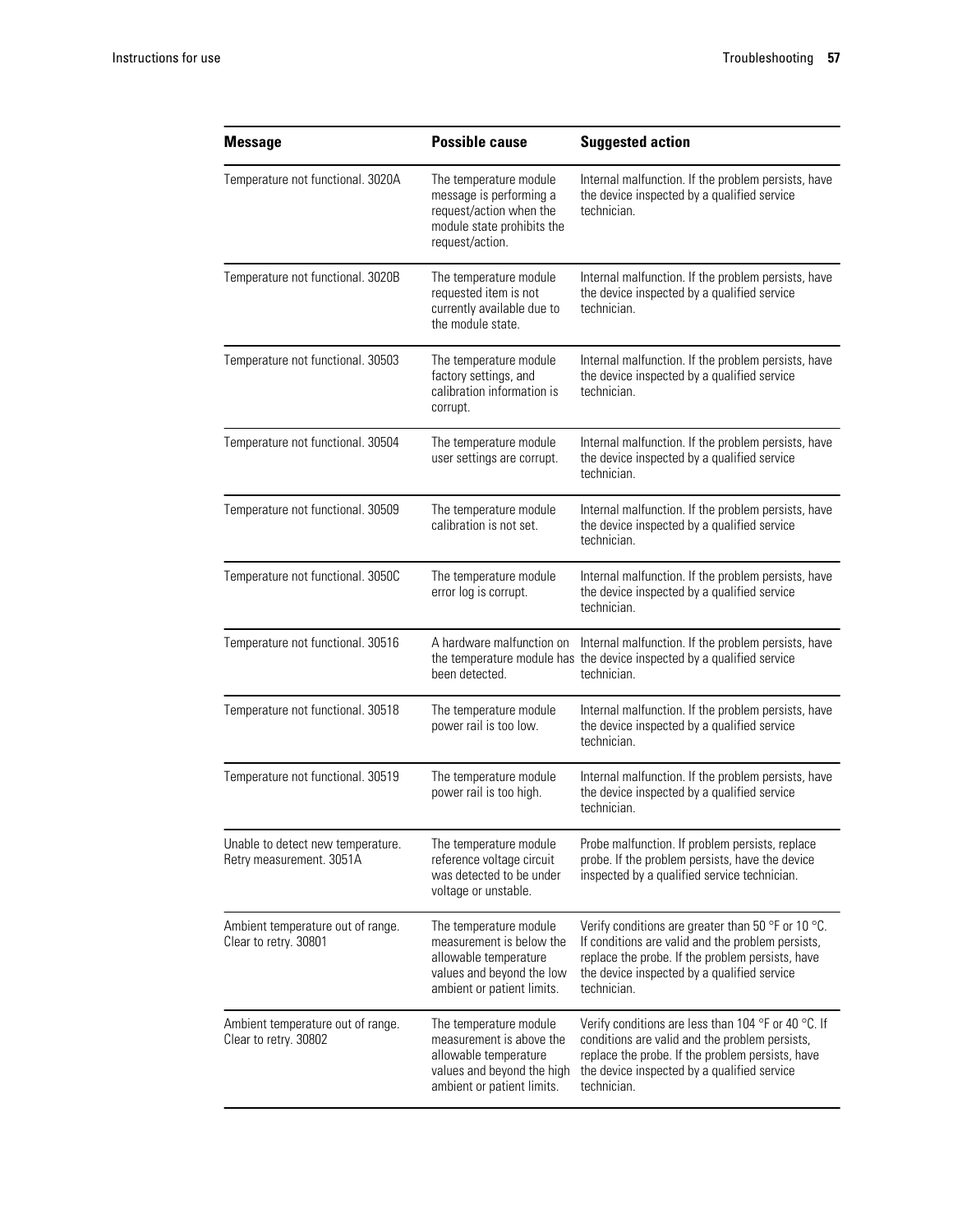| <b>Message</b>                                             | <b>Possible cause</b>                                                                                                              | <b>Suggested action</b>                                                                                                                                                                                                   |
|------------------------------------------------------------|------------------------------------------------------------------------------------------------------------------------------------|---------------------------------------------------------------------------------------------------------------------------------------------------------------------------------------------------------------------------|
| Temperature not functional. 30803                          | The temperature module<br>internal calibration resistor<br>(RCAL) on the board is<br>damaged or contaminated<br>(pulse too long).  | Internal malfunction. If the problem persists, have<br>the device inspected by a qualified service<br>technician.                                                                                                         |
| Temperature not functional. 30804                          | The temperature module<br>internal calibration resistor<br>(RCAL) on the board is<br>damaged or contaminated<br>(pulse too short). | Internal malfunction. If the problem persists, have<br>the device inspected by a qualified service<br>technician.                                                                                                         |
| Temperature not functional. 30805                          | The temperature module<br>internal circuit validation<br>resistor (PTB) on the board<br>is damaged (value is over).                | Internal malfunction. If the problem persists, have<br>the device inspected by a qualified service<br>technician.                                                                                                         |
| Temperature not functional. 30806                          | The temperature module<br>internal circuit validation<br>resistor (PTB) on the board<br>is damaged (value is under).               | Internal malfunction. If the problem persists, have<br>the device inspected by a qualified service<br>technician.                                                                                                         |
| Ambient temperature out of range.<br>Clear to retry. 30807 | The temperature module A/<br>D measurement timed out                                                                               | Verify conditions are greater than 50 °F or 10 °C.<br>If conditions are valid and the problem persists,<br>replace the probe. If the problem persists, have<br>the device inspected by a qualified service<br>technician. |
| Replace temperature probe. 30808                           | The temperature module<br>probe was not<br>characterized/calibrated                                                                | Probe malfunction. Replace the probe. If the<br>problem persists, have the device inspected by a<br>qualified service technician.                                                                                         |
| Insert correct color-coded probe well.<br>30809            | The temperature module is<br>missing the probe well                                                                                | Insert the probe well                                                                                                                                                                                                     |
| Temperature not functional. 3080A                          | The temperature module<br>has a problem saving to the<br>device EEPROM in biotech<br>mode                                          | Internal malfunction. If the problem persists, have<br>the device inspected by a qualified service<br>technician.                                                                                                         |
| Temperature not functional. 3080B                          | The temperature module<br>error detection mechanism<br>detected an error                                                           | Internal malfunction. If the problem persists, have<br>the device inspected by a qualified service<br>technician.                                                                                                         |
| Replace temperature probe. 3080C                           | The temperature module<br>probe error detection<br>mechanism detected an<br>error                                                  | Probe malfunction. Replace probe. If the problem<br>persists, have the device inspected by a qualified<br>service technician.                                                                                             |
| Temperature not functional. 3080D                          | error detection mechanism<br>detected an error                                                                                     | The temperature module log Probe malfunction. Replace probe. If the problem<br>persists, have the device inspected by a qualified<br>service technician.                                                                  |
| Temperature not functional. 3080E                          | The temperature module<br>calibration error detection<br>mechanism detected an<br>error                                            | Probe malfunction. Replace probe. If the problem<br>persists, have the device inspected by a qualified<br>service technician.                                                                                             |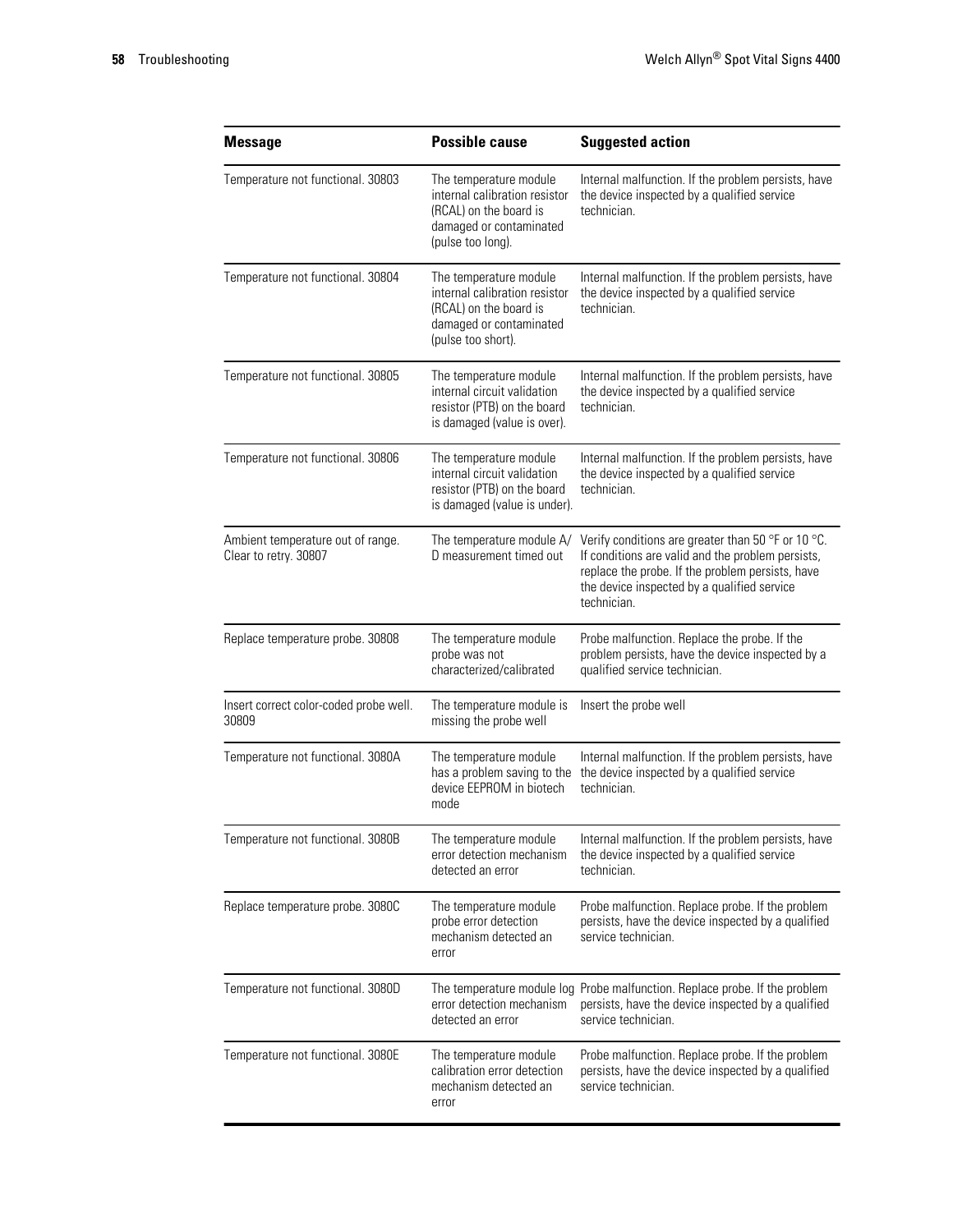| <b>Message</b>                                                | <b>Possible cause</b>                                                                                                         | <b>Suggested action</b>                                                                                                                   |
|---------------------------------------------------------------|-------------------------------------------------------------------------------------------------------------------------------|-------------------------------------------------------------------------------------------------------------------------------------------|
| Connect temperature probe. 3080F                              | The temperature module<br>detected no probe<br>connected                                                                      | Probe malfunction. Replace probe. If the problem<br>persists, have the device inspected by a qualified<br>service technician.             |
| Replace temperature probe. 30810                              | The temperature module<br>cannot read the probe<br>EEPROM correctly or the<br>probe left the factory<br>without being tested. | Probe malfunction. Replace probe. If the problem<br>persists, have the device inspected by a qualified<br>service technician.             |
| Temperature not functional. 30811                             | The temperature module<br>has an invalid events index                                                                         | Internal malfunction. If the problem persists, have<br>the device inspected by a qualified service<br>technician.                         |
| Temperature not functional. 30812                             | There is a problem reading<br>the temperature module<br>EEPROM or saving to the<br>device EEPROM in biotech<br>mode.          | Internal malfunction. If the problem persists, have<br>the device inspected by a qualified service<br>technician.                         |
| Replace temperature probe. Code<br>30813                      | The temperature module<br>has a problem reading the<br>probe EEPROM.                                                          | Probe malfunction. Replace probe. If the problem<br>persists, have the device inspected by a qualified<br>service technician.             |
| Temperature not functional. 30814                             | The temperature module<br><b>TEMP CONFIG ACQUIRE</b><br><b>FAILURE</b>                                                        | Internal malfunction. If the problem persists, have<br>the device inspected by a qualified service<br>technician.                         |
| Temperature not functional. 30815                             | The temperature module<br>TEMP CONFIG RELEASE<br><b>FAILURE</b>                                                               | Internal malfunction. If the problem persists, have<br>the device inspected by a qualified service<br>technician.                         |
| Temperature not functional. 30816                             | The temperature module<br><b>FAILURE</b>                                                                                      | Internal malfunction. If the problem persists, have<br>TEMP CONFIG INVALID PTR the device inspected by a qualified service<br>technician. |
| Temperature not functional. 30817                             | <b>EEPROM</b> not initialized                                                                                                 | Internal malfunction. If the problem persists, have<br>the device inspected by a qualified service<br>technician.                         |
| Unable to detect new temperature.<br>Retry measurement. 30818 | The temperature module<br>heater indicates on when<br>turned off.                                                             | Probe malfunction. Replace probe. If the problem<br>persists, have the device inspected by a qualified<br>service technician.             |
| Unable to detect new temperature.<br>Retry measurement. 30819 | The temperature module<br>heater indicates off when<br>turned on.                                                             | Probe malfunction. Replace probe. If the problem<br>persists, have the device inspected by a qualified<br>service technician.             |
| Temperature not functional. 3081A                             | The temperature module<br>HTR_Q is on and HTRC is<br>off but still has voltage.                                               | Internal malfunction. If the problem persists, have<br>the device inspected by a qualified service<br>technician.                         |
| Temperature not functional. 3081B                             | The temperature module<br>HTR_Q is tri-stated with<br>HTRC enabled and has<br>heater power.                                   | Internal malfunction. If the problem persists, have<br>the device inspected by a qualified service<br>technician.                         |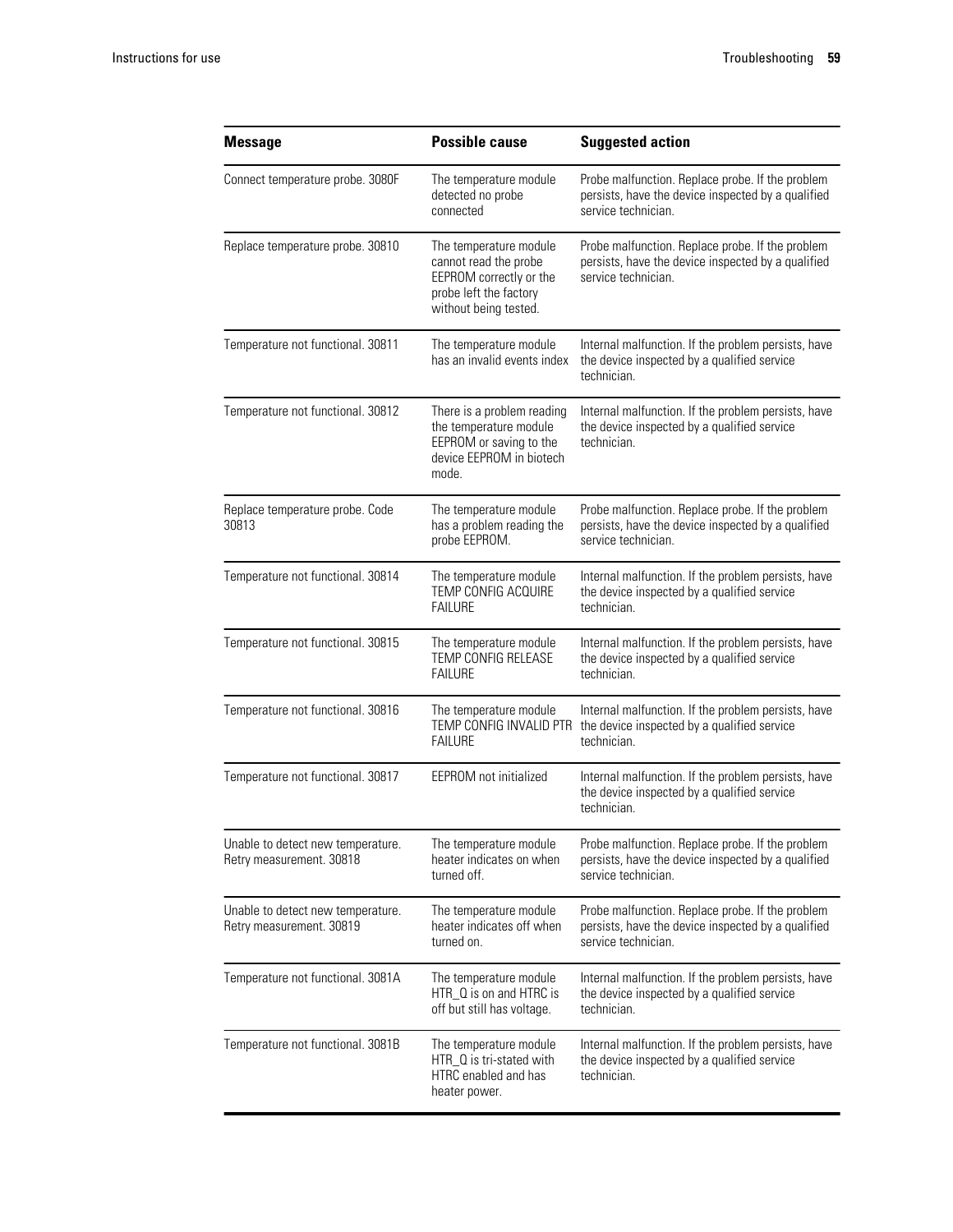| <b>Message</b>                                             | <b>Possible cause</b>                                                                        | <b>Suggested action</b>                                                                                                                                                                                                 |
|------------------------------------------------------------|----------------------------------------------------------------------------------------------|-------------------------------------------------------------------------------------------------------------------------------------------------------------------------------------------------------------------------|
| Temperature not functional. 3081C                          | The temperature module<br>turned Q&C on and the<br>heater voltage is not high<br>enough.     | Internal malfunction. If the problem persists, have<br>the device inspected by a qualified service<br>technician.                                                                                                       |
| Temperature not functional. 3081D                          | The temperature module<br>heater hardware failsafe<br>should have turned off but<br>did not. | Internal malfunction. If the problem persists, have<br>the device inspected by a qualified service<br>technician.                                                                                                       |
| Replace temperature probe. 3081E                           | The temperature module<br>probe is above 112°F or<br>$43.3^{\circ}$ C.                       | Probe malfunction. Replace probe. If the problem<br>persists, have the device inspected by a qualified<br>service technician.                                                                                           |
| Replace temperature probe. 3081F                           | The temperature module                                                                       | Probe malfunction. Replace probe. If the problem<br>has excessive heater energy persists, have the device inspected by a qualified<br>service technician.                                                               |
| Temperature not functional. 30820                          | The temperature module<br>host interface error                                               | Internal malfunction. If the problem persists, have<br>the device inspected by a qualified service<br>technician.                                                                                                       |
| Ambient temperature out of range.<br>Clear to retry. 30821 | The temperature module<br>over ambient 45 °C temp                                            | Verify conditions are less than 104 °F or 40 °C. If<br>conditions are valid and the problem persists,<br>replace the probe. If the problem persists, have<br>the device inspected by a qualified service<br>technician. |
| Ambient temperature out of range.<br>Clear to retry. 30822 | The temperature module<br>under ambient temp                                                 | Verify conditions are greater than 50 F or 10°C. If<br>conditions are valid and the problem persists,<br>replace the probe. If the problem persists, have<br>the device inspected by a qualified service<br>technician. |
| Temperature not functional. 30823                          | The temperature module<br>has an invalid SureTemp<br>algorithm                               | Internal malfunction. If the problem persists, have<br>the device inspected by a qualified service<br>technician.                                                                                                       |
| Temperature not functional. 30824                          | The temperature module is<br>over max battery volts                                          | Internal malfunction. If the problem persists, have<br>the device inspected by a qualified service<br>technician.                                                                                                       |
| Temperature not functional. 30825                          | The temperature module is<br>under min battery volts                                         | Internal malfunction. If the problem persists, have<br>the device inspected by a qualified service<br>technician.                                                                                                       |
| Temperature not functional. 30826                          | The temperature module<br>battery volts not set                                              | Internal malfunction. If the problem persists, have<br>the device inspected by a qualified service<br>technician.                                                                                                       |
| Temperature not functional. 30827                          | The temperature module<br>predict algorithm is not set                                       | Internal malfunction. If the problem persists, have<br>the device inspected by a qualified service<br>technician.                                                                                                       |
| Temperature not functional. 30828                          | The temperature module<br>ambient temp is not set                                            | Internal malfunction. If the problem persists, have<br>the device inspected by a qualified service<br>technician.                                                                                                       |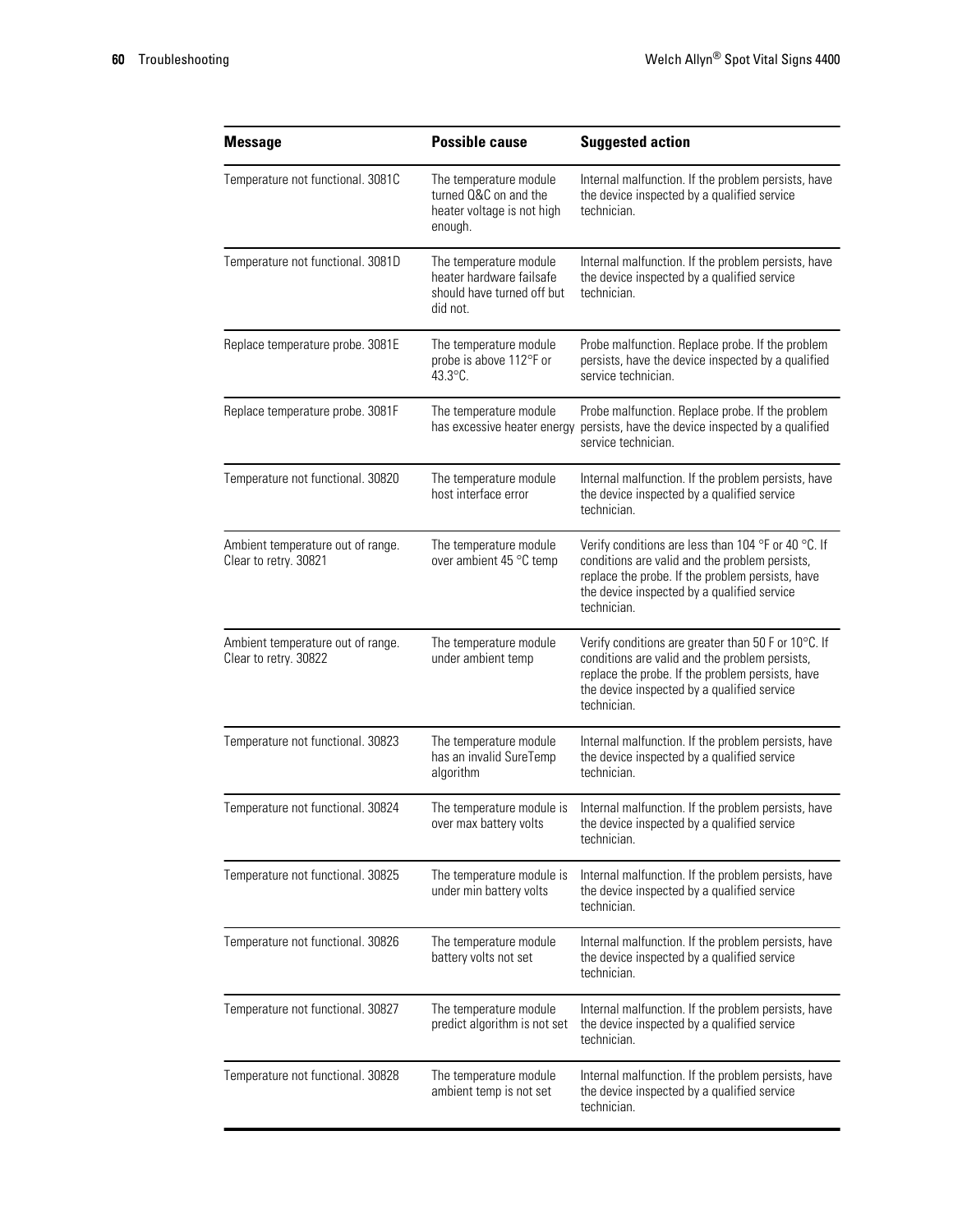| <b>Message</b>                     | <b>Possible cause</b>                                                                                                                                       | <b>Suggested action</b>                                                                                                                                   |
|------------------------------------|-------------------------------------------------------------------------------------------------------------------------------------------------------------|-----------------------------------------------------------------------------------------------------------------------------------------------------------|
| Replace temperature probe. 30829   | The temperature module<br>has a non-responsive probe.<br>The thermistor has pulled<br>away from the tip or the<br>heater is broken.                         | Probe malfunction. Replace probe. If the problem<br>persists, have the device inspected by a qualified<br>service technician.                             |
| Replace temperature probe. 3082A   | The temperature module is                                                                                                                                   | Probe malfunction. Replace probe. If the problem<br>experiencing bad probe gain persists, have the device inspected by a qualified<br>service technician. |
| Temperature not functional. 3082B  | The temperature module<br>has a bad probe response<br>value                                                                                                 | Probe malfunction. Replace probe. If the problem<br>persists, have the device inspected by a qualified<br>service technician.                             |
| Temperature not functional. 03C800 | The temperature module is<br>not functional                                                                                                                 | Internal malfunction. If the problem persists, have<br>the device inspected by a qualified service<br>technician.                                         |
| Temperature not functional. 03C900 | Unable to deserialize<br>messages from the<br>temperature module                                                                                            | Internal malfunction. If the problem persists, have<br>the device inspected by a qualified service<br>technician.                                         |
| Temperature not functional. 03CA00 | Unsupported message<br>received from the<br>Temperature module                                                                                              | Internal malfunction. If the problem persists, have<br>the device inspected by a qualified service<br>technician.                                         |
| Temperature not functional. 03CB00 | Unable to send message to<br>the Temperature module                                                                                                         | Internal malfunction. If the problem persists, have<br>the device inspected by a qualified service<br>technician.                                         |
| Temperature not functional. 03CC00 | Temperature module<br>communication times out                                                                                                               | Internal malfunction. If the problem persists, have<br>the device inspected by a qualified service<br>technician.                                         |
| Temperature not functional. 03CD00 | Failed to upgrade the<br>temperature module                                                                                                                 | Internal malfunction. If the problem persists, have<br>the device inspected by a qualified service<br>technician.                                         |
| Temperature not functional. 03CE00 | Unable to read PIM file                                                                                                                                     | Retry the device update.                                                                                                                                  |
| Temperature not functional. 03CE01 | Upgrade file directory could Retry the device update<br>not be accessed                                                                                     |                                                                                                                                                           |
| Direct mode reading timed out      | Direct mode reading times<br>out                                                                                                                            | Direction mode reading times out                                                                                                                          |
| Tissue contact lost.               | Lost tissue contact while<br>attempting to acquire a<br>temperature measurement<br>or acquired measurement<br>was performed with limited<br>tissue contact. | Check the tissue contact and try the measurement<br>again.                                                                                                |
| Temperature module reset. 03D000   | Temperature sensor reset<br>unexpectedly                                                                                                                    | None                                                                                                                                                      |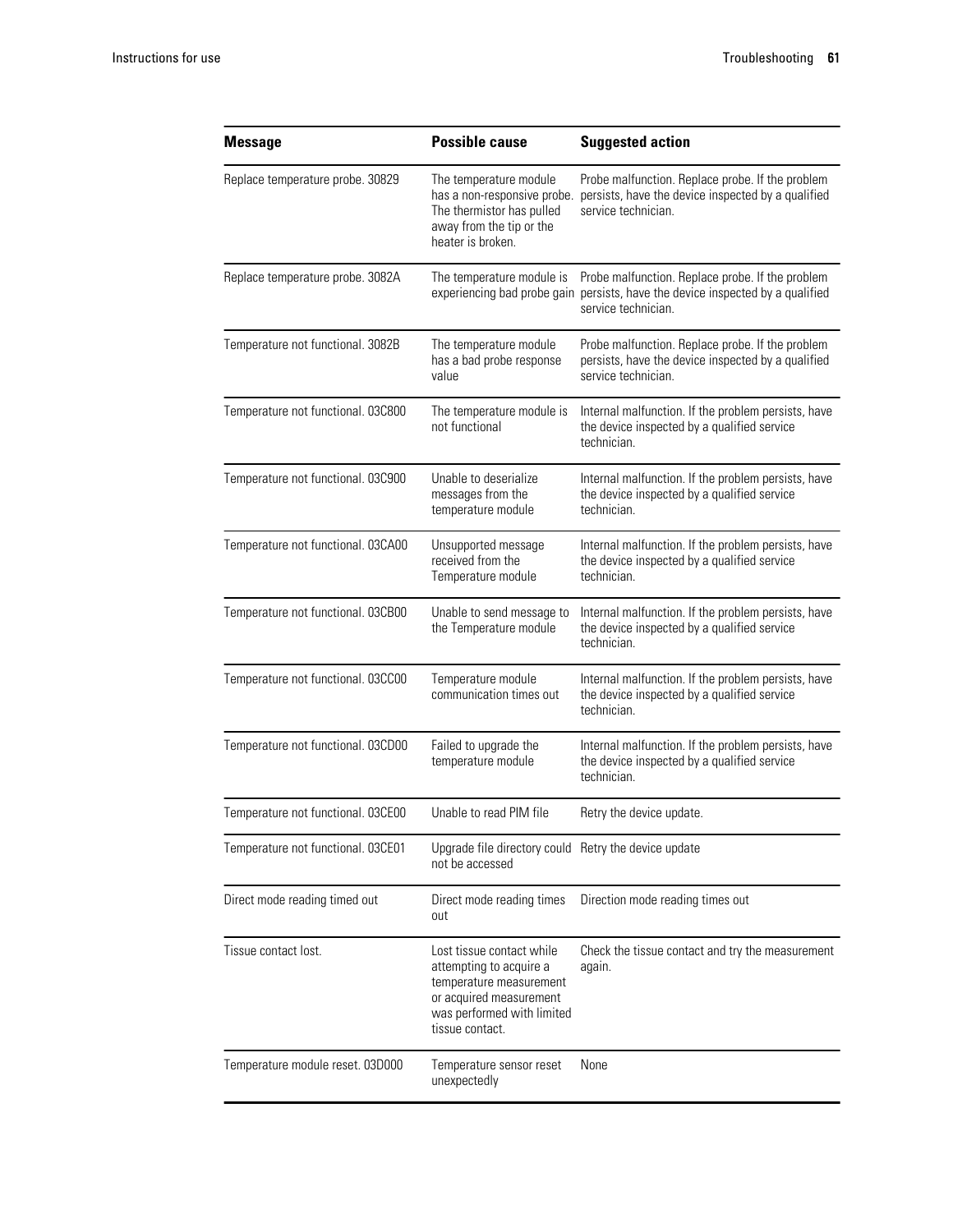# Patient data messages

| <b>Message</b>                                                       | <b>Possible cause</b>                                                         | <b>Suggested action</b>                                                                          |
|----------------------------------------------------------------------|-------------------------------------------------------------------------------|--------------------------------------------------------------------------------------------------|
| Database schema out of<br>data; recreating.                          | The database was cleared due to a<br>schema update                            | Information status message; press OK button to<br>dismiss.                                       |
| Database is unreadable<br>during startup; recreating.<br>1F0001      | The database was unreadable during<br>startup                                 | Press OK button to dismiss.                                                                      |
| Error accessing PDM<br>database; restarting PDM.<br>1F0002           | Database corrupted when device is in Press OK button to dismiss.<br>operation |                                                                                                  |
| Maximum number of<br>patient records + Oldest<br>record overwritten. | than 50 records                                                               | Data was deleted as it contained more Information status message; press OK button to<br>dismiss. |
| No data saved.                                                       | A manual save is not allowed                                                  | Information status message; press OK button to<br>dismiss.                                       |
| Save successful.                                                     | A manual record was saved                                                     | Information status message; press OK button to<br>dismiss.                                       |

# System messages

| <b>Message</b>                       | <b>Possible cause</b>                                                                                                                   | <b>Suggested action</b>                                                                                         |
|--------------------------------------|-----------------------------------------------------------------------------------------------------------------------------------------|-----------------------------------------------------------------------------------------------------------------|
| 000001                               | System failure                                                                                                                          | Restart the device                                                                                              |
| 000002                               | System failure                                                                                                                          | Restart the device                                                                                              |
| 000003                               | System failure                                                                                                                          | Restart the device                                                                                              |
| 000004                               | System failure                                                                                                                          | Restart the device                                                                                              |
| 000005                               | System failure                                                                                                                          | Restart the device                                                                                              |
| 000006                               | System failure                                                                                                                          | Restart the device                                                                                              |
| Internal hardware failure.           | The root file system is corrupted;<br>restart not possible                                                                              | Restart the device. If the problem persists, replace<br>the main PCBA.                                          |
| Internal hardware failure.<br>140100 | is possible, but wired communications replace the main PCBA.<br>are disabled                                                            | EEPROM access failed. The device boot Reprogram the EEPROM. If the problem persists                             |
| Internal hardware failure.           | sound an SOS pattern                                                                                                                    | SPL memory test failure, the device will Restart the device. If the problem persists, replace<br>the main PCBA. |
| Internal hardware failure.<br>1C1000 | The device PIC communications never<br>starts or quits. The communication<br>won't reasonably recover at startup or<br>during operation | Restart the device. If the problem persists, replace<br>the main PCBA.                                          |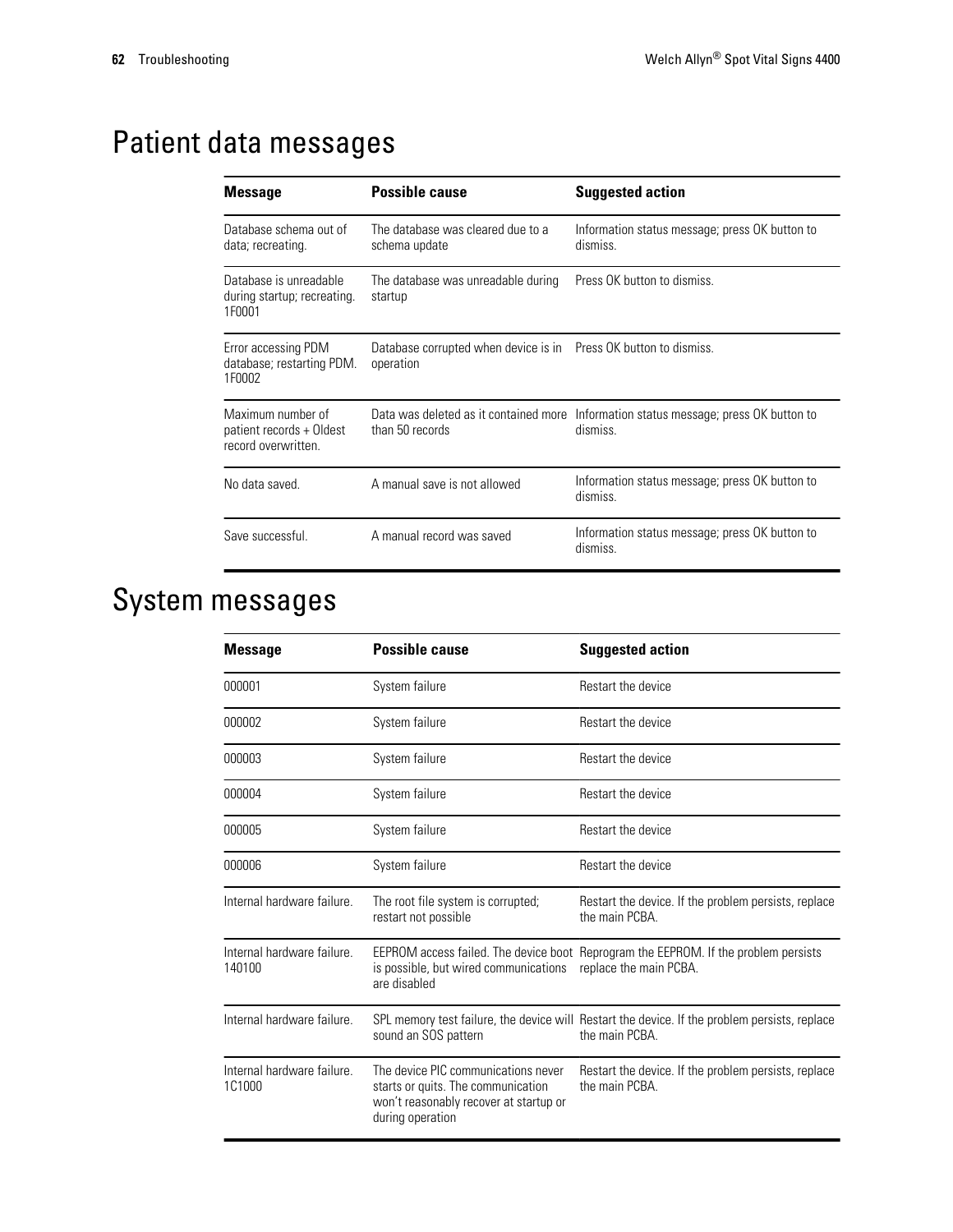| <b>Message</b>                                                 | <b>Possible cause</b>                                                                  | <b>Suggested action</b>                                                                                                                                                                                                                                                                                                                                               |
|----------------------------------------------------------------|----------------------------------------------------------------------------------------|-----------------------------------------------------------------------------------------------------------------------------------------------------------------------------------------------------------------------------------------------------------------------------------------------------------------------------------------------------------------------|
| Low battery 30 minutes or<br>less remaining. 1C1005            | The battery power is low                                                               | Connect the power supply to AC power to charge<br>the device.                                                                                                                                                                                                                                                                                                         |
| Low battery 5 minutes or<br>less remaining. 1C1006             | The battery power is extremely low                                                     | Connect the power supply to AC power to charge<br>the device.                                                                                                                                                                                                                                                                                                         |
| into outlet. Device is<br>shutting down. 1C1007                | Battery is critically low; plug The battery power is critically low                    | Connect the power supply to AC power to charge<br>the device.                                                                                                                                                                                                                                                                                                         |
| Update unsuccessful.<br>Reboot and retry. 1C1008               | The software update failed                                                             | Restart the device. If the problem is still present,<br>replace the main PCBA.                                                                                                                                                                                                                                                                                        |
| Host battery not charging.<br>1C100A                           | The host battery is not charging                                                       | Restart the device. If the problem is still present,<br>check cable connections. If the problem is still<br>present, perform functional checks for host. If the<br>problem is still present, replace battery. If the<br>problem persists, replace the main PCBA.                                                                                                      |
| active. 3A0001                                                 | Factory default settings now The factory configuration settings are<br>active          | The device has been configured to factory<br>defaults, any user settings have been reset.                                                                                                                                                                                                                                                                             |
| Internal hardware failure.<br>Device will shut down.<br>1C100D | Power supply issue. The PMIC is too<br>hot                                             | Check the operating environment temperature.<br>Allow the device to cool down before operating<br>again. If the problem is still present, check the<br>cable connections. If the problem is still present,<br>perform functional checks for host. If the problem<br>is still present, replace the battery. If the problem<br>is still present, replace the main PCBA. |
| Input voltage too low.<br>Device will shut down.<br>1C100C     | Power supply issue. The PMIC input<br>voltage is too low                               | Check the operating environment temperature.<br>Allow the device to cool down before operating<br>again. If the problem is still present, check the<br>cable connections. If the problem is still present,<br>perform functional checks for host. If the problem<br>is still present, replace the battery. If the problem<br>is still present, replace the main PCBA. |
| Unexpected restart<br>occurred. 1C1012                         | The device unexpectedly restarted                                                      | Continue normal operation                                                                                                                                                                                                                                                                                                                                             |
| Device battery is not<br>installed. 1C100E                     | There is no battery in the device                                                      | Check the device for a battery and install one if it<br>is missing. If the problem is still present, perform<br>diagnostic checks on the device. If the problem<br>persists, replace the main PCBA.                                                                                                                                                                   |
| Advanced settings<br>unavailable.                              | The advanced settings are unavailable<br>because the device is not in an idle<br>state | Confirm that no sensors are attached to the device<br>and there is no unsaved data.                                                                                                                                                                                                                                                                                   |
| Software upgrade is<br>downloading. Do not<br>shutdown.        | Cannot power down device as software N/A<br>install is in progress                     |                                                                                                                                                                                                                                                                                                                                                                       |
| Save not successful.                                           | The device configuration or logs were<br>not saved to the USB device                   | Information status message; press OK button to<br>dismiss                                                                                                                                                                                                                                                                                                             |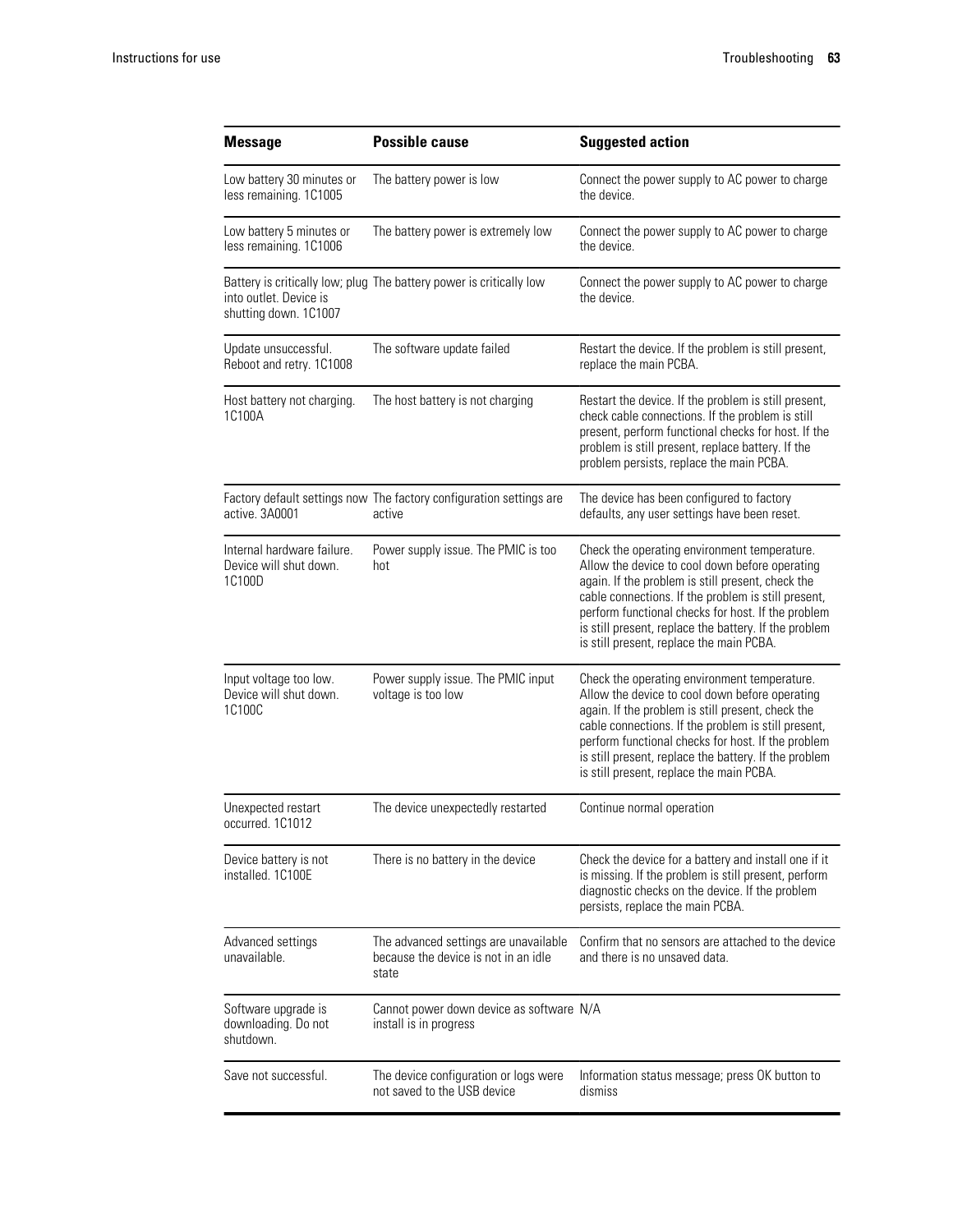| <b>Message</b>   | <b>Possible cause</b>                                            | <b>Suggested action</b>                                   |
|------------------|------------------------------------------------------------------|-----------------------------------------------------------|
| Save successful. | The device configuration or logs were<br>saved to the USB device | Information status message; press OK button to<br>dismiss |
| Send successful. | Data was successfully sent over USB. N/A                         |                                                           |

# Power messages

| <b>Message</b>                                                                    | <b>Possible cause</b>                                     | <b>Suggested action</b>                                                               |
|-----------------------------------------------------------------------------------|-----------------------------------------------------------|---------------------------------------------------------------------------------------|
| Device is operating in<br>battery mode                                            | A/C power cord has been disconnected None                 |                                                                                       |
| An NIBP averaging program intervals are in progress<br>is in progress.            | Sleep mode is unavailable. Sleep mode is not allowed when | Stop any active averaging programs or enter sleep<br>mode when averaging is complete. |
| Sleep mode is unavailable.<br>An error is active.                                 | Sleep mode is not available when<br>errors are active     | Clear all active errors.                                                              |
| Sleep mode is not<br>available. Unsaved readings unsaved readings<br>are present. | Sleep mode is not allowed with                            | Save or clear readings.                                                               |

# Software update messages

| <b>Message</b>                                                                      | <b>Possible cause</b>                                                          | <b>Suggested action</b>                                                                                        |
|-------------------------------------------------------------------------------------|--------------------------------------------------------------------------------|----------------------------------------------------------------------------------------------------------------|
| Software Update: Manifest<br>transfer timed out. Verify<br>connection and retry.    | The manifest file transfer timed out or<br>connection was lost during download | Verify the connection and retry.                                                                               |
| Software Update: Package<br>file transfer timed out.<br>Verify connection and retry | The package file transfer timed out or<br>connection was lost during download  | Verify the connection and retry.                                                                               |
| Software Update: Invalid<br>token file.                                             | There was an invalid token file                                                | Verify and update the token file.                                                                              |
| find manifest file on server.                                                       | Software Update: Unable to Unable to find manifest file on server              | Verify the manifest file is on the server.                                                                     |
| verify manifest file<br>signature.                                                  |                                                                                | Software Update: Unable to Unable to verify manifest file signature Regenerate the software package and retry. |
| Software Update: Package<br>file corrupted. Regenerate<br>package and retry.        | The package file is corrupt, does not<br>have expected SHA256 hash             | Regenerate the software package and retry.                                                                     |
| find package file.                                                                  | Software Update: Unable to The package file cannot be found                    | Verify the package file is on the server.                                                                      |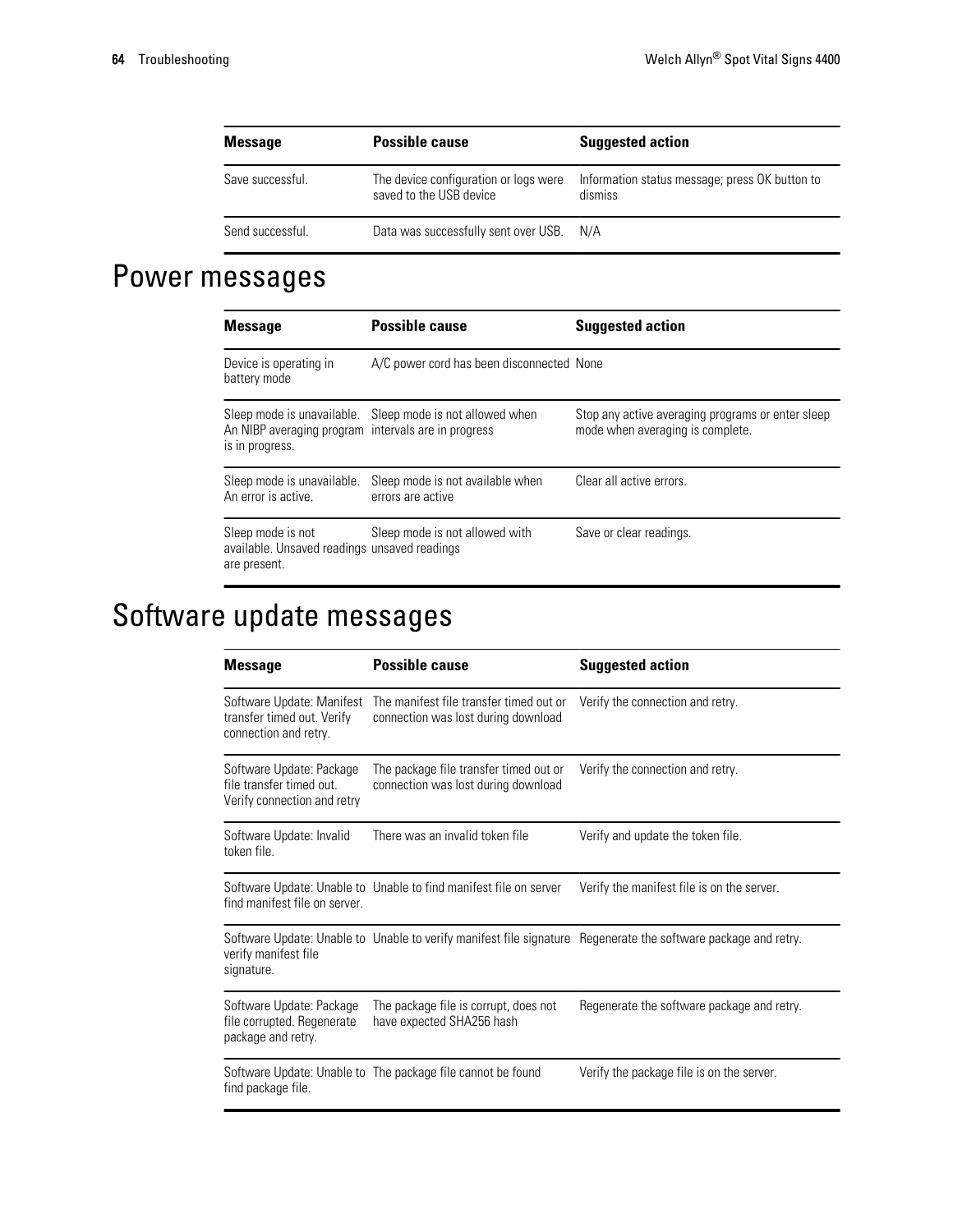| <b>Message</b>                                                        | <b>Possible cause</b>                                | <b>Suggested action</b>                                                               |
|-----------------------------------------------------------------------|------------------------------------------------------|---------------------------------------------------------------------------------------|
| Software Update:<br>Installation failed. Reboot<br>and retry.         | At least one of the sub systems failed<br>to install | Restart the device.                                                                   |
| Software Update: Upgrade<br>unsuccessful. Insufficient<br>disk space. | The partition is running out of space                | Free up adequate space needed to perform the<br>upgrade.                              |
| Software Update: Update<br>unsuccessful. Incompatible<br>firmware.    | to install update                                    | The current firmware version is too low Try to update to an earlier software package. |
| Software Update: SWUP<br>internal error                               | SWUP NIBP is not functional                          | SWUP internal error.                                                                  |
| Software Update: Manager<br>internal error                            | The Software Update manager is not<br>functional     | Software Update Manager internal error.                                               |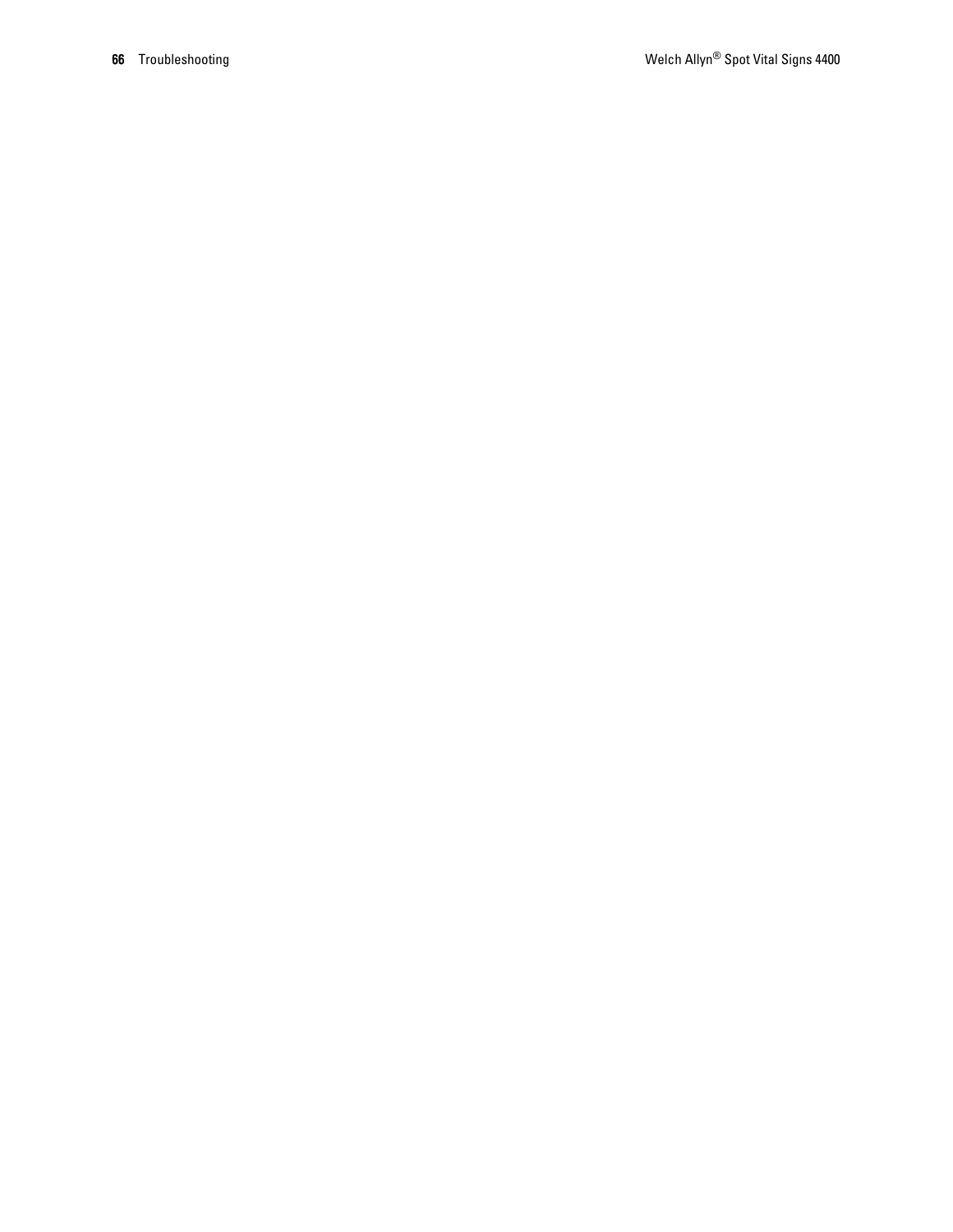# Specifications

# Physical specifications

#### **Protection classifications, all device configurations**

| Characteristic                                                                                                                                          | <b>Specification</b>                                                                              |  |
|---------------------------------------------------------------------------------------------------------------------------------------------------------|---------------------------------------------------------------------------------------------------|--|
| Electrical rating                                                                                                                                       | 100 - 240 V AC, 50 - 60 Hz, 0.8A - 0.5 A                                                          |  |
| Duty cycle                                                                                                                                              | Continuous operation                                                                              |  |
| Type of protection against electric shock                                                                                                               | Class I internally powered                                                                        |  |
| Degree of protection against electric shock, for parts<br>applied to patients                                                                           | Type BF defibrillator proof<br>IEC EN 60601-1, 2nd and 3rd Editions                               |  |
| Recovery time following defibrillator discharge                                                                                                         | Less than or equal to 15 seconds                                                                  |  |
| Flammable anesthetics                                                                                                                                   | <b>WARNING</b> Not suitable for use with<br>flammable anesthetics.                                |  |
| Degree of protection provided by the enclosure with respect IPX2 Protected against vertically falling water drops when<br>to harmful ingress of liquids | enclosure tilted up to 15°                                                                        |  |
| Height                                                                                                                                                  | 10.1 in. (25.7 cm)                                                                                |  |
| Width                                                                                                                                                   | 9.3 in. (23.6 cm)                                                                                 |  |
| Depth                                                                                                                                                   | 4.9 in. (12.4 cm)                                                                                 |  |
| Weight (including battery)                                                                                                                              | 3.8 lb (1.7 kg)                                                                                   |  |
| <b>Graphical display resolution</b>                                                                                                                     |                                                                                                   |  |
| Dimensional outline                                                                                                                                     | 6.5 in. (W) x 4.1 in. (H) x 0.13 in. (D) (164.9 mm [H] x 103.8<br>mm [W] $\times$ 3.40 mm [D] $)$ |  |
| Active area                                                                                                                                             | 6.1 in. (W) x 3.4 in. (H) (154.08 mm [W] x 85.92 mm [H])                                          |  |
| Resolution                                                                                                                                              | 800 x 480 pixels                                                                                  |  |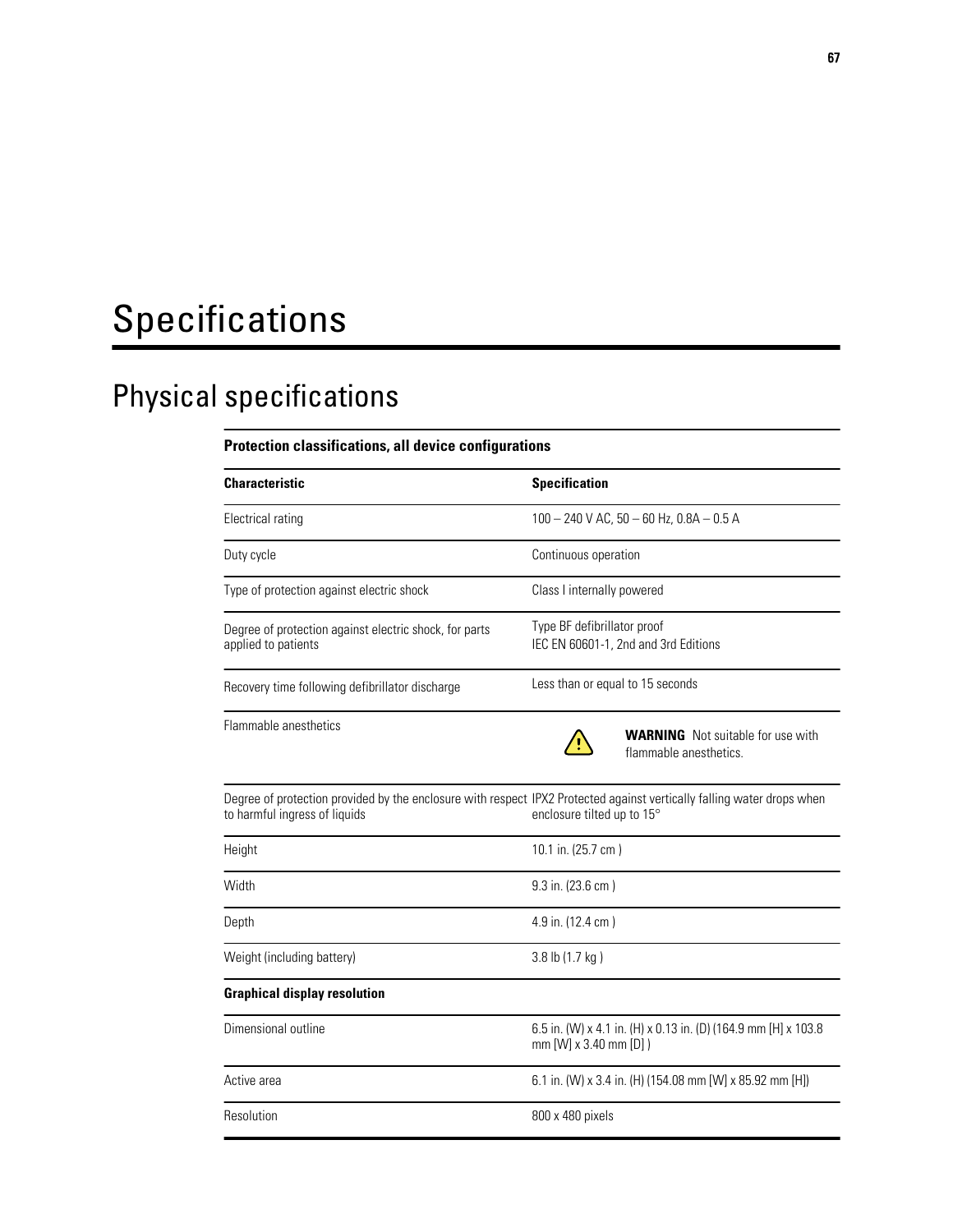| <b>Protection classifications, all device configurations</b> |                                    |  |
|--------------------------------------------------------------|------------------------------------|--|
| Pixel arrangement                                            | RGB (red, green, blue)             |  |
| Pixel size                                                   | 63.2 $\mu$ m (W) x 179 $\mu$ m (H) |  |
| Luminance                                                    | 530 cd/m2                          |  |

## Battery specifications

| 2 Cell battery specifications                                   | <b>Hours of use</b> |
|-----------------------------------------------------------------|---------------------|
| Ambulatory care continuous 12 minute cycles - 40 patient cycles |                     |

# NIBP specifications

| <b>NIBP</b> specifications                                                                              |                                                                                                                                              |
|---------------------------------------------------------------------------------------------------------|----------------------------------------------------------------------------------------------------------------------------------------------|
| Cuff pressure range                                                                                     | Meets or exceeds IEC/ISO 80601-2-30 standards for cuff<br>pressure range                                                                     |
| Systolic range                                                                                          | Adult: 30 to 260 mmHg (StepBP, SureBP)<br>Pediatric: 30 to 260 mmHg (StepBP, SureBP)                                                         |
| Diastolic range                                                                                         | Adult: 20 to 220 mmHg (StepBP, SureBP)<br>Pediatric: 20 to 220 mmHg (StepBP, SureBP)                                                         |
| Cuff Inflation Target                                                                                   | Adult:160 mmHg (StepBP)<br>Pediatric: 140 mmHg (StepBP)                                                                                      |
| Maximum Target Pressure                                                                                 | Adult: 280 mmHg (StepBP, SureBP)<br>Pediatric: 280 mmHg (StepBP, SureBP)                                                                     |
| Blood pressure determination time                                                                       | Typical: 15 seconds<br>Maximum: 150 seconds                                                                                                  |
| Blood pressure accuracy                                                                                 | Meets or exceeds ANSI.AAMI SP10:2002 standards for<br>noninvasive blood pressure accuracy (±5 mmHg mean error,<br>8 mmHg standard deviation) |
| Mean Arterial Pressure (MAP) range<br>The formula used to calculate MAP yields an approximate<br>value. | Adult: 23 to 230 mmHg (StepBP, SureBP)<br>Pediatric: 23 to 230 mmHg (StepBP, SureBP)                                                         |
| Pulse rate range (using blood pressure determination)                                                   | Adult: 30 to 200 bpm (StepBP, SureBP)<br>Pediatric: 30 to 200 bpm (StepBP, SureBP)                                                           |
| Pulse rate accuracy (using blood pressure determination)                                                | $\pm 5.0\%$ ( $\pm 3$ bpm)                                                                                                                   |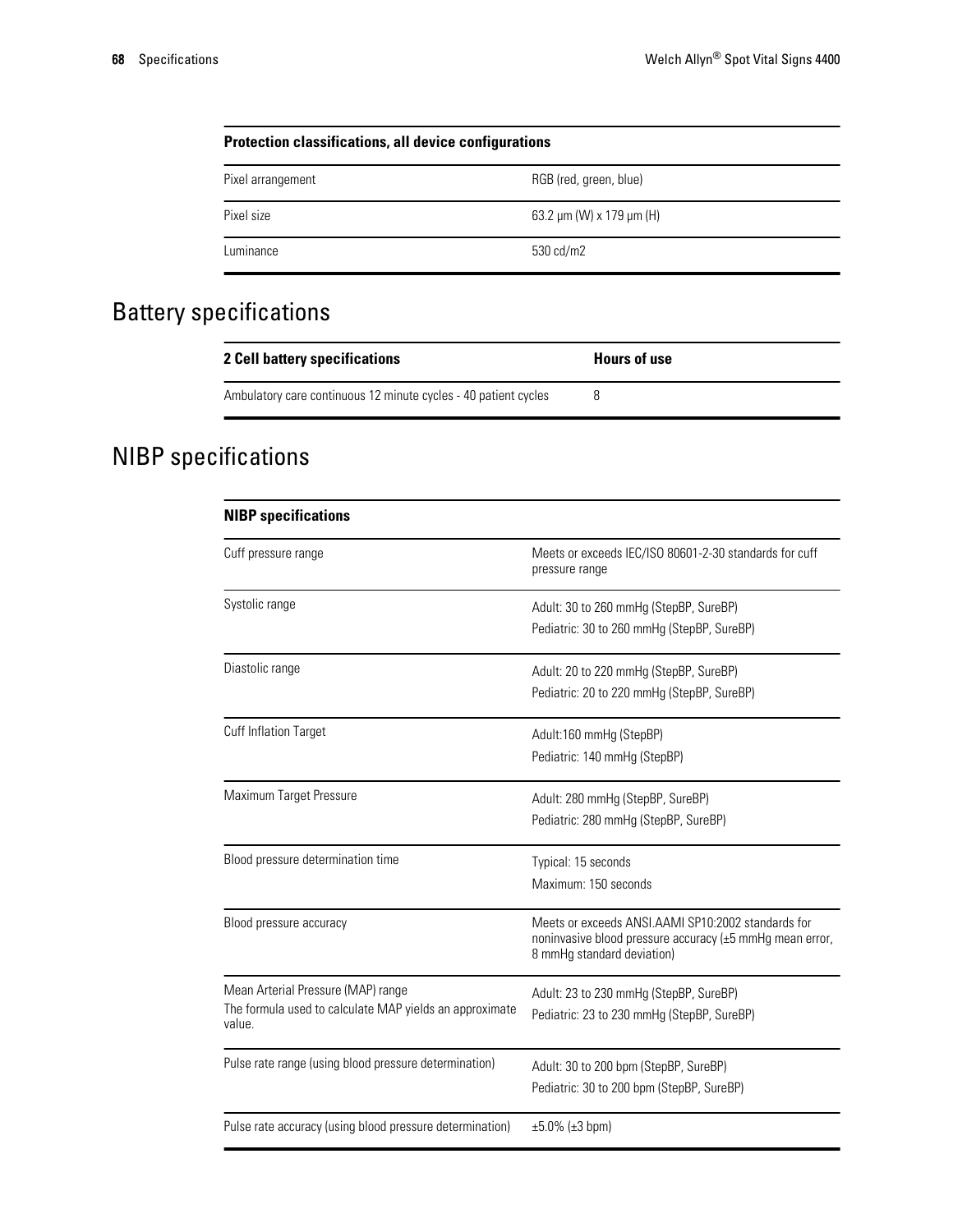#### **NIBP specifications**

Overpressure cutoff **Adult:** 300 mmHg ±15 mmHg Pediatric: 300 mmHg ±15 mmHg

### SureTemp Plus temperature module specifications

| <b>SureTemp Plus temperature module specifications</b> |                                  |                                                              |                                                                                                |
|--------------------------------------------------------|----------------------------------|--------------------------------------------------------------|------------------------------------------------------------------------------------------------|
| Temperature range (all<br>measurement sites)           | 80°F to 110°F (26.7°C to 43.3°C) |                                                              |                                                                                                |
| Calibration accuracy                                   |                                  | $\pm 0.2$ °F ( $\pm 0.1$ °C) (Direct mode)                   |                                                                                                |
| Laboratory accuracy                                    |                                  |                                                              |                                                                                                |
| <b>Temperature measurement range</b>                   |                                  | <b>Ambient</b><br>64.4°F (18°C) to 82.4°F<br>$(28^{\circ}C)$ | <b>Ambient</b><br>50°F (10°C) to 64.4°F (18°C)<br>or 82.4°F (28°C) to 113°F<br>$(40^{\circ}C)$ |
| Less than $95.9^{\circ}$ F (35.5 $^{\circ}$ C)         |                                  | $±0.36^{\circ}$ F (±0.2°C)                                   | $±0.36^{\circ}$ F (±0.2°C)                                                                     |
| 95.9°F (35.5°C) to less than 96.4°F (35.8°C)           |                                  | $±0.18$ °F (±0.1°C)                                          | $±0.36^{\circ}$ F (±0.2°C)                                                                     |
| 96.4°F (35.8°C) to less than 98.0°F (37.0°C)           |                                  | $±0.18$ °F (±0.1°C)                                          | $±0.3$ °F (±0.2°C)                                                                             |
| 98.0°F (37.0°C) to 102.0°F (39.0°C)                    |                                  | $±0.18$ °F (±0.1°C)                                          | $±0.2$ °F (±0.1°C)                                                                             |
| Greater than 102.0°F (39.0°C) to 106.0°F (41.0°C)      |                                  | $±0.18$ °F (±0.1°C)                                          | $±0.3$ °F (±0.2°C)                                                                             |
| Greater than 106.0°F (41.0°C) to 107.6°F (42.0°C)      |                                  | $±0.18$ °F (±0.1°C)                                          | $±0.36^{\circ}$ F (±0.2°C)                                                                     |
| Greater than $107.6^{\circ}F(42.0^{\circ}C)$           |                                  | $\pm 0.36^{\circ}$ F ( $\pm 0.2^{\circ}$ C)                  | $±0.36^{\circ}$ F (±0.2 $^{\circ}$ C)                                                          |

#### **Thermometry clinical accuracy validation**

For a copy of our Clinical Validation Study, please contact Hillrom Customer Care.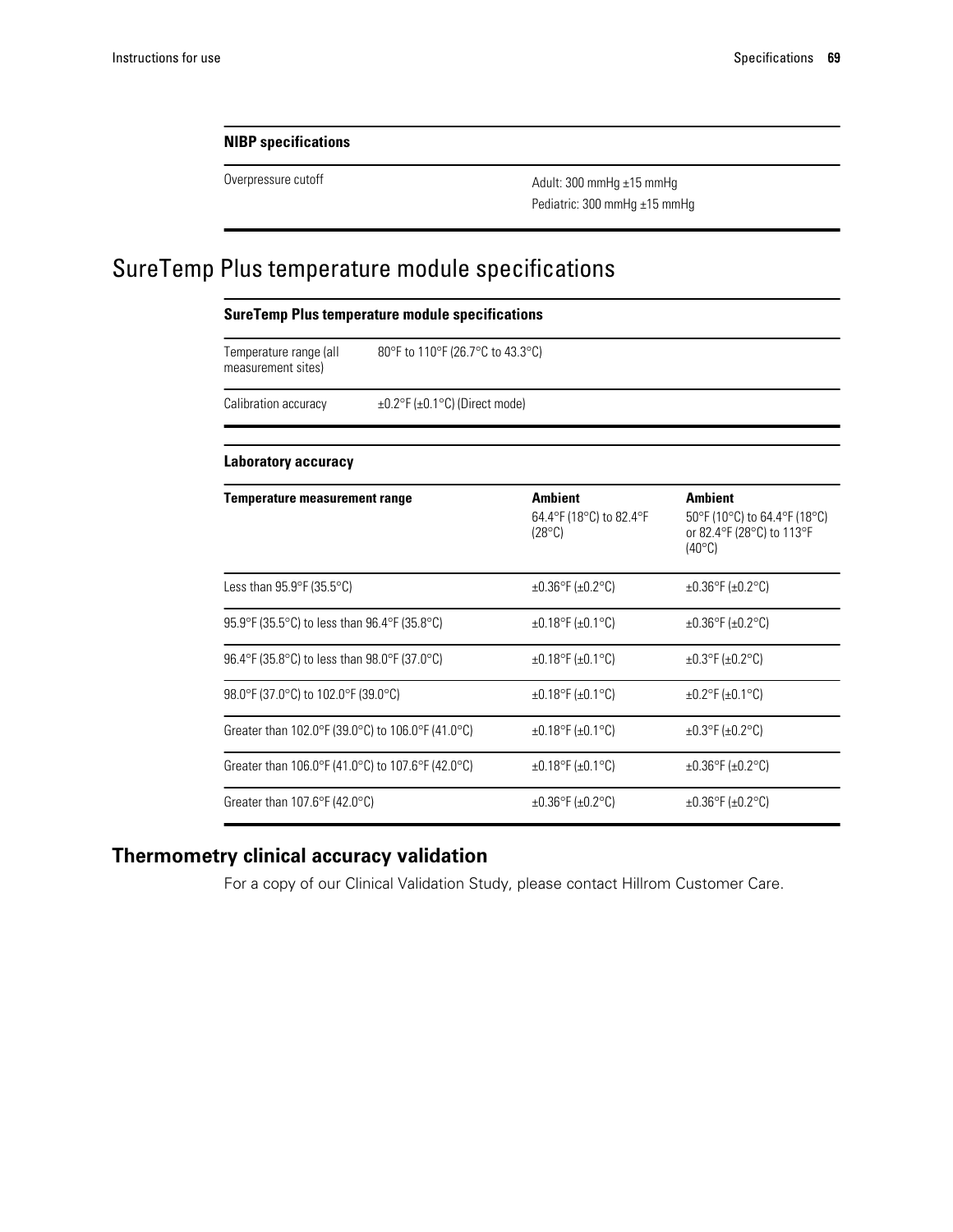### SpO2 specifications

Refer to sensor manufacturer's directions for use for additional information.



**WARNING** Functional testers cannot be used to assess the accuracy of a pulse oximeter device.

While functional testers may be useful for verifying that the pulse oximeter sensor, cabling, and device are functional, they are incapable of providing the data required to properly evaluate the accuracy of a system's SpO2 measurements. Fully evaluating the accuracy of the SpO2 measurements requires, at a minimum, accommodating the wavelength characteristics of the sensor and reproducing the complex optical interaction of the sensor and the patient's tissue. These capabilities are beyond the scope of known bench-top testers. SpO2 measurement accuracy can only be evaluated in vivo by comparing pulse oximeter readings with SaO2 measurements obtained from simultaneously sampled arterial blood made using a laboratory CO-oximeter.

- **Note** Contact the sensor manufacturer for further SpO2 clinical testing information.
- **Note** Refer to sensor manufacturers' directions for use for further accuracy information.

| SpO2 performance measurement range |                                            | 1 to 100%                                                                                                                                                                                                                                                                                                                                                                                                                                                                                                                                                                                                                                                                                                                                        |  |
|------------------------------------|--------------------------------------------|--------------------------------------------------------------------------------------------------------------------------------------------------------------------------------------------------------------------------------------------------------------------------------------------------------------------------------------------------------------------------------------------------------------------------------------------------------------------------------------------------------------------------------------------------------------------------------------------------------------------------------------------------------------------------------------------------------------------------------------------------|--|
| Nonin sensor accuracy quide        |                                            | SpO2 accuracy testing is conducted during induced<br>hypoxia studies on healthy, non-smoking, light-to-<br>dark-skinned subjects during motion and no-motion<br>conditions in an independent research laboratory.<br>The measured arterial hemoglobin saturation value<br>(SpO2) of the sensors is compared to arterial<br>hemoglobin oxygen (SaO2) value, determined from<br>blood samples with a laboratory co-oximeter. The<br>accuracy of the sensors in comparison to the co-<br>oximeter samples measured over the SpO2 range of<br>$70 - 100\%$ . Accuracy data is calculated using the<br>root-mean-squared (A <sub>rms</sub> value) for all subjects, per<br>ISO 9919:2005, Standard Specification for Pulse<br>Oximeters for Accuracy. |  |
| Pulse rate                         |                                            | 18 to 300 bpm: $\pm$ 3 digits<br>Low perfusion (40 to 240 bpm): $\pm$ 3 digits                                                                                                                                                                                                                                                                                                                                                                                                                                                                                                                                                                                                                                                                   |  |
| Saturation                         |                                            | 70% to 100%                                                                                                                                                                                                                                                                                                                                                                                                                                                                                                                                                                                                                                                                                                                                      |  |
| <b>Note</b>                        | Saturation accuracy varies by sensor type. | <b>Adult/Pediatrics</b>                                                                                                                                                                                                                                                                                                                                                                                                                                                                                                                                                                                                                                                                                                                          |  |
|                                    |                                            | <b>No Motion</b>                                                                                                                                                                                                                                                                                                                                                                                                                                                                                                                                                                                                                                                                                                                                 |  |
|                                    |                                            | Finger Clip: $\pm$ 2 digits                                                                                                                                                                                                                                                                                                                                                                                                                                                                                                                                                                                                                                                                                                                      |  |
|                                    |                                            | Flex: $\pm$ 3 digits                                                                                                                                                                                                                                                                                                                                                                                                                                                                                                                                                                                                                                                                                                                             |  |
|                                    |                                            | <b>Motion</b>                                                                                                                                                                                                                                                                                                                                                                                                                                                                                                                                                                                                                                                                                                                                    |  |
|                                    |                                            | Finger Clip: $\pm$ 2 digits                                                                                                                                                                                                                                                                                                                                                                                                                                                                                                                                                                                                                                                                                                                      |  |
|                                    |                                            | Flex: $\pm$ 3 digits                                                                                                                                                                                                                                                                                                                                                                                                                                                                                                                                                                                                                                                                                                                             |  |
|                                    |                                            | <b>Low Perfusion</b>                                                                                                                                                                                                                                                                                                                                                                                                                                                                                                                                                                                                                                                                                                                             |  |

#### **SpO2 specifications**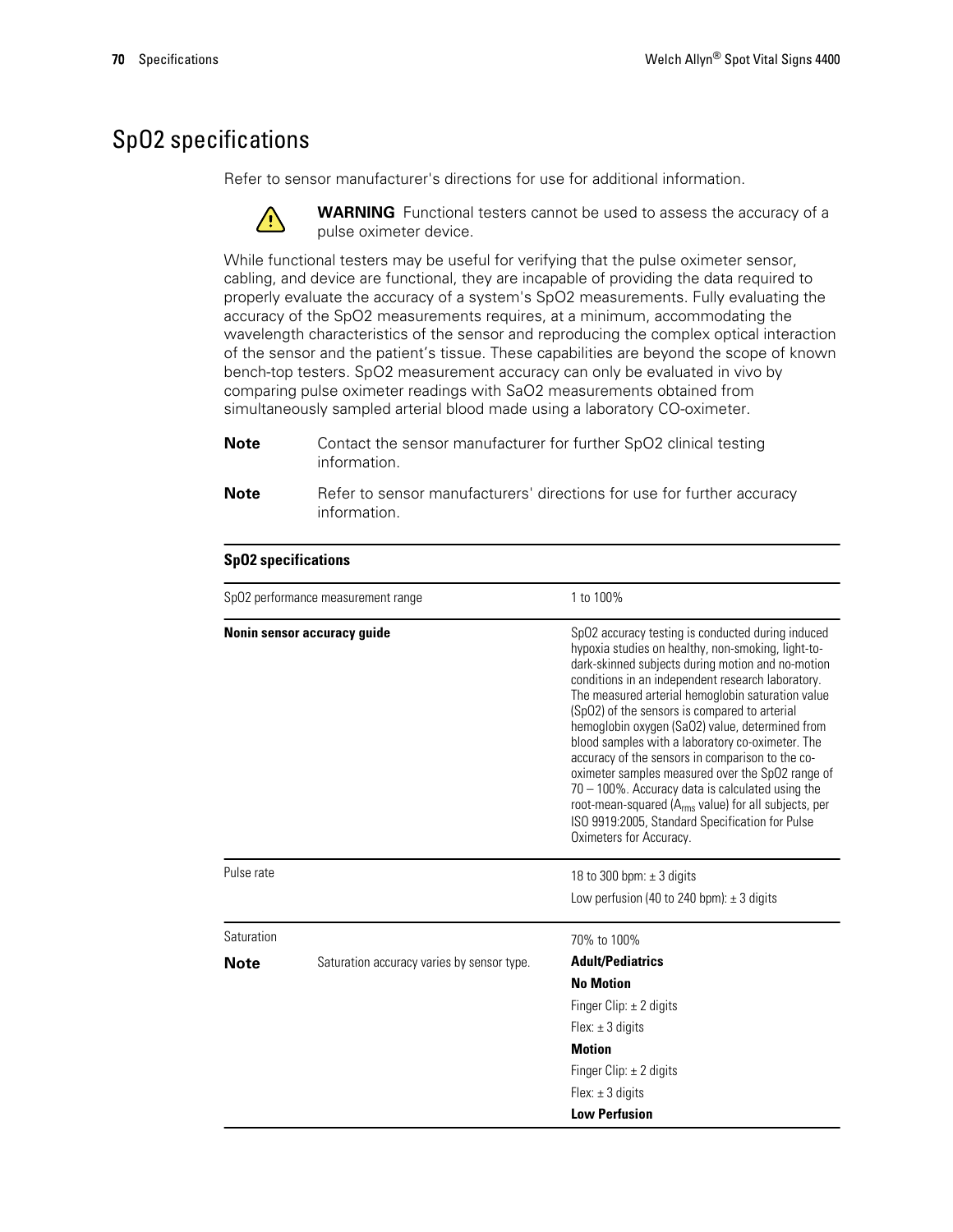**SpO2 specifications**

All Sensors: ± 2 digits

# Environmental specifications

| Operating temperature         | 50°F to 104°F (10°C to 40°C)                 |
|-------------------------------|----------------------------------------------|
| Storage/Transport temperature | -4°F to 122°F (-20°C to 50°C)                |
| Operating altitude            | $-1250$ to 10,000 ft. ( $-381$ m to 3,048 m) |
| Operating humidity            | 15% to 90% noncondensing                     |
| Storage/Transport humidity    | 15% to 95% noncondensing                     |

# Configuration options

The device is available in multiple configurations. See the *Service manual* for upgrade options available for each configuration presented below

| <b>Model</b> | <b>Description</b>         |
|--------------|----------------------------|
| 44WT         | Nonin SpO2, SureTemp, NIBP |
| 44XT         | SureTemp, NIBP             |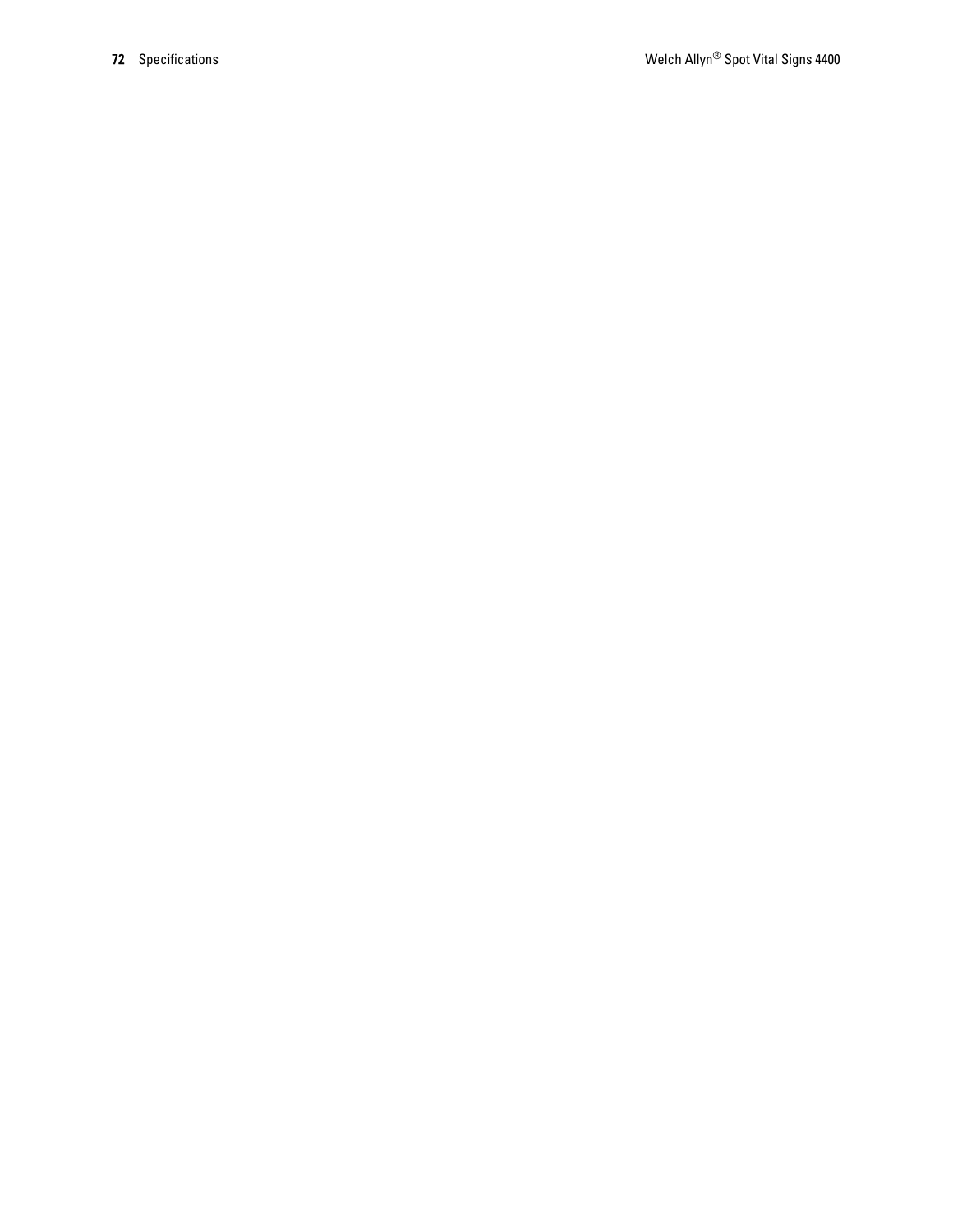# Standards and compliance

# General compliance and standards

The device complies with the following standards:

21 CFR Subchapter H – Medical Devices – US Food and Drug Administration 2002 No. 236 – Australian Therapeutic Goods Act Regulation (EU) 2017/745 on Medical Devices 94/62/EC – European Economic Community Packaging Directive 2018/852 Amending 94/62/EEC on Packaging and Packaging Waste 2012/19/EU on Waste Electrical and Electronic Equipment - WEEE 2006/66/EC – European Economic Community Batteries and Accumulators Directive 2013/56/EU Amending Directive 2006/66/EC SOR/98-282 – Canadian Medical Devices Regulation IATA DGR – International Air Transport Association Dangerous Goods Regulation United Nations ST/SG/AC.10/11 – Manual of Tests and Criteria, Part III, Sub-Section 38.3

AS/NZS IEC 60601-1 ASTM D 4332, E 1104 CAN/CSA C22.2 NO.60601-1<sup>1</sup> CAN/CSA-C22.2 NO.60601-1-2 EN/IEC 60601-1, 60601-1-2, 60601-2-30, 62304, 80601-2-30, 62366, 60601-1-6 EN/ISO 13485, 14971, 80601-2-56, 80601-2-61, 81060-1, 81060-2 ISTA 2A AAMI ES60601-1<sup>1</sup>

**Note** All standards are used with their current amendments upon product release.



#### **Directive 2002/96/EC-WEEE: Disposal of noncontaminated electrical and electronic equipment**

This product and its accessories must be disposed of according to local laws and regulations. Do not dispose of this product as unsorted municipal waste. Prepare this product for reuse or separate collection as specified by Directive 2002/96/EC of the European Parliament and the Council of the European Union on Waste Electronic and Electrical Equipment (WEEE). If this product is contaminated, this directive does not apply.

For more specific disposal or compliance information, see www.welchallyn.com/weee, or contact Welch Allyn Customer Service at +44 207 365 6780.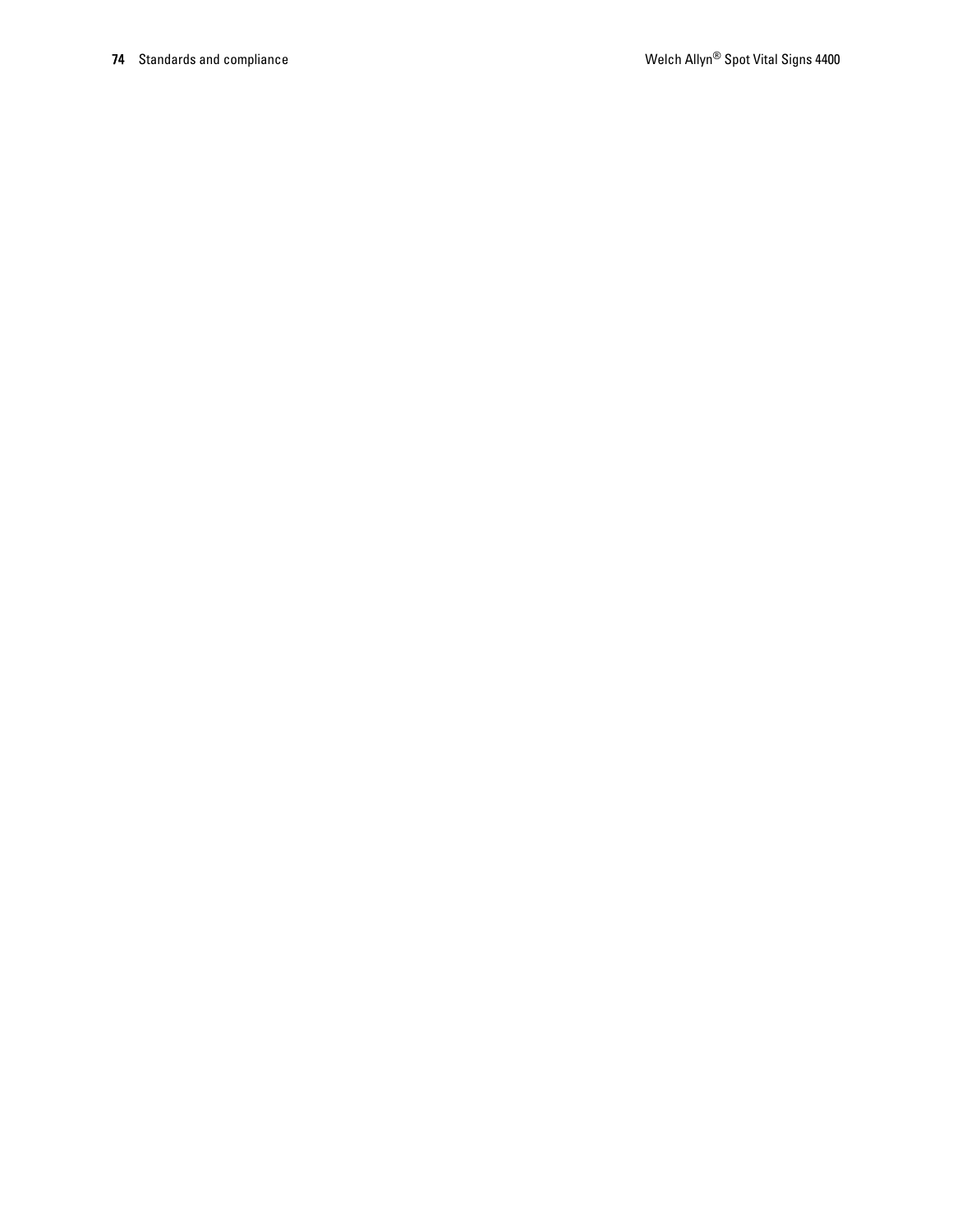# Guidance and manufacturer's declaration

## EMC compliance

Special precautions concerning electromagnetic compatibility (EMC) must be taken for all medical electrical equipment. This device complies with IEC 60601-1-2:2014/EN 60601-2-1:2015.

- All medical electrical equipment must be installed and put into service in accordance with the EMC information provided in these tables and in the *Instructions for use.*
- Portable and mobile RF communications equipment can affect the behavior of medical electrical equipment.

The device complies with all applicable and required standards for electromagnetic interference.

- It does not normally affect nearby equipment and devices.
- It is not normally affected by nearby equipment and devices.
- It is not safe to operate the device in the presence of high-frequency surgical equipment.
- However, it is good practice to avoid using the device in extremely close proximity to other equipment.
- **Note** The Spot Vital Signs 4400 device has essential performance requirements associated with blood pressure measurement, oxygen saturation, and temperature measurement. In the presence of EM disturbances, the device displays an error code. Once the EM disturbances stop, the Spot Vital Signs 4400 device self-recovers and performs as intended.



**WARNING** Use only accessories and cables Welch Allyn recommends for use with the Spot Vital Signs 4400 device. Accessories and cables not recommended by Welch Allyn may affect the EMC emissions or immunity.



**WARNING** Maintain minimum separation distance of 12 inches (30 cm) between any part of the Spot Vital Signs 4400 device and portable RF communication equipment (including peripherals such as antenna cables and external antennas). Performance of the Spot Vital Signs 4400 device might degrade if proper distance is not maintained.



**WARNING** The use of the Spot Vital Signs 4400 device adjacent to or stacked with other equipment or medical electrical systems should be avoided because it could result in improper operation. If such use is necessary, the Spot Vital Signs 4400 and other equipment should be observed to verify that they are operating normally.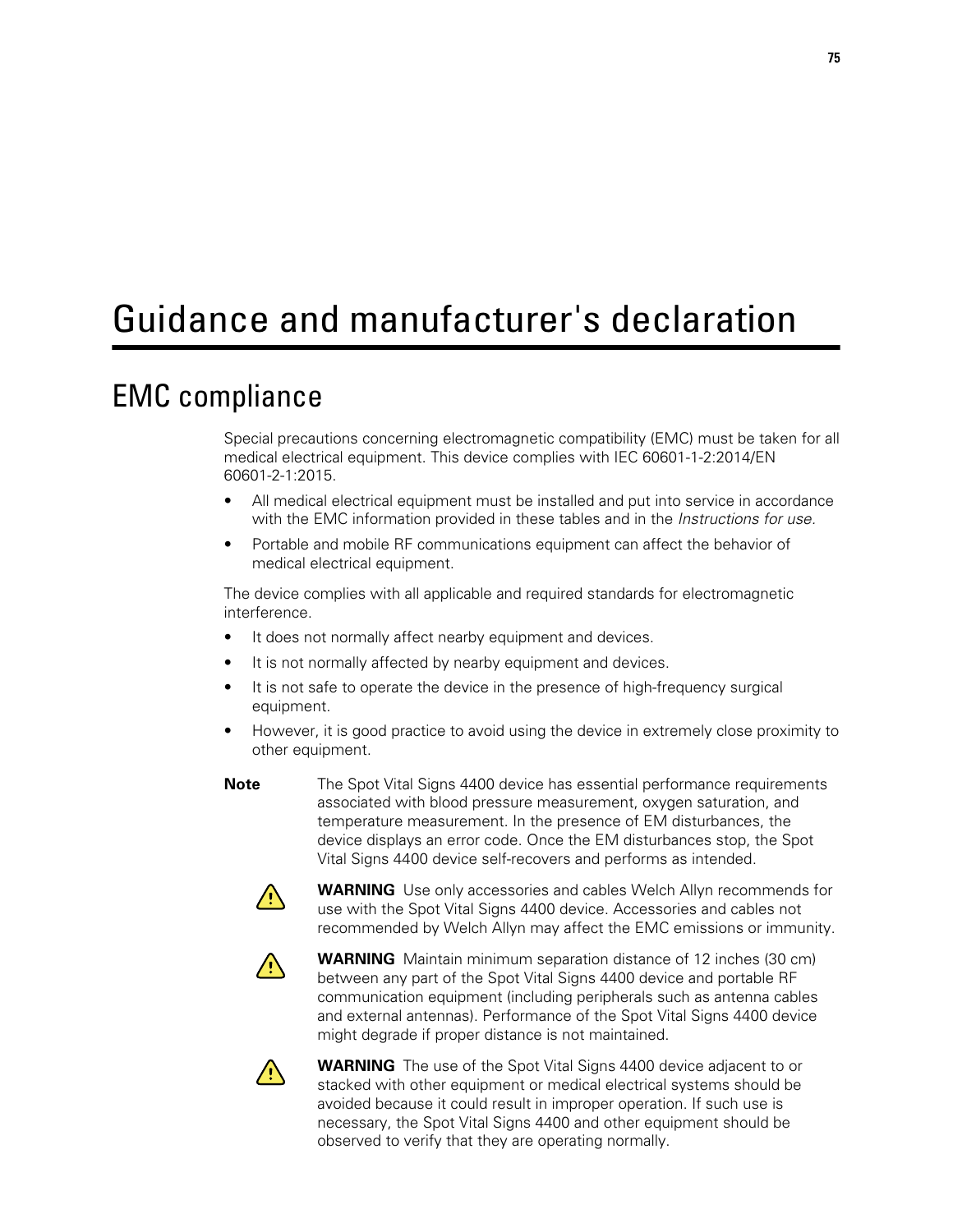## Emissions and immunity information

For information about electromagnetic compatibility (EMC), see the Welch Allyn website:

<http://www.welchallyn.com/emc-SPOT4400>

You can order a printed copy of the Emissions and immunity information from Welch Allyn for delivery within 7 calendar days.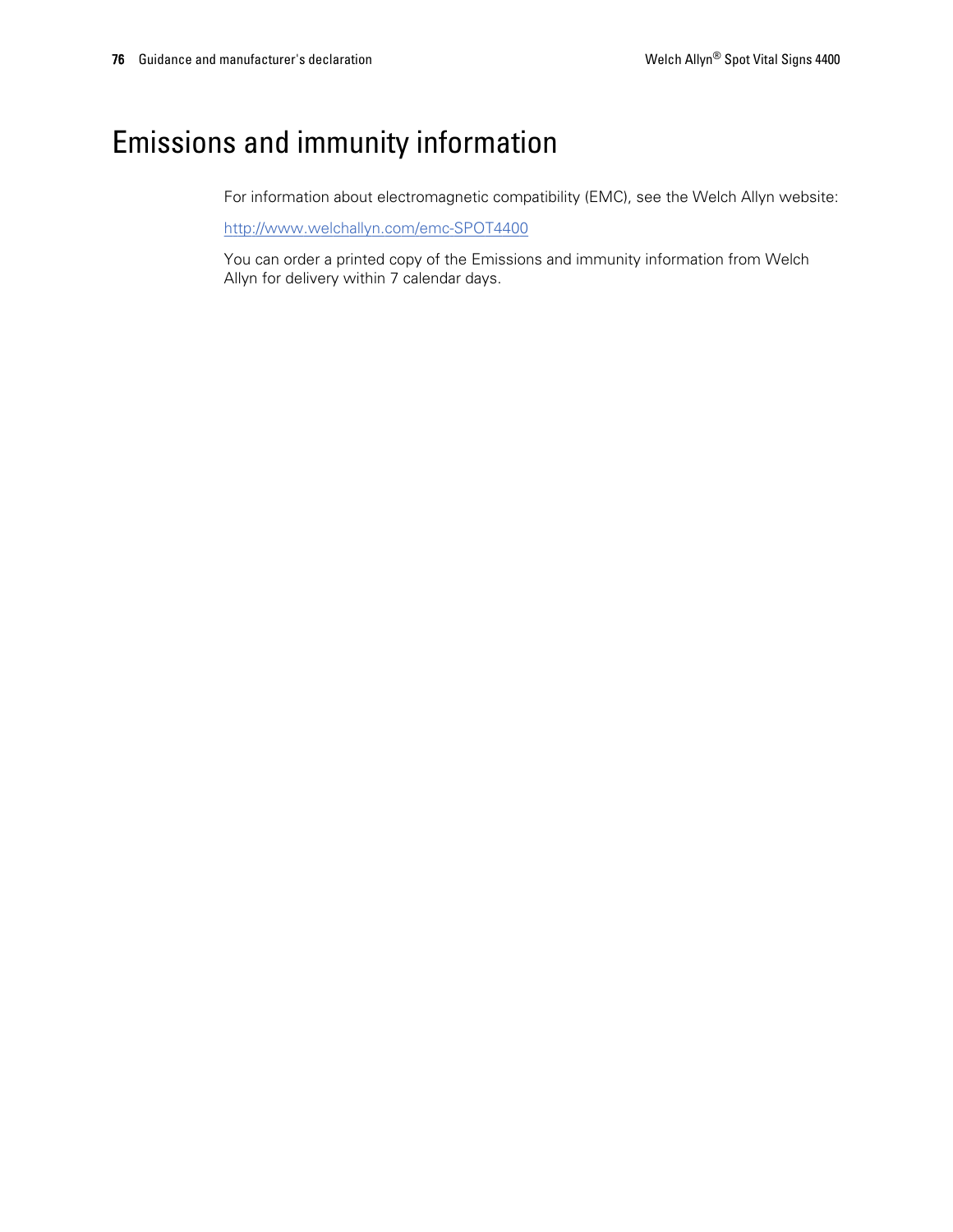# Appendices

## Approved accessories

The following tables list approved device accessories and applied parts. For information about options, upgrades, and licenses, refer to the service manual.



**WARNING** Use only Welch Allyn approved accessories and applied parts, and use them according to the manufacturer's directions for use. Using unapproved accessories with the device or applied parts can affect patient and operator safety and can compromise product performance and accuracy, and void the product warranty.

#### Accessories

#### **Blood pressure accessories (latex-free)**

| <b>Part number</b> | Model | <b>Description</b>          |
|--------------------|-------|-----------------------------|
| 4500-34            | ΒP    | FAST BP HOSE W FPORT, 5 FT  |
| 4500-35            | ΒP    | FAST BP HOSE W FPORT, 10 FT |
| 5200-08            |       | Calibration "T" connector   |

#### **Nonin pulse oximetry**

| Model | <b>Description</b>       |  |
|-------|--------------------------|--|
|       | 1m Nonin Extension Cable |  |
|       | 3m Nonin Extension Cable |  |
|       |                          |  |

#### **SureTemp Plus thermometry**

| <b>Part number</b> | <b>Description</b>                    |
|--------------------|---------------------------------------|
| 02895-000          | Oral probe and well kit (9ft. / 2.7M) |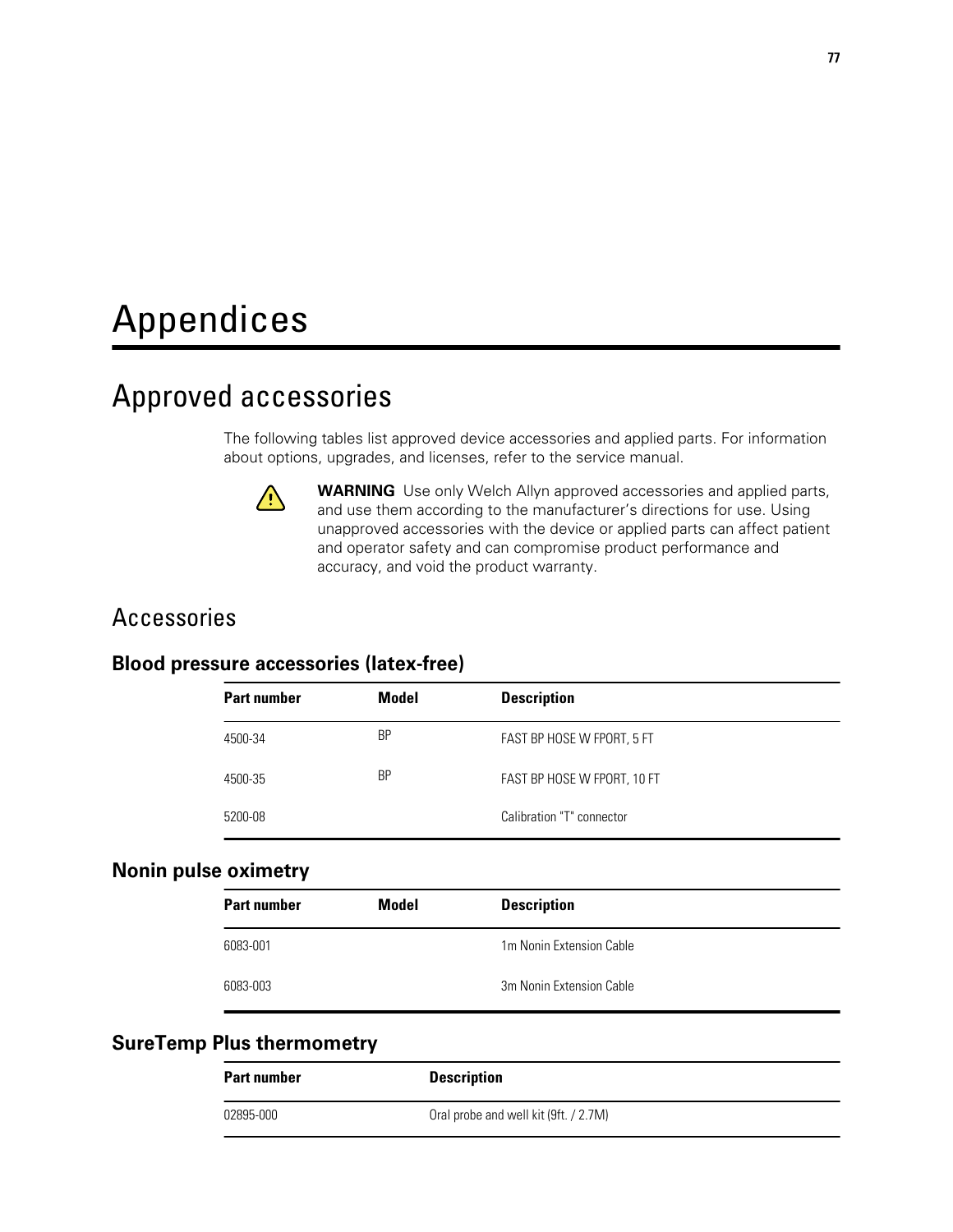| <b>Part number</b> | <b>Description</b>                                                     |
|--------------------|------------------------------------------------------------------------|
| 02895-100          | Rectal probe and well kit (9ft. / 2.7M)                                |
| 02894-0000         | Oral probe well (blue)                                                 |
| 02894-1000         | Rectal probe well (red)                                                |
| 05031-110          | SureTemp Plus Disposable probe covers (10,000 covers, packaged 25/box) |
| 05031-101          | SureTemp Plus Disposable probe covers (1,000 covers, packaged 25/box)  |
| 06138-000          | Temperature calibration key                                            |
| 01802-110          | 9600 Plus Calibration Tester                                           |

### **Mounting options**

| <b>Part number</b> | <b>Description</b>                                           |
|--------------------|--------------------------------------------------------------|
| 4400-DST           | Desktop Stand - portable stand with cuff and cord management |
| 4400-MBS           | Spot Vital Signs 4400 Mobile Stand                           |
| 77794-M4400        | Wall Mount system for 4400 with GS 777                       |
| 77794-2M4400       | Wall Mount system for 4400 with GS 777 and PANOPTIC          |

### **Miscellaneous items**

| <b>Part number</b> | <b>Description</b>                               |
|--------------------|--------------------------------------------------|
| 106275             | USB cable for wired connectivity                 |
| PWCD-B             | Line cord B, North America                       |
| PWCD-2             | Line cord 2, Europe                              |
| PWCD-4             | Line cord 4, United Kingdom                      |
| PWCD-6             | Line cord 6, Australia/New Zealand               |
| PWCD-66            | Line cord 6, Australia/New Zealand — Orange      |
| PWCD-3             | Line cord 3, Israel                              |
| PWCD-Y             | Line cord Y, Italy                               |
| 4400-PS            | Spot Vital Signs 4400 35 watt power supply       |
| BATT22             | Spot Vital Signs 4400 2 cell lithium-ion battery |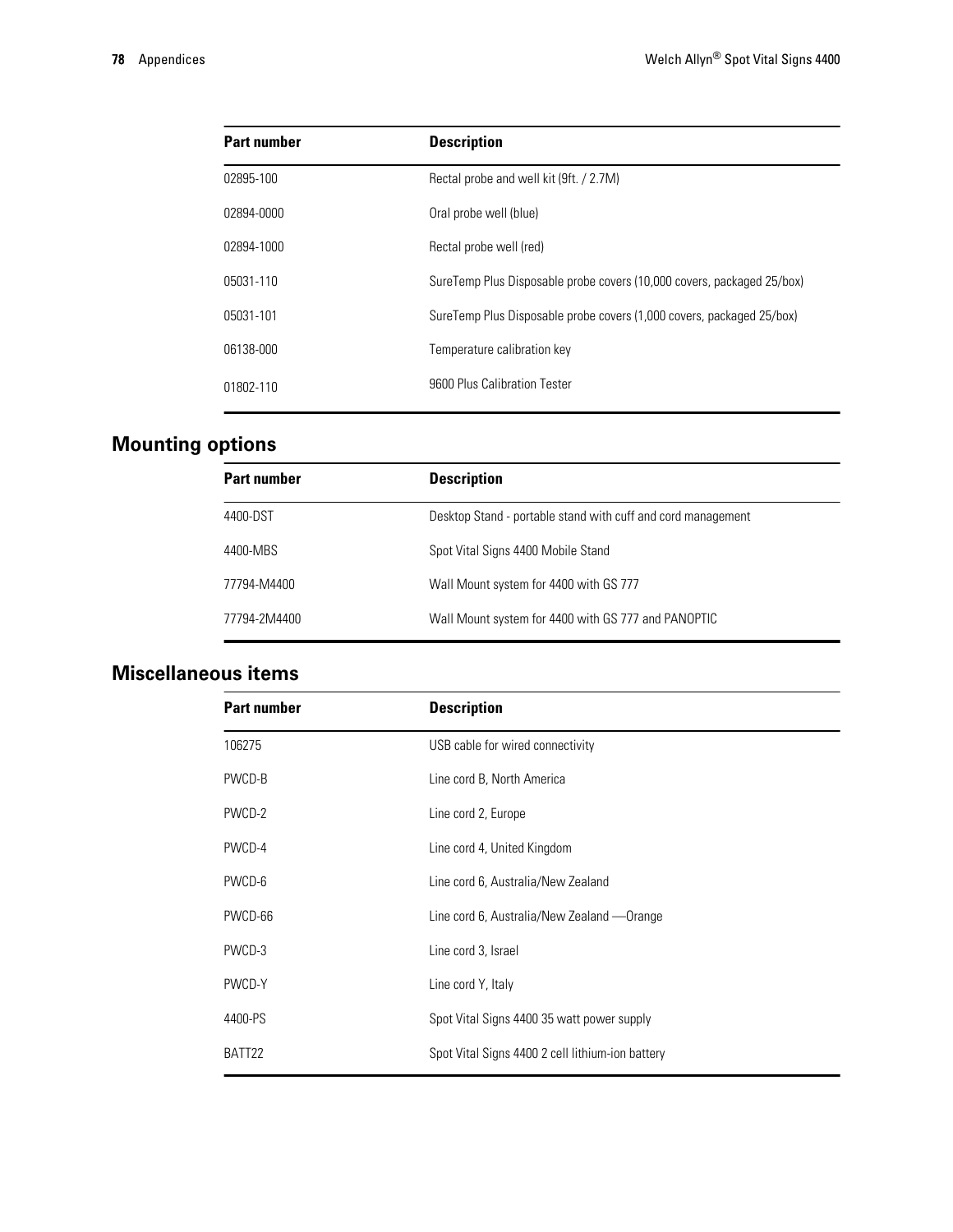#### **Service**

| <b>Part number</b> | <b>Description</b>                               |
|--------------------|--------------------------------------------------|
| S1-4400            | 4400, Comprehensive partnership program, 1 year  |
| S1-4400-2          | 4400, Comprehensive partnership program, 2 years |

#### **Literature/Documentation**

| <b>Part number</b> | <b>Description</b>                                                                      |
|--------------------|-----------------------------------------------------------------------------------------|
| 419833             | Spot Vital Signs 4400 CD Kit ( <i>Instructions for use</i> and <i>Quick reference</i> ) |

### Applied parts

#### **FlexiPort cuffs**

| <b>Part number</b> | <b>Model</b> | <b>Description</b>                         |
|--------------------|--------------|--------------------------------------------|
| Reuse-06           | Reusable     | CUFF, Welch Allyn, REUSABLE, SMALL INFANT  |
| Reuse-07           | Reusable     | CUFF, Welch Allyn, REUSABLE, INFANT        |
| Reuse-08           | Reusable     | CUFF, Welch Allyn, REUSABLE, SM CHILD      |
| Reuse-09           | Reusable     | CUFF, Welch Allyn, REUSABLE, CHILD         |
| Reuse-10           | Reusable     | CUFF, Welch Allyn, REUSABLE, SM ADULT      |
| Reuse-11           | Reusable     | CUFF, Welch Allyn, REUSABLE, ADULT         |
| Reuse-11L          | Reusable     | CUFF, Welch Allyn, REUSABLE ADULT LONG     |
| Reuse-12           | Reusable     | CUFF, Welch Allyn, REUSABLE, LG ADULT      |
| Reuse-12L          | Reusable     | CUFF, Welch Allyn, REUSABLE, LG ADULT LONG |
| Reuse-13           | Reusable     | CUFF, Welch Allyn, REUSABLE, THIGH         |
| Soft-08            | Disposable   | CUFF, Welch Allyn, SMALL CHILD             |
| Soft-09            | Disposable   | CUFF, Welch Allyn, CHILD                   |
| Soft-10            | Disposable   | CUFF, Welch Allyn, SMALL ADULT             |
| Soft-11            | Disposable   | CUFF, Welch Allyn, ADULT                   |
| Soft-11L           | Disposable   | CUFF, Welch Allyn, ADULT LONG              |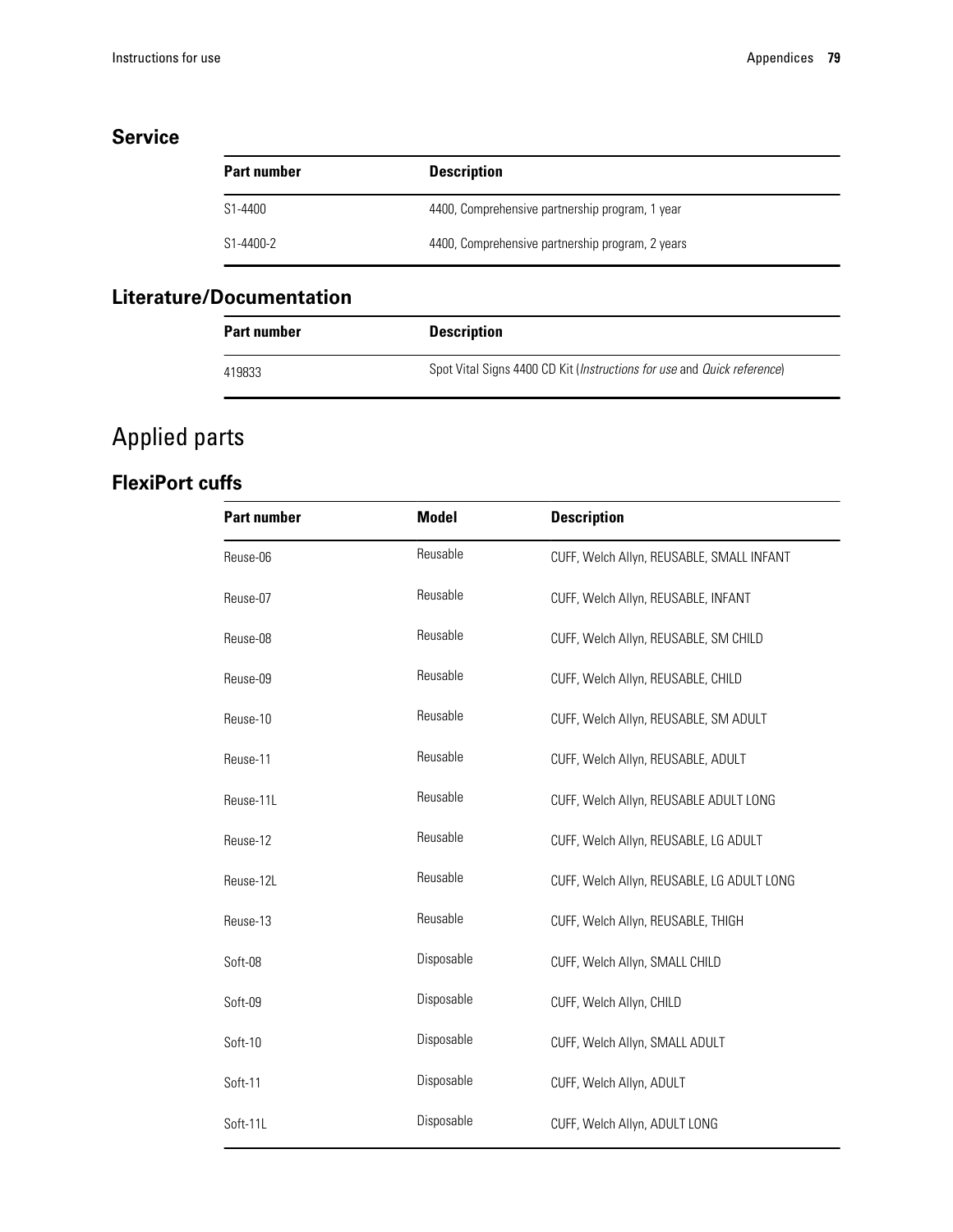| <b>Part number</b> | <b>Model</b> | <b>Description</b>               |
|--------------------|--------------|----------------------------------|
| Soft-12            | Disposable   | CUFF, Welch Allyn, LG ADULT      |
| Soft-12L           | Disposable   | CUFF, Welch Allyn, LG ADULT LONG |
| $Soft-13$          | Disposable   | CUFF, Welch Allyn, THIGH         |
| ECOCUFF-09         | Disposable   | EcoCuff, Child, 1521 cm          |
| ECOCUFF-10         | Disposable   | EcoCuff, Small Adult, 2028 cm    |
| ECOCUFF-11         | Disposable   | EcoCuff, Adult, 2738 cm          |
| ECOCUFF-12         | Disposable   | EcoCuff, Large Adult, 3345 cm    |

### **Nonin pulse oximetry**

| <b>Part number</b> | <b>Description</b>                            |
|--------------------|-----------------------------------------------|
| 3278-010           | 8000AA NONIN SPO2 SENSOR, ADULT, 2m           |
| 2360-010           | 8000AP NONIN SPO2 SENSOR, PEDIATRIC, 2m       |
| 4774-000           | 8008 JFW NONIN INFANT REPLACEMENT WRAP        |
| 0740-000           | 8008J NONIN INFANT FLEX SENSORS WITH 25 WRAPS |
| 0741-000           | 8000J NONIN ADULT FLEX SENSORS WITH 25 WRAPS  |
| 4097-000           | 8000JFW NONIN ADULT REPLACEMENT WRAPS 25/PACK |

### **SureTemp Plus thermometry**

| <b>Part number</b> | <b>Description</b>                                                    |
|--------------------|-----------------------------------------------------------------------|
| 02895-000          | Oral probe and well kit (9ft. / 2.7M)                                 |
| 02895-100          | Rectal probe and well kit (9ft. / 2.7M)                               |
| 05031-101          | SureTemp Plus Disposable probe covers (1,000 covers, packaged 25/box) |
| 05031-110          | SureTemp PlusDisposable probe covers (10,000 covers, packaged 25/box) |